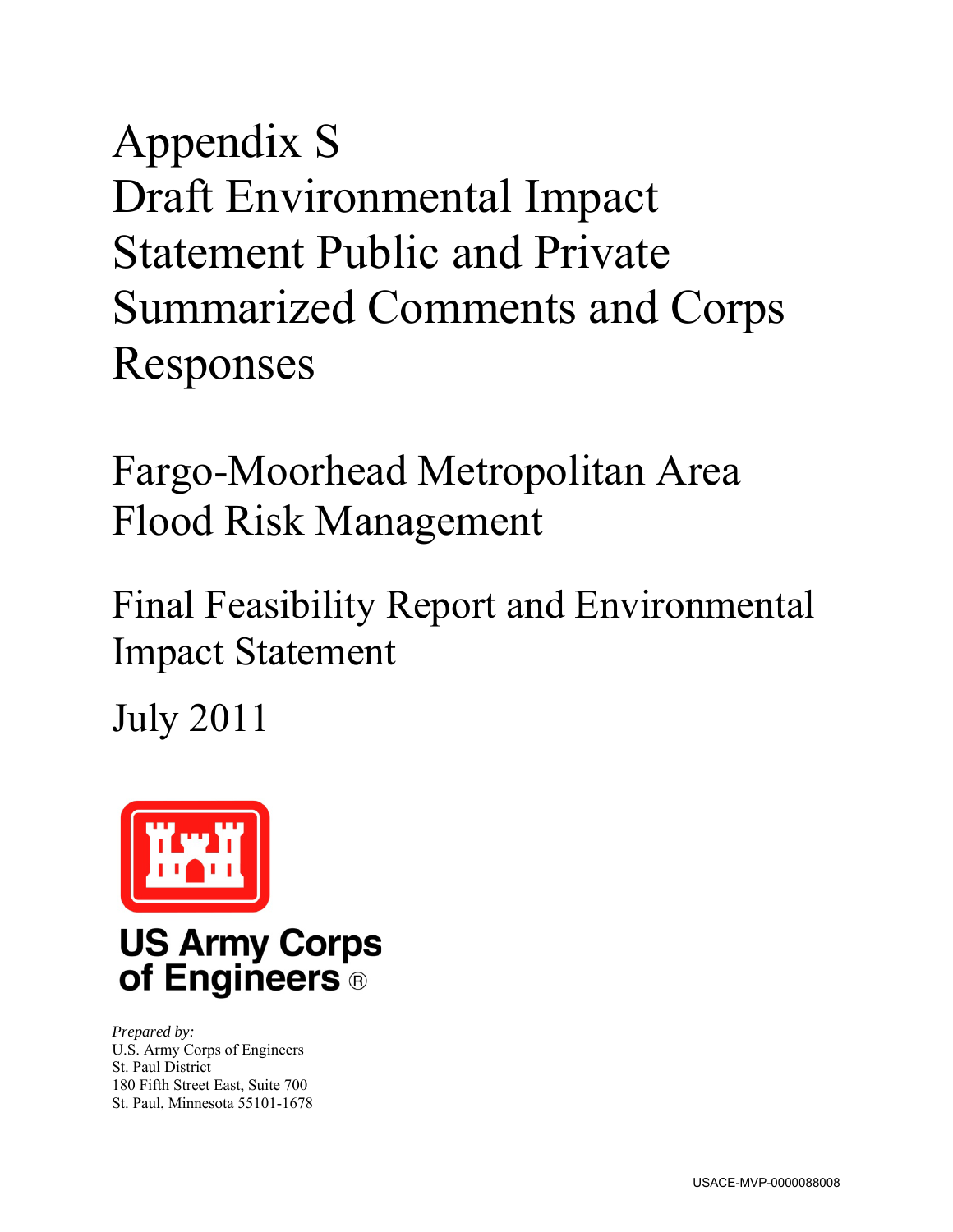This page intentionally left blank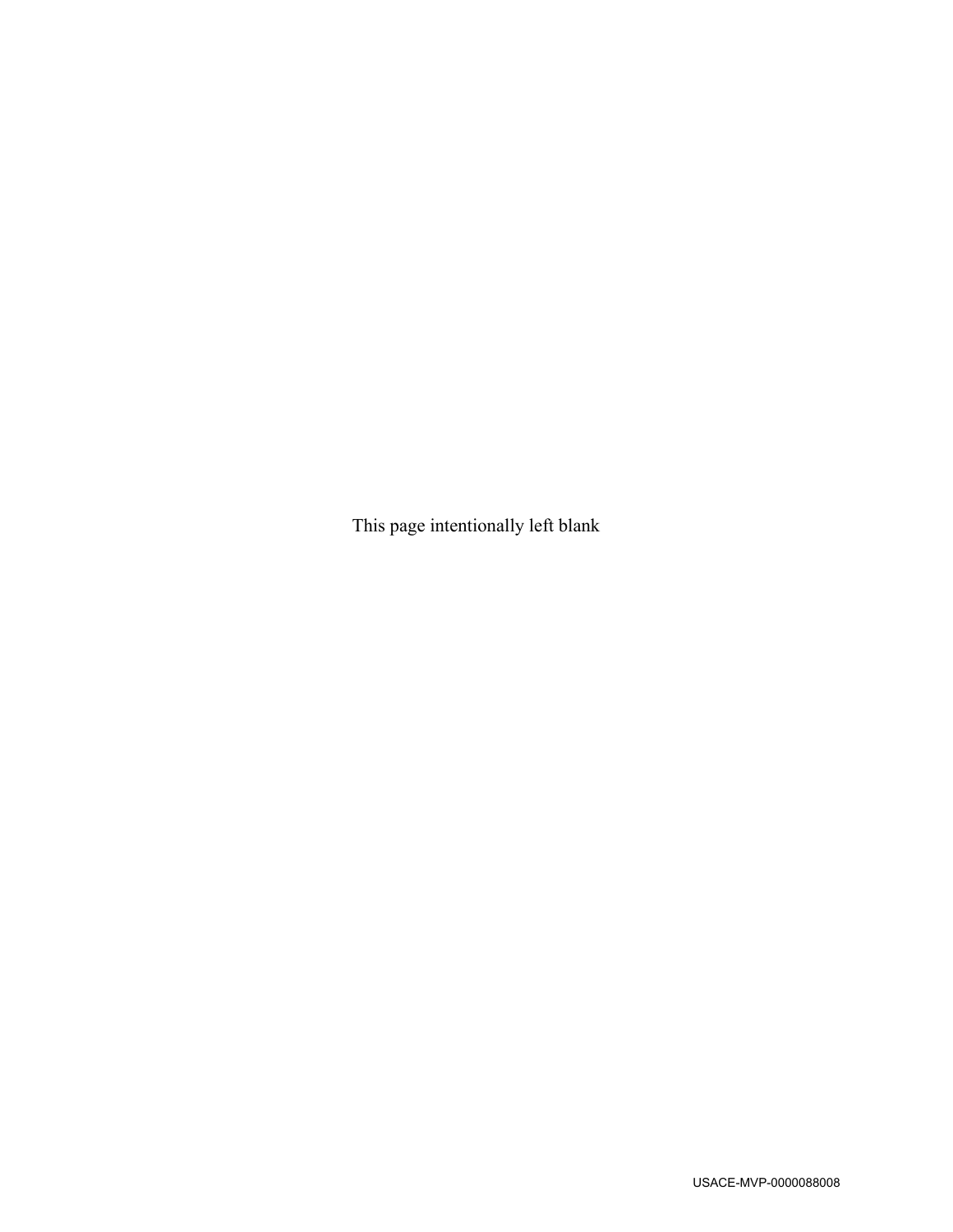# Appendix S

# Draft Environmental Impact Statement Public and Private Summarized Comments and Corps Responses

# Table of Contents

| 1.1 |  |  |  |
|-----|--|--|--|
| 2.0 |  |  |  |
| 3.0 |  |  |  |
| 4.0 |  |  |  |
| 5.0 |  |  |  |
| 6.0 |  |  |  |
| 7.0 |  |  |  |
| 8.0 |  |  |  |
| 9.0 |  |  |  |

# List of Tables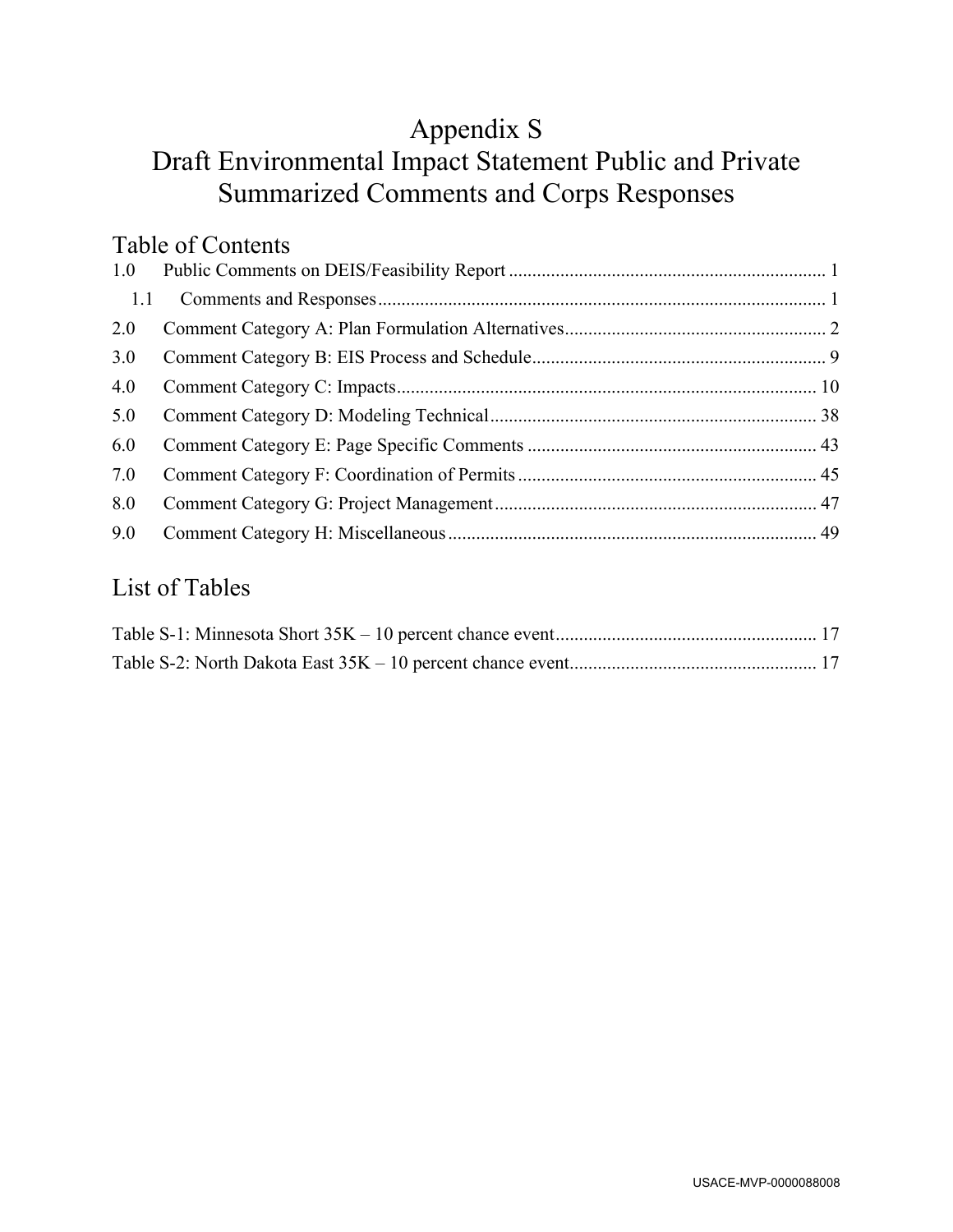# **1.0Public Comments on DEIS/Feasibility Report**

# **1.1 Comments and Responses**

The Draft Environmental Impact Statement (DEIS) and Feasibility Report was published in the Federal Register for a 45 day public review period on June 11, 2010. The review period closed on August 9, 2010 after being extended by 14 days. The review period generated a number of questions and comments on the DEIS and Feasibility Report and covered a wide range of topics. These comments are provided in Appendix R. To best manage the responses to these comments, the Corps has captured the intent of the various comments by subject matter and then provided a single response when this summarized comment was similar to other comments. The comments have been separated into these categories:

- A. Plan Formulation Alternatives
- B. EIS Process and Schedule
- C. Impacts
- D. Modeling Technical
- E. Page Specific Comments
- F. Coordination of Permits
- G. Project Management
- H. Miscellaneous

All comments have been reviewed by the Corps. Many comments are unique and many are reiterated in comments by multiple individuals. In an attempt to respond to each comment, all comments have been condensed, paraphrased and repeated only once. These comments appear in the subsequent sections and are categorized as they relate to the planning process. Many of the responses provide a general overview and then direct the reader to the location within the Supplement Draft Feasibility Report and Environmental Impact Statement where more detailed information can be found. The Supplement Draft Feasibility Report and Environmental Impact Statement is referred to as the SDEIS throughout this Appendix.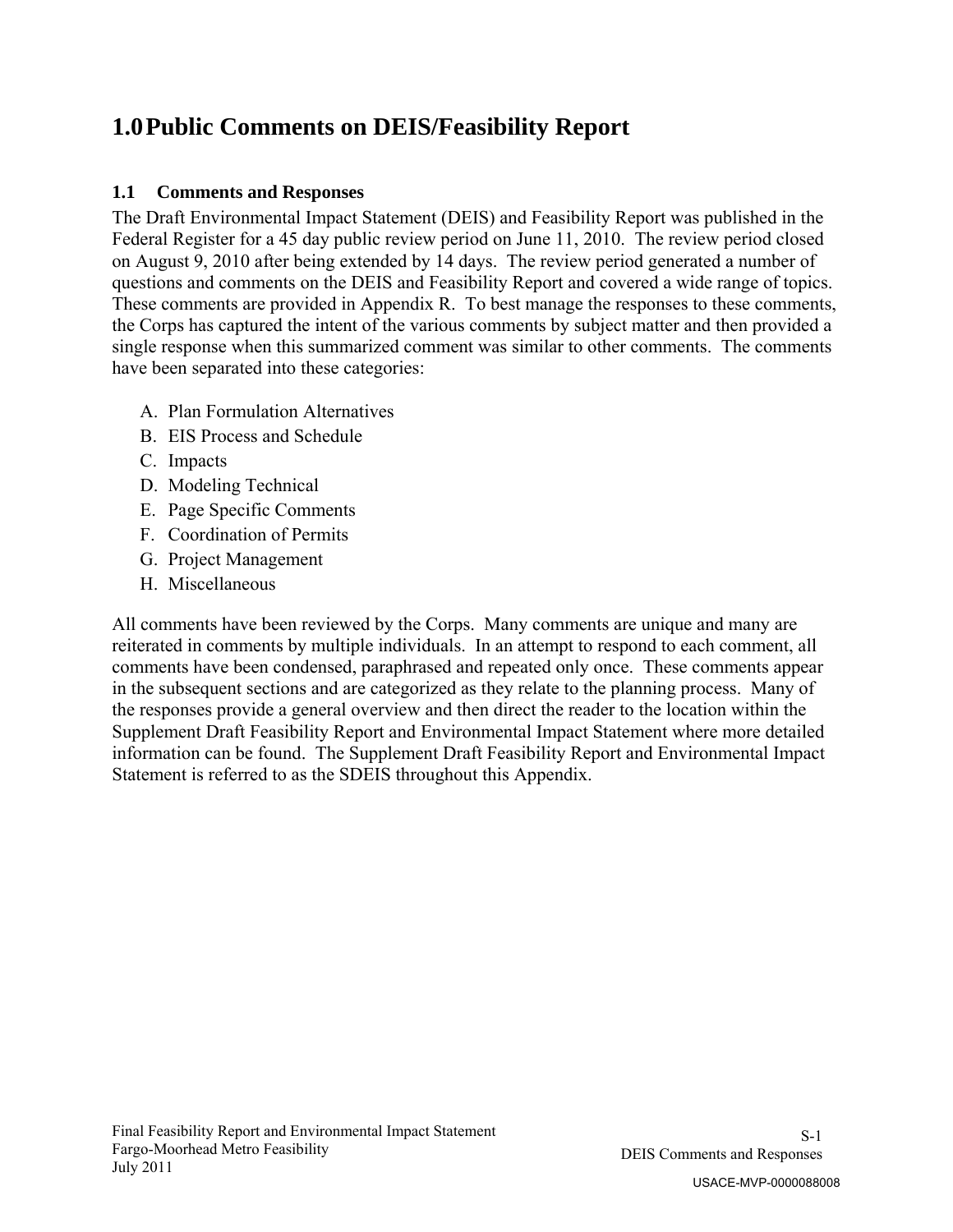# **2.0Comment Category A: Plan Formulation Alternatives**

## **A-1 Scope of Study – Basin-wide versus Metro Area**

Some comments questioned the scope of the study and the focus on the Fargo-Moorhead Metro area instead of a basin-wide study. These comments stressed that flood risk management solutions should be developed from a basin-wide perspective, so as to find a full range of alternatives (including upstream storage), and impacts to areas outside the metro would be fully considered. In order to formulate a full array of alternatives and evaluate all of their effects, it is necessary to utilize a basin-wide study area.

#### **Response**:

The problems and opportunities identified in section 2.4 of the SDEIS pertain to the Fargo-Moorhead Metro area. Planning efforts should and do consider a full array of possible solutions and evaluate effects of reasonable alternatives. The significant amount of existing flood risk in the metro warrants evaluating measures that chiefly benefit the metro. Therefore, the planning objectives of this study are to reduce flood risk in the metro, and to improve environmental quality, wetland habitat and recreation in conjunction with reducing flood risk, with the constraint of avoiding increasing peak flood stages upstream or downstream of the metro. While alternatives were considered from a basin-wide perspective, and the effects of those alternatives were evaluated basin-wide, those alternatives were formulated with the objective of addressing flood risk in the metro area. For a discussion of the study area see sections 1.3 and 4.1 of the SDEIS. For a discussion of problems and opportunities and objectives and constraints see sections 2.4 through 2.7 of the SDEIS.

# **A-2 Storage Alternatives – Stand Alone and in Combination**

Many comments asked the Corps to consider storage as a flood risk management alternative, either on its own or in combination with other flood risk management measures. Storage refers to any number of measures intended to store flows (discharge) during flood events in order to reduce the peak discharge of the event. Examples of storage measures include retention, detention, reducing drainage (i.e. farm fields), wet dams, dry dams, etc. These comments generally took the following form:

The Corps has failed to consider storage alternatives; the Corps has not given equal consideration to storage alternatives; why has the Corps not given consideration to storage alternatives; the Corps does not want to implement storage alternatives; etc.

# **Response:**

The study team has found that storage alternatives, either as stand-alone measures or in combination with others, do not effectively or efficiently address the flood risk in the Fargo-Moorhead Metro area. Storage alternatives have the potential to produce stage reductions over a large area, and would likely have substantial cumulative benefits. However, storage alternatives do not substantially reduce flood risk in the Fargo-Moorhead Metro area. Furthermore, flood storage would need to be implemented in many small increments, over an extended period of time. The study team has found that other alternatives, such as diversion channels, are more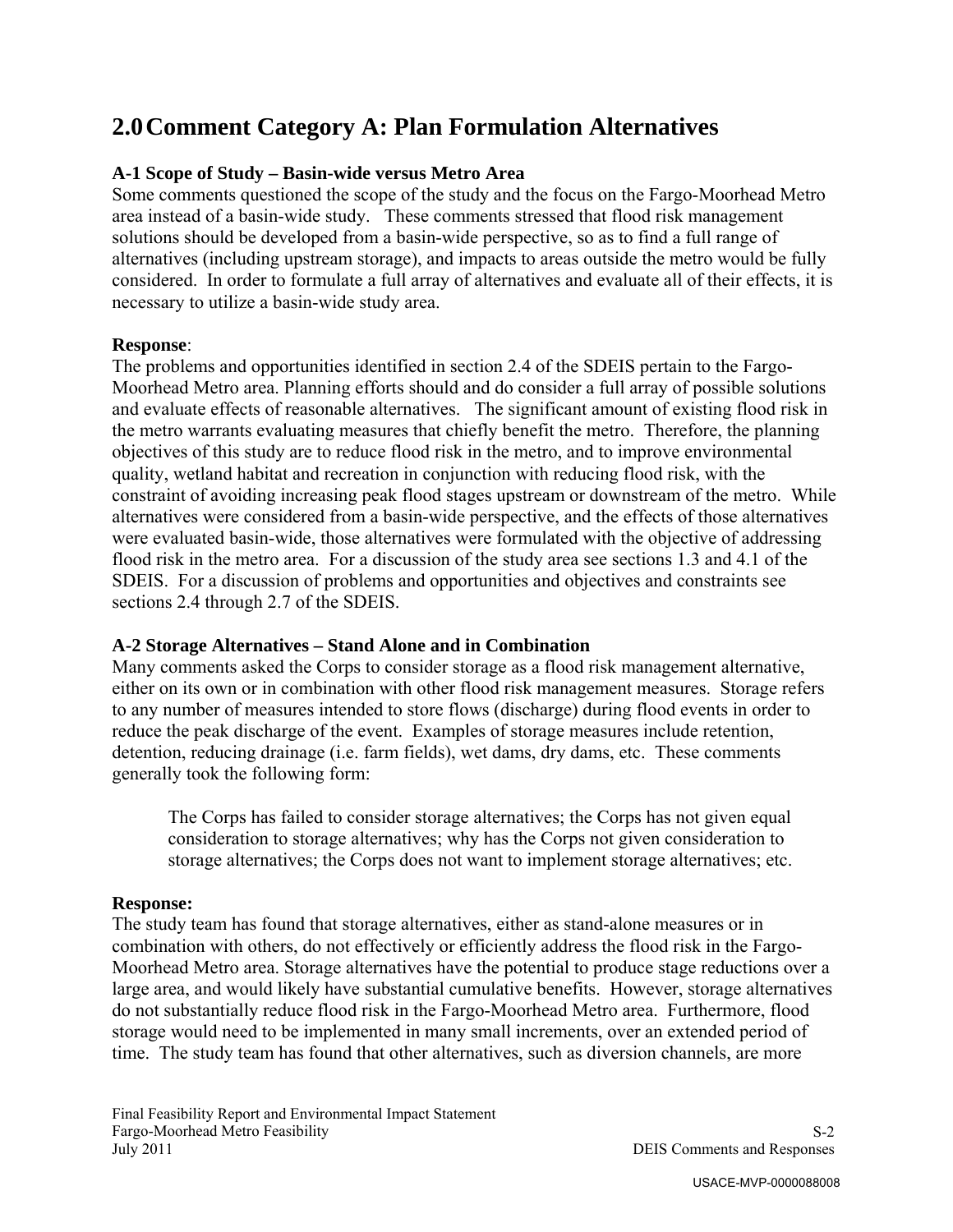efficient (provide more benefits at less cost) and more effective (reduce flood risk to a greater degree) than storage. While giving full and equal consideration to storage alternatives, the study team has not recommended they be carried forward due to their relative inefficiency and ineffectiveness, and their difficulty in implementing on a large scale. For further discussion of storage alternatives, refer to sections 8.4.2 and 8.4.3 of Appendix O of the SDEIS. The tentatively selected plan (LPP) does include approximately 200,000 acre-feet of staging and storage upstream of the diversion channel inlet to nearly eliminate downstream impacts.

## **A-3 Wetlands/Grasslands – Stand Alone and in Combination**

Many comments asked the Corps to consider wetlands and grassland restoration as a flood risk management and ecosystem restoration alternatives, either on their own or in combination with other flood risk management measures. Many of these comments cited the draining of wetlands for agricultural use as a chief source of increasing flood trends. Wetland and grassland restoration measures provide flood storage, wildlife habitat, and improve water and air quality.

#### **Response:**

Opportunities for wetland and grassland restoration do exist in the Red River Basin. Wetland and grassland restoration could have substantial cumulative benefits basin-wide, both in terms of flood risk and environmental quality. While these measures are effective basin-wide, they are not effective in reducing flood risk in the Metro area. Sections 8.4.2 and 8.4.3 of Appendix O of the SDEIS contain more information on wetlands and grassland restoration measures.

# **A-4 Storage and Wetlands/Grasslands Restoration Alternatives Improve Environmental Quality**

Many comments asked the Corps to consider the environmental quality improvements that could be provided by storage and wetlands/grasslands restoration alternatives. Wetlands and grasslands provide habitat for migratory birds, fish, and other wildlife; they improve water quality and decrease storm water runoff; and they contain a variety of native plant vegetation. In addition, wetlands play a role in water supply as they recharge ground and surface waters. Storage and wetlands/grasslands restoration alternatives could provide opportunities to improve environmental quality.

# **Response**:

Section 8.4.3 of Appendix O of the SDEIS considers flood storage alternatives. Flood storage opportunities and wetland and grassland restoration opportunities do exist, and with the right operational scheme, storage impoundments could improve environmental quality. Flood storage alternatives could be effective basin-wide and produce cumulative benefits basin-wide. However, these measures are not the most effective or efficient measures to reduce flood risk to Fargo-Moorhead. Any combination of flood storage systems is costly and relatively ineffective at addressing the flooding problems in Fargo-Moorhead.

# **A-5 Multi-faceted Alternatives & Combination of Alternatives**

Some comments raised questions about combining measures into more complex alternatives. These comments asked the Corps to look at combined alternatives such as blended diversions,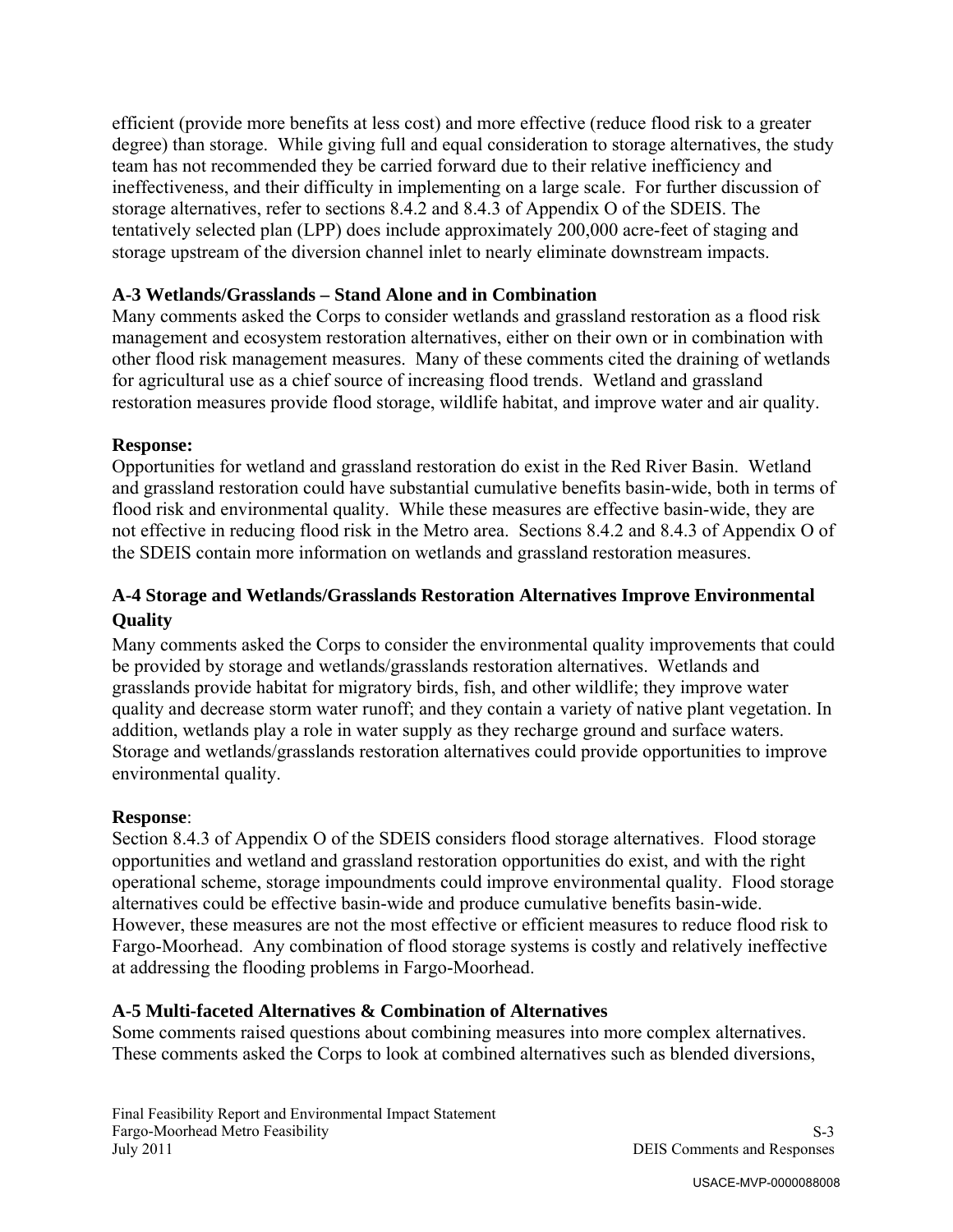levees, and storage impoundments. The comments suggested that a more complex and comprehensive alternative might be found by evaluating various measures combined.

#### **Response:**

Section 8.4.3 of Appendix O of the SDEIS addresses the array of all measures and combinations of measures. This section of the appendix describes how alternatives and combined alternatives are evaluated, compared and screened. Some measures from Phase 3 were re-visited and some new measures were introduced; all measures and combinations of measures were considered.

# **A-6 Consideration of Floodwall and Levee Alternatives**

Some comments asked about floodwall and levee alternatives and questioned if floodwalls and levees received the same consideration as other alternatives. Some asked if the diversion alternative received more time and attention than floodwall and levee alternatives.

#### **Response:**

Levees and floodwalls were considered as alternatives in Phase 2; section 5.1.2 of Appendix O of the SDEIS outlines the array of measures and alternatives that were evaluated, compared, and screened in Phase 2. The largest levee plan could only be certified up to the 1-percent chance event. This was an intolerable level of remaining risk and the levee alternative was dropped from consideration. Floodwalls were also screened out during Phase 2 because of geotechnical constraints to designing and constructing floodwalls and because floodwalls did not provide the same level of risk reduction as other alternatives.

# **A-7 Planning Objectives and Constraints**

Some comments asked how the Corps addressed the study objectives and constraints. The study identifies the following planning objectives: to reduce flood risk in the Fargo-Moorhead metro area, and to improve environmental quality, wetland habitat and recreation in conjunction with reducing flood risk. A study constraint was identified as avoiding increasing peak flood stages upstream or downstream of the metro. Comments asked why the objectives are not all achieved to the same degree and constraints are not avoided to same degree.

#### **Response:**

The planning objectives are broad statements that address the specified problems and opportunities in the study area; objectives are not specific measures. Throughout the planning process, a variety of specific flood risk management measures and combinations of measures are evaluated, compared and screened. The range of alternatives considered includes measures that could achieve one or more of the planning objectives; however, not all measures are justified or feasible and not all of the measures adequately address the identified problems. Any recommended alternative must effectively and efficiently address the problem of flooding in the Fargo-Moorhead Metro area; the alternative that best addresses the problem may not achieve all objectives to the same degree. Section 7.5.3 of Appendix O of the SDEIS describes how alternatives are compared according to screening criteria to determine the degree to which each alternative meets the planning objectives. The storage and staging upstream of the diversion is incorporated to avoid the constraint of increasing peak flows downstream of the Fargo-Moorhead Metro Area.

Final Feasibility Report and Environmental Impact Statement Fargo-Moorhead Metro Feasibility July 2011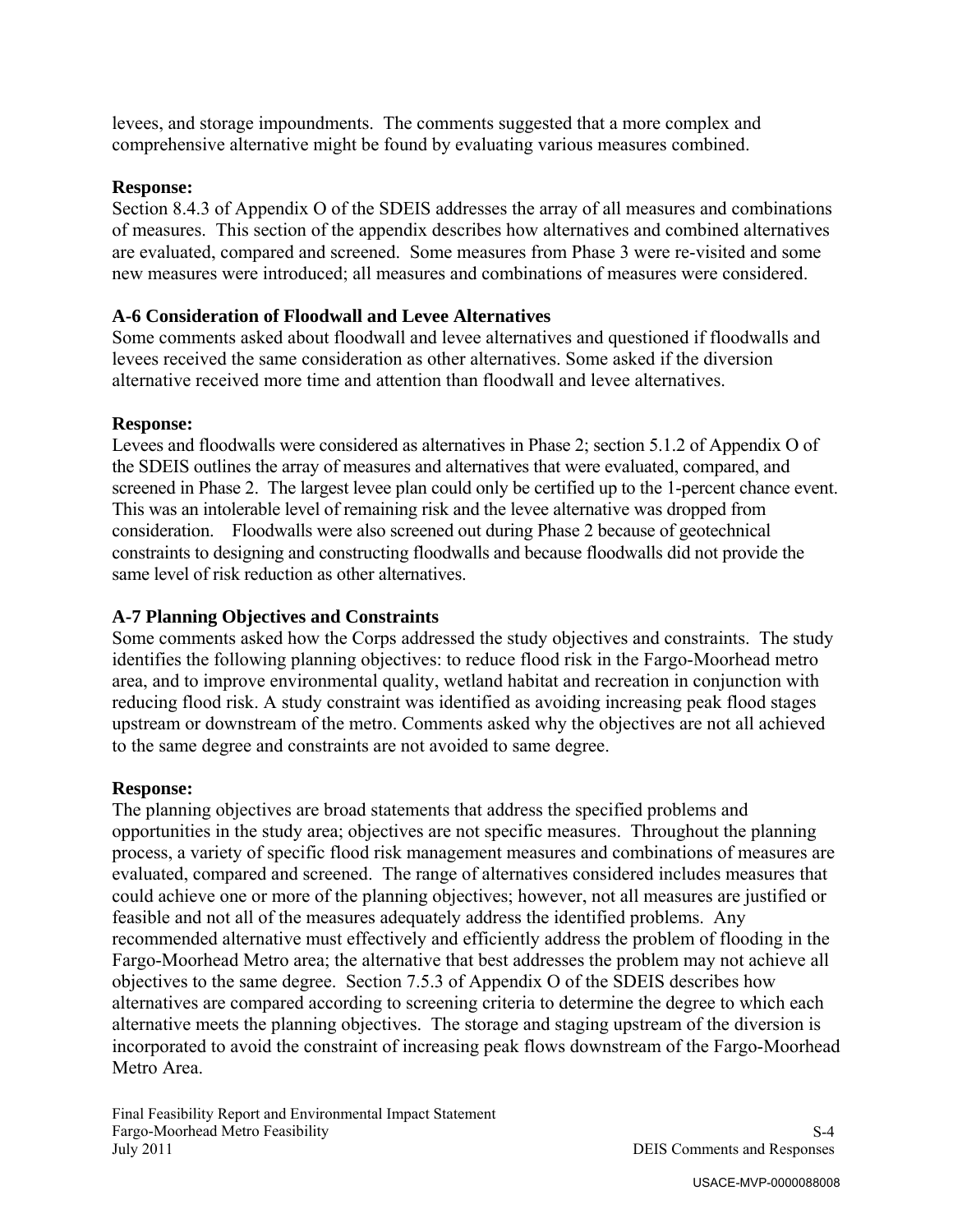# **A-8 Waffle Project and Other Storage Alternatives**

Some comments asked whether the Corps had sufficiently evaluated all water storage alternatives, including the "Waffle Project" and the "Mike 11 Model." The "Waffle" concept is a basin-wide model that utilizes upstream water storage areas in existing depressions in the watershed. The existing network of roads contains the depressions or storage areas.

# **Response:**

The "Waffle" concept was specifically explored as a water storage alternative (SDEIS, Appendix O, Section 8.4). On a basin-wide scale, the "Waffle" could produce flood stage reductions over a large area, and cumulative benefits to the basin. However, the "Waffle" would not substantially reduce flood risk to the Fargo-Moorhead area. In addition, the "Waffle" would be costly to implement and could likely not be implemented in a period of less than 10 years. Like other storage alternatives considered, the study team determined that the "Waffle" approach was relatively ineffective and inefficient. Other alternatives were found to be more effective at reducing flood risk in Fargo-Moorhead and more efficient in that they could be implemented for a lower cost. A flood storage system does provide some level of flood risk reduction, particularly for the smaller, more frequent flood events; however, the level of risk that remains for the larger, less frequent flood events is not a tolerable level of risk. Flood storage alternatives, including the "Waffle Project," do not effectively address the identified problem of flooding in the Metro area.

# **A-9 Flood Storage Alternatives Provide Opportunities for Water Supply**

Some comments noted that historically drought and water supply have been issues of concern in the Red River Basin. The comments asked the Corps if upstream storage areas could provide other opportunities such as water supply in times of drought.

# **Response:**

The problem identified in this study is flooding in the Fargo-Moorhead Metro Area; any recommended alternative must effectively and efficiently address this problem. Although upstream flood storage alternatives may provide opportunities for water supply, these alternatives are not effective at substantially reducing the level of flood risk in Fargo-Moorhead. Because these alternatives do not effectively address the main problem identified in this study, they were screened out as stand-alone alternatives (SDEIS, Appendix O, Section 5.1 and Section 8.4).

# **A-10 Revise Operating Plans of Upstream Dams**

Some comments asked the Corps if existing dams in the area could be used to reduce flood risk. For example; "Let water out of the dams and keep the levels lower so if we do get a heavy rain, we are able to handle it."

# **Response:**

Many dams in the basin are operated for flood damage reduction, but dams are not always located in an area where all snowmelt or rainfall can be captured. Dams in the basin are operated according to specific operating plans to optimize the performance of the individual dam. Many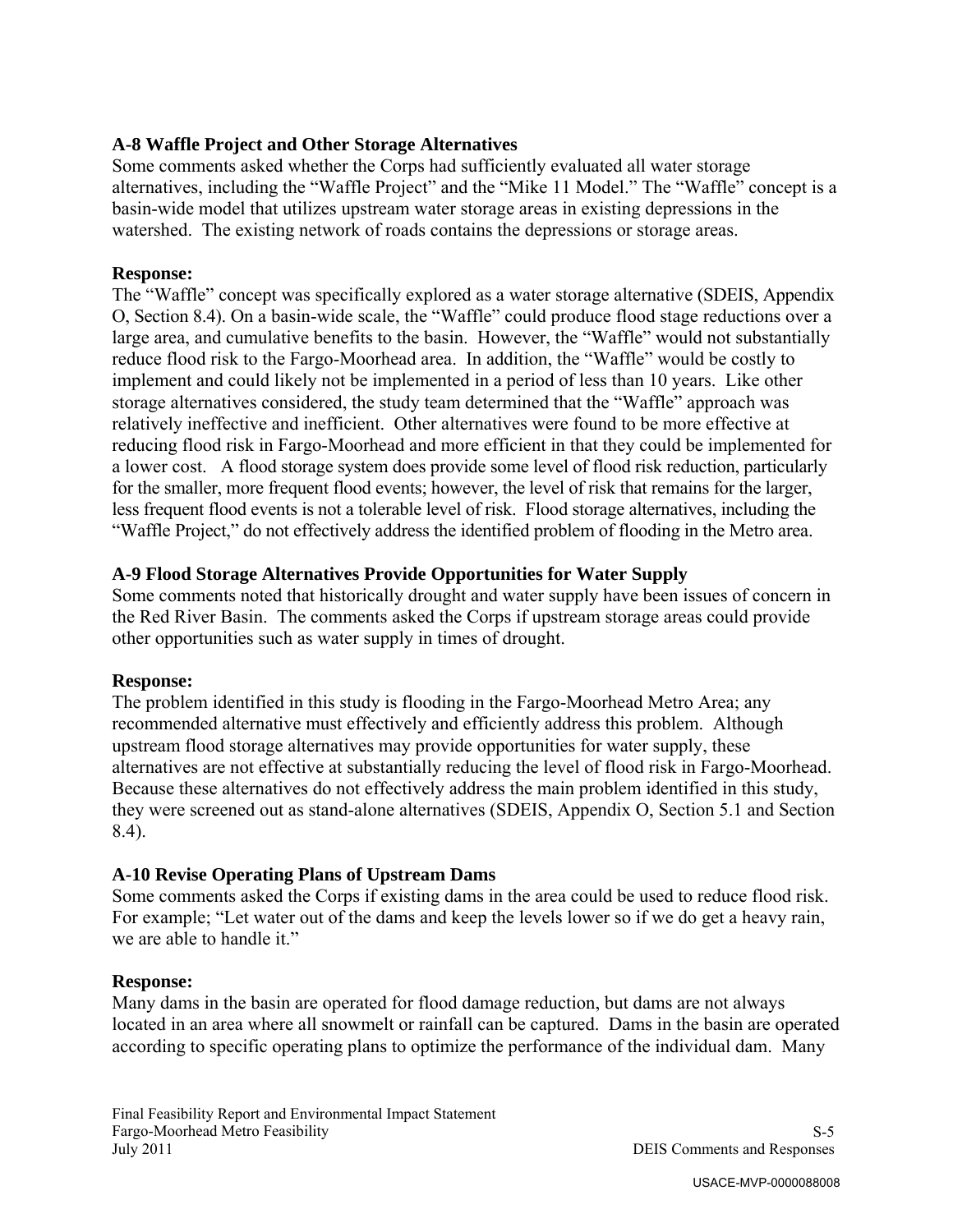dams in the basin do provide flood water storage and reduce the flows downstream and provide risk reduction benefits.

# **A-11 Consider Land Use Changes**

Some comments questioned how future changes might influence the effectiveness of the alternatives considered. Future changes in land use or additional tile drainage in the basin may impact the effectiveness of the recommended plan. These potential land use changes must be considered and any impacts theses changes may have on the proposed alternative must be evaluated.

# **Response:**

Forecasting future conditions with and without the proposed project is an important step in the Corps iterative planning process (SDEIS, Appendix O, Section 1.3). Expert opinion, modeling, and key assumptions are used to forecast future conditions and potential changes in the study area (SDEIS, Appendix O, Section 4.3). Future conditions were revisited in Phase 2 (SDEIS, Appendix O, Section 6.3) and in Phase 4 (SDEIS, Appendix O, Section 8.3). Potential changes in hydraulics and hydrology were considered, among other factors. Land use changes on a basin-wide scale may have a cumulative effect on flood stages; however, the impacts to Fargo-Moorhead would not be substantial.

# **A-12 Diversion Size and Alignment**

Some comments asked the Corps to consider alternative sizes for the diversion and/or shifting the diversion alignment. Some suggested consideration of smaller diversions with flows reduced to 15,000 cubic feet per second. Others suggested shifting the alignment further west or further south.

# **Response:**

Multiple sizes for the diversion were considered and each of these alternatives was evaluated, compared, and screened according to the required criteria. The final array of diversion combinations can be found in SDEIS, Appendix O, Section 8.4.3.8. The array of alternatives includes consideration of multiple diversion sizes and alignments.

# **A-13 Non-structural Alternatives – Stand Alone and In Combination**

Some comments asked if the Corps had adequately considered non-structural alternatives. Nonstructural measures do not modify flood behavior. Non-structural measures include flood proofing, or measures that are applied to a structure and/or its contents that prevent or provide resistance to damage from flooding. Such measures include buying and relocating flood-prone structures, wet and dry flood proofing, elevating structures, flood warning systems, and flood insurances.

#### **Response:**

Several nonstructural measures were considered in Phase 2, including relocation, flood proofing, elevating structures, flood warning systems, and flood insurance (SDEIS, Appendix O, Section 5.1.2). As with all alternatives, these were evaluated, compared and screened against specific criteria. Stand-alone nonstructural alternatives were not found to be effective at substantially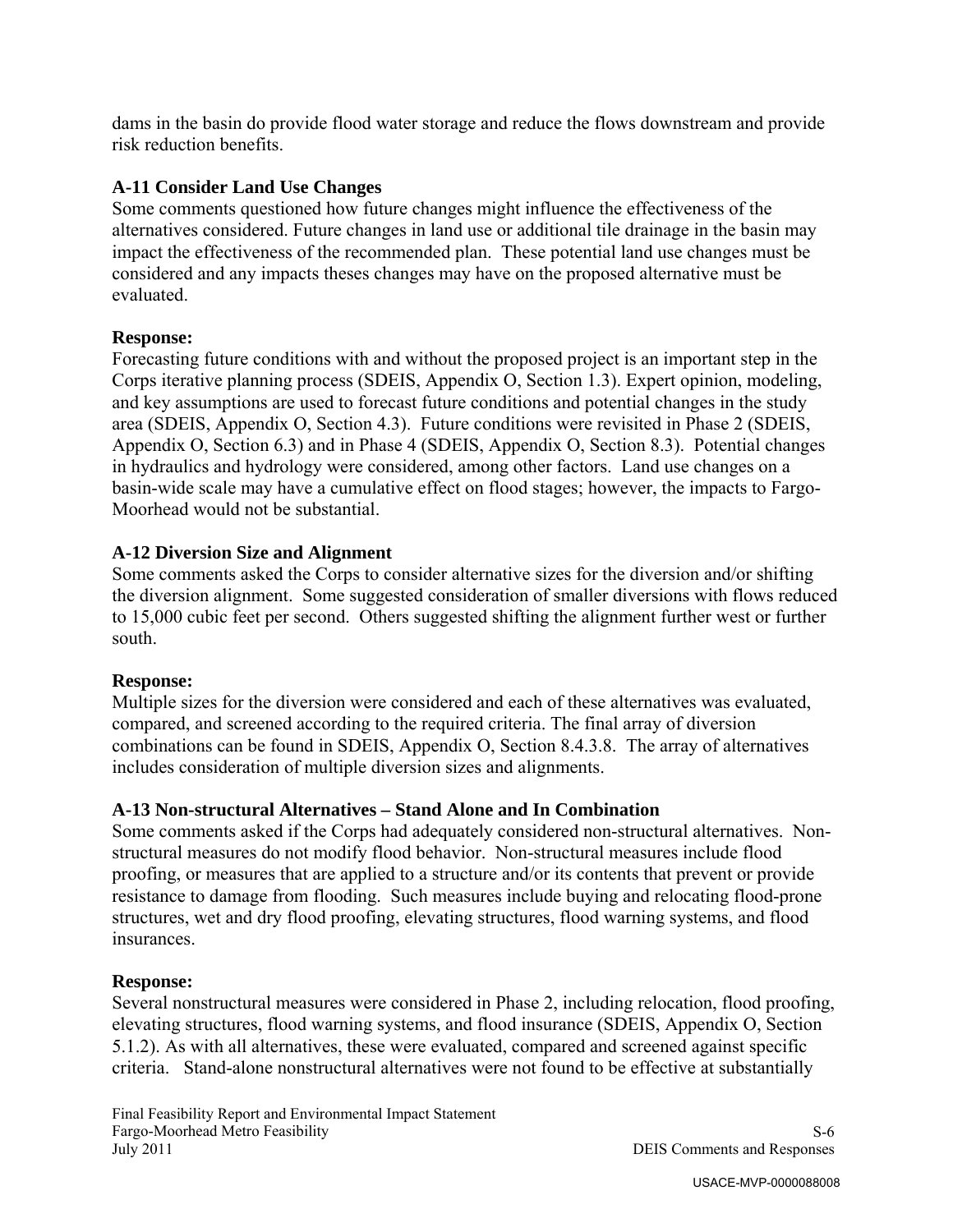reducing flood damages in Fargo-Moorhead, and these alternatives were not found to be cost effective. As such, non-structural measures were screened from consideration as stand-alone alternatives. Non-structural measures were revisited in Phase 4 in combination with other measures and Table 18 in Appendix O of the SDEIS illustrates the final array of combinations. Nonstructural measures are included in combination with the alternatives.

## **A-14 North Dakota versus Minnesota Diversion**

Some comments asked why the North Dakota diversion was recommended since it is more expensive than the Minnesota diversion.

#### **Response:**

In the evaluation of project alternatives, ER 1105-2-100 requires the Corps to identify the plan that maximizes net national economic development (NED) benefits. The NED plan would be the most cost-effective solution from the federal perspective. In the Fargo-Moorhead Metro feasibility study, the Minnesota 40K short diversion was the NED plan. ER 1105-2-100 requires the Corps to recommend the NED plan unless there are "overriding reasons for selecting another plan based upon other Federal, State, local and international concerns." The non-federal sponsors preferred a North Dakota diversion alignment that would provide benefits to a greater number of people and reduce risk not only from the Red and Wild Rice rivers, but also from the Sheyenne, Maple, Rush and Lower Rush rivers. The North Dakota alignment benefits more people near the confluence of the Wild Rice and Red rivers and northwest of Fargo, North Dakota, than the NED plan does. Based on these considerations, the Assistant Secretary of the Army for Civil Works approved the North Dakota alignment as a locally preferred plan (LPP). The non-federal sponsors are responsible for additional costs associated with the LPP. For additional information see section 3.14.2 Cost Apportionment.

# **A-15 Benefit/Cost Information**

Some comments addressed the benefit/cost analysis and specifically asked how the benefits and costs are calculated and where the data come from. Some comments asked how and why these figures have changed over the course of the study. Other comments questioned the truthfulness of the analysis, given that the estimates have changed dramatically.

#### **Response:**

All benefit-cost data presented are based on the latest and best modeling and are honest representations of said modeling. Refinement of modeling has been an ongoing process and therefore benefit-cost data have changed. A number of major changes in the analysis were made, including updated hydrology, that led to dramatic changes in the benefit analysis. The uncertainties inherent in all modeling efforts are made explicit in the benefit-cost analyses. All benefit-cost analyses are documented in the SDEIS and specifically in Appendix C (Economics) and Appendix L (Cost).

#### **A-16 Level of Risk Reduction**

Some comments asked how the level of flood risk reduction for the project was determined. One comment asked this question: "Why is the Fargo-Moorhead project being designed for a 500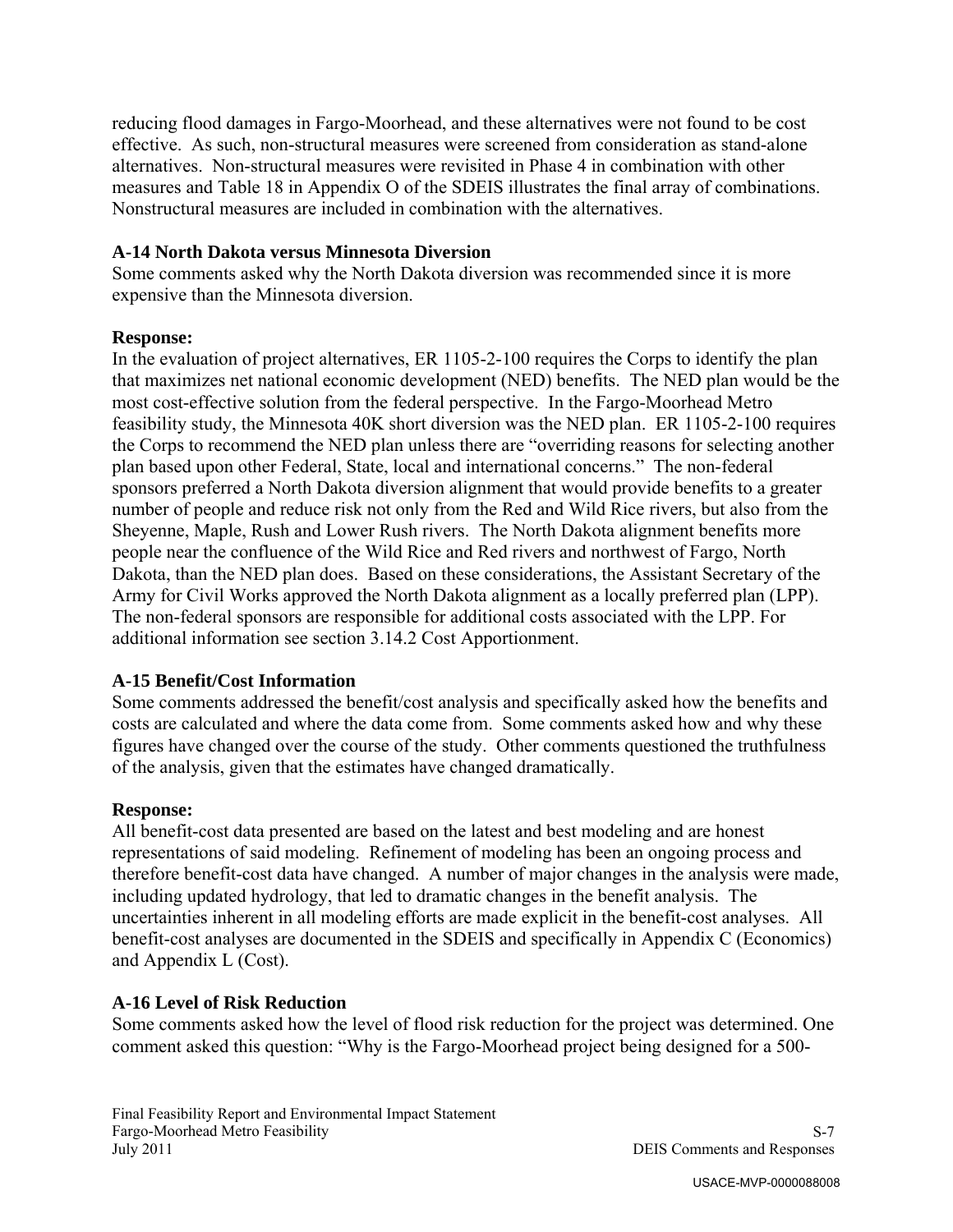year flood when the Grand Forks-East Grand Forks flood protection system was designed for a 300-year flood?"

# **Response:**

The level of risk reduction targeted in this project guided by a goal set by the non-federal sponsors' Work Group. The Metro Flood Study Work Group (MFSWG) established the goal of a stage of 36 feet at the Fargo gage during a 0.2-percent chance event, or the 500-year event. The assurance of a stage of 36 feet is not achieved at the 0.2 percent event with the Locally Preferred Plan, or the Federally Comparable Plan; the MFSWG has approved of the diversion channel alternatives providing a level of protection lower than the original goal. See section 7.4 of Appendix O of the SDEIS for more details.

# **A-17 Non-Structural Measures and Flood Storage**

How are the terms "non-structural measures" and "flood storage" defined?

# **Response:**

Many comments used the term non-structural measure to refer to wetlands/grasslands restoration measures or flood storage measures, or any measures that reduce runoff. The Corps definition of a non-structural measure is one that reduces the adverse affects of flooding without modifying flood behavior. These include buyouts, elevation of structures, structure flood-proofing, and others. Any measure that reduces runoff by definition changes flood behavior. For the purposes of this report, measures that modify flood behavior are considered structural measures, while measures that do not are non-structural. Comments A-2, A-3, A-4, A-8, A-9, and A-10 address concerns about measures that reduce runoff. Comment A-13 addresses concerns about nonstructural measures.

# **A-18 Solution to Red River Basin Flooding Problems**

The project does not even guarantee to solve the Red River Basins catastrophic flooding problems.

# **Response:**

There is no measure that can guarantee to solve flooding problems; however, existing data and hydraulic modeling indicate that the proposed project would substantially reduce flood risk in the Fargo-Moorhead Metro Area. Even with the flood risk reduction project in place, there will always be residual risk to surrounding communities that can be further reduced through zoning, building codes, insurance and evacuation.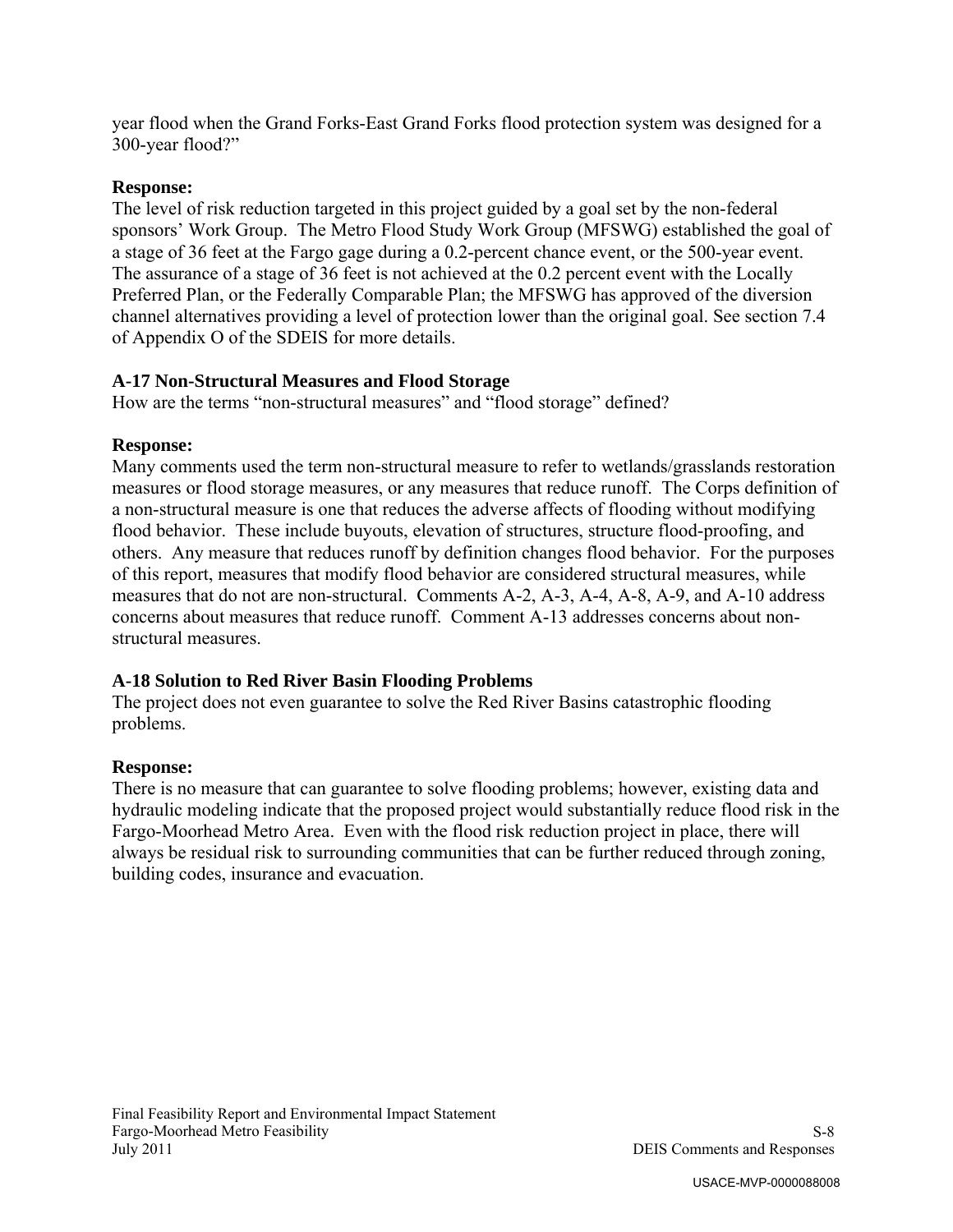# **3.0Comment Category B: EIS Process and Schedule**

# **B-1 Process for commenting on DEIS**

Several comments inquired about the correct process for commenting on the Draft Environmental Impact Statement (DEIS)

# **Response:**

Comments can be submitted through the website www.waterinstitute.org/feasibility/index.htm, via postal mail at U.S. Army Corps of Engineers, St. Paul District, Attn. Aaron M. Snyder, 180 East Fifth Street, Suite 700, St Paul MN 55101-1678.

# **B-2 Coordination**

Some comments asked the Corps to enlist other partners including Natural Resource Conservation Service (NRCS), the U.S. Fish and Wildlife Service (USFWS), and state and local agencies*.* 

# **Response:**

The Corps has been coordinating with the NRCS, USFWS, and state and local agencies from the beginning of this planning process. A list of all participating entities is included in Chapter 6 of the SDEIS.

# **B-3 Request for Supplemental Draft EIS**

Some comments requested that the Corps prepare a Supplemental Draft EIS that addresses the issues raised in comments, and, once complete, provide a notice and comment period for the Supplemental Draft EIS.

# **Response:**

In response to comments and to more fully study upstream and downstream impacts, the Corps has made the decision to prepare a Supplemental DEIS. The notice of intent to prepare a Supplemental DEIS was published on December 27, 2010. The Supplemental DEIS is being made available for public comment.

# **B-4 Request for Extension**

Some comments asked the Corps to extend the comment period on the DEIS until 45 days following the release of a completed study on downstream impacts.

# **Response:**

Although the Corps did not extend the comment period on the DEIS beyond August 9, 2010, it did decide to extend the feasibility study and prepare a Supplemental DEIS. The Supplemental DEIS is being made available for public comment.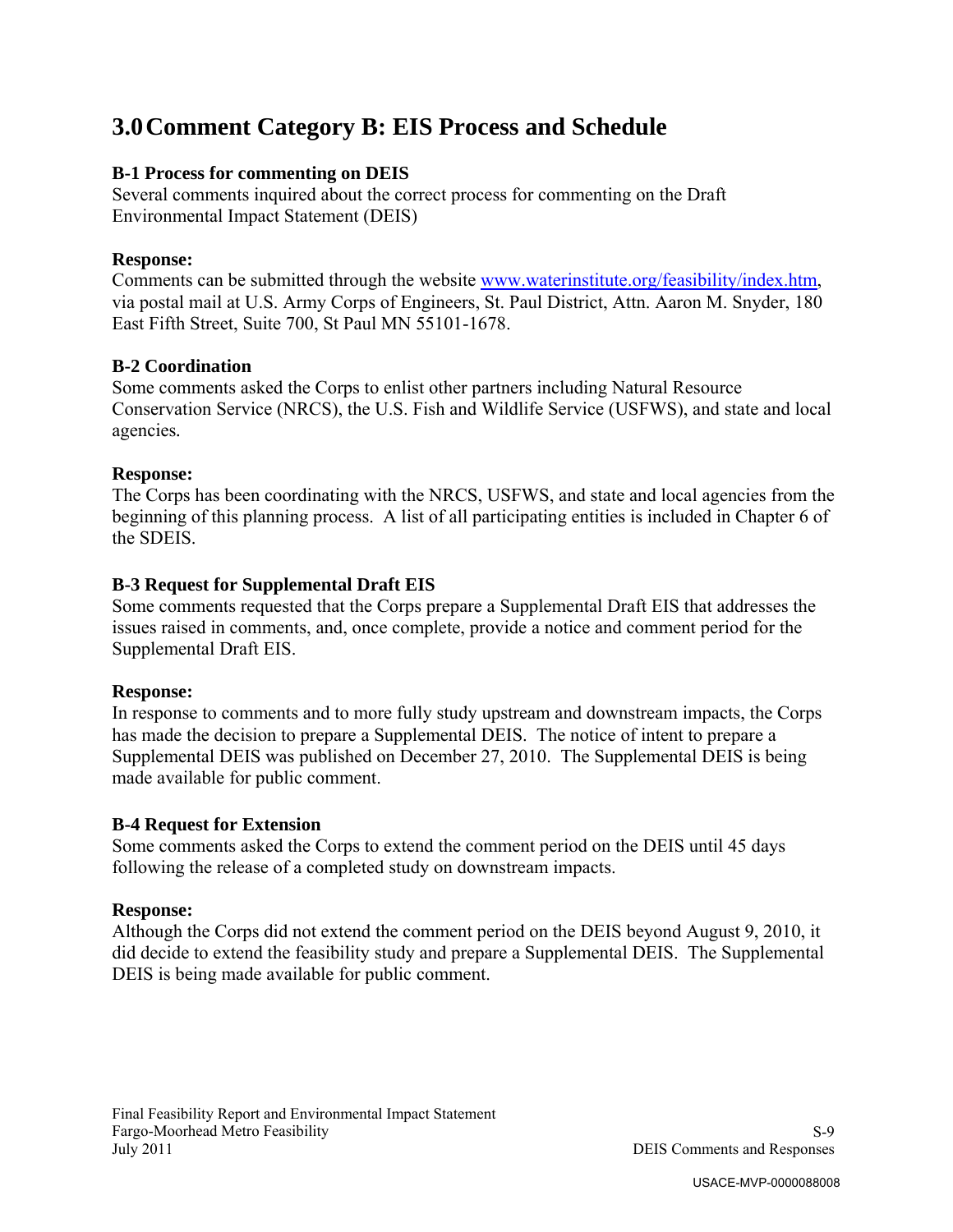# **4.0Comment Category C: Impacts**

# **C-1 Induced Growth**

The DEIS did not include the environmental impacts of induced growth from changes to the regulatory floodplain. The environmental analysis needs to look at the indirect impacts of the project such as inducing development in the former 100-year floodplain. The main areas of indirect impacts are wetland losses, loss of flood storage areas, and loss of riparian habitat. Ironically, the diversion channels will also increase development in the floodplain, increasing the area that may need to be protected during major flood events.

# **Response:**

The future without project condition indicates that Fargo will continue to grow at a rapid rate. There will be no impacts based on induced growth because the area will grow with or without the project.

# **C-2 Public Safety**

Citizens that live in rural areas as well as entire towns downstream of the project will be cut off of emergency egress and emergency vehicles such as fire and ambulance. Travel will be impossible during large events lending to high risk of loss of human life.

# **Response:**

Emergency access during floods is an existing problem in the study area. The Minnesota 35K diversion (FCP) and North Dakota 35K diversion (ND35K) would increase the frequency of flooding downstream to varying degrees depending upon location. Increased loss of emergency egress would occur infrequently for relatively short periods of time. The tentatively selected plan (North Dakota diversion with upstream staging, or LPP) would have minimal impacts to downstream flood stages, but could have impacts to emergency access upstream. All diversion plans would significantly improve public safety in the Fargo-Moorhead region by reducing the risk to several major medical facilities in the benefitted area and by improving emergency vehicle travel throughout the project area.

# **C-3 Farm Equipment Access**

Having to travel longer distances between fields as well as having to drive large farm equipment across bridges for field access is costly and dangerous.

# **Response:**

There will be bridges placed at a minimum every three miles to get around the diversion channel. Standard safety rules, laws and regulations for highway travel with heavy equipment will have to be complied with. The environmental consequences of the diversion channel alternatives are discussed in more detail in Chapter 5 of the SDEIS.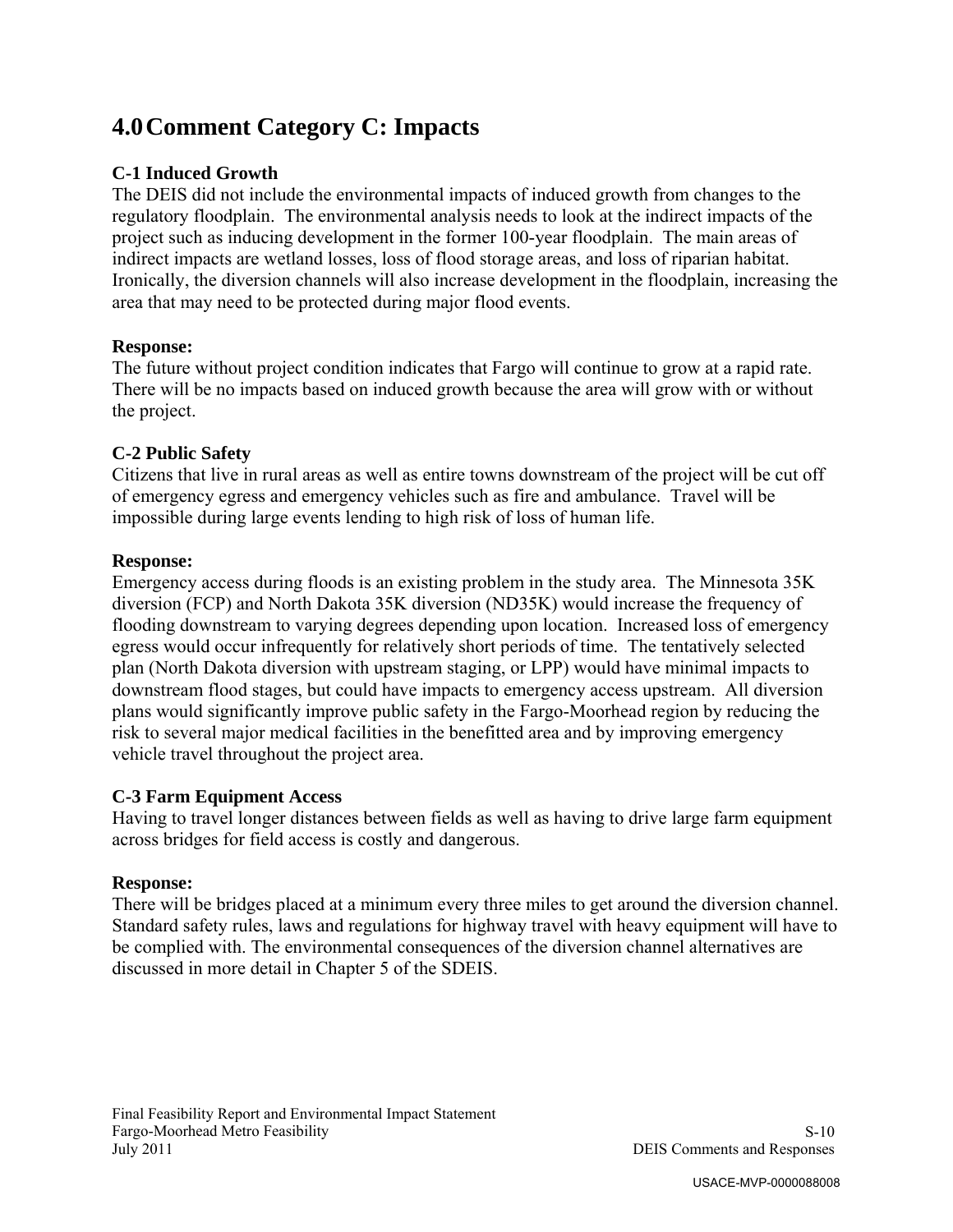# **C-4 Safety for Recreational Users**

Section 5.2.3.1.5 of the DEIS titled 'Public Health and Safety' should include a description of safety and operational measures proposed to ensure the safety of recreational users on the Red River and its tributaries.

# **Response:**

The structure on the Red River will be treated as if it were a bridge for the majority of the time and recreational boats will be able to pass underneath it as they please. While the project is in operation recreational boaters will not be allowed to pass underneath the structure or to go within a to-be-determined distance of the structure for safety reasons. Appropriate signage and educational information regarding the Red River and its tributaries will be available to the public as the project moves forward.

# **C-5 Catastrophic Failure Risk**

The SDEIS should include an analysis of control structure catastrophic failure risk and provide loss of life estimates in the event of catastrophic failure.

# **Response:**

An analysis of the potential for loss of life due to flooding for existing conditions was completed January 5<sup>th</sup>, 2009 and included in the SDEIS in Appendix D Other Social Effects. An analysis that will look at catastrophic failure of the tentatively selected plan (LPP) will be done and included in the Final Environmental Impact Statement.

# **C-6 Mitigating for Downstream Impacts**

The SDEIS must include mitigation for damages caused downstream and the estimated cost for addressing the downstream stage and flow increased regardless of Corps authority to fund such mitigation actions. The Council of Environmental Quality (CEQ) guidance titled NEPAs Forty Most Asked Questions states that: All relevant, reasonable, mitigation measures that could improve the project are to be identified, even if they are outside the jurisdiction of the lead agency or the cooperating agencies. Sections 1502.16(h), 1505(c). This will serve to alert agencies or officials who can implement these extra measures, and will encourage them to do so.

# **Response:**

The SDEIS documents the economic value of downstream impacts and reflects them in the benefits and costs of the diversion channel alternatives. The study includes an analysis of nonstructural measures that could be economically justified as part of the project. The study also includes an analysis to identify any impacts that rise to the level of a taking of property under the Fifth Amendment of the U.S. Constitution. The report identifies several measures that could be implemented by others to mitigate downstream and/or upstream impacts, including flood easements, farmstead ring levees, community levees, buyouts/relocations, and other nonstructural measures. Existing federal, state and local programs are available to assist in implementing such measures. Several of the affected communities are independently pursuing levee projects as a result of the 2009 flood.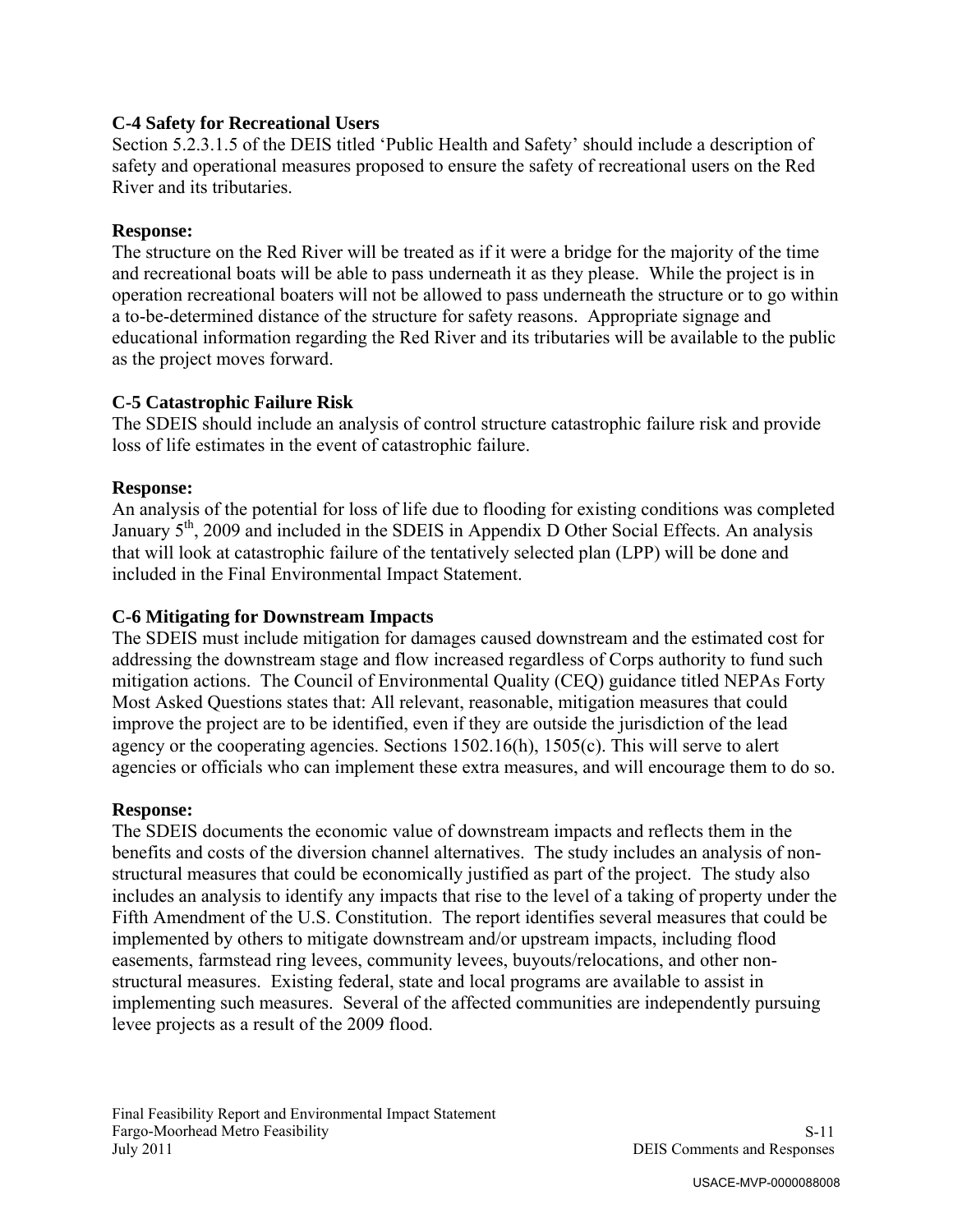# **C-7 Extent of the Downstream Impacts**

The extent of downstream impacts needs to be quantified all the way to the location on the river where there will be no impacts or where impacts will be negligible. Only when this is done can there be a quantification of the cost verses the benefits.

## **Response:**

The SDEIS documents the full extent of the impacted area.

#### **C-8 Cost of Mitigation for Downstream Impacts**

The Corps should consider participation in the cost of mitigation for the downstream impacts caused by the project, including maintenance and operation costs in the future. How will these downstream impacts be mitigated? Any stage increase on the 100 year flood greater than six inches needs to be mitigated.

#### **Response:**

Corps policy only allows federal participation in measures that are economically justified or to address impacts that rise to the level of a taking of property under the Fifth Amendment of the U.S. Constitution. The non-federal sponsors may mitigate for additional impacts. Operation and Maintenance of the project is a requirement of the non-federal sponsors.

#### **C-9 Flood Protection for Individual Homeowners**

Will there be a process in place to provide flood protection options for homeowners who are situated outside of the protected area, but will be impacted by more water as a result of the project?

#### **Response:**

Corps policy only allows federal participation in measures that are economically justified or to address impacts that rise to the level of a taking of property under the Fifth Amendment of the U.S. Constitution. The study includes an analysis of non-structural measures that could be economically justified as part of the project and an analysis to identify any impacts that rise to the level of a Constitutional taking of property. The report identifies several measures that could be implemented by others to mitigate downstream and/or upstream impacts, including flood easements, farmstead ring levees, community levees, buyouts/relocations, and other nonstructural measures. Existing federal, state and local programs are available to assist in implementing such measures.

#### **C-10 Takings Analysis**

The final EIS should include a description of the takings analysis and be explicit as to why the project does or does not result in a taking. Inclusion of the taking analysis as an appendix would be useful.

#### **Response:**

The takings analysis is prepared by our attorneys to advise the decision-makers, and is protected by attorney client privilege. Therefore it will not be included as an appendix. The Corps will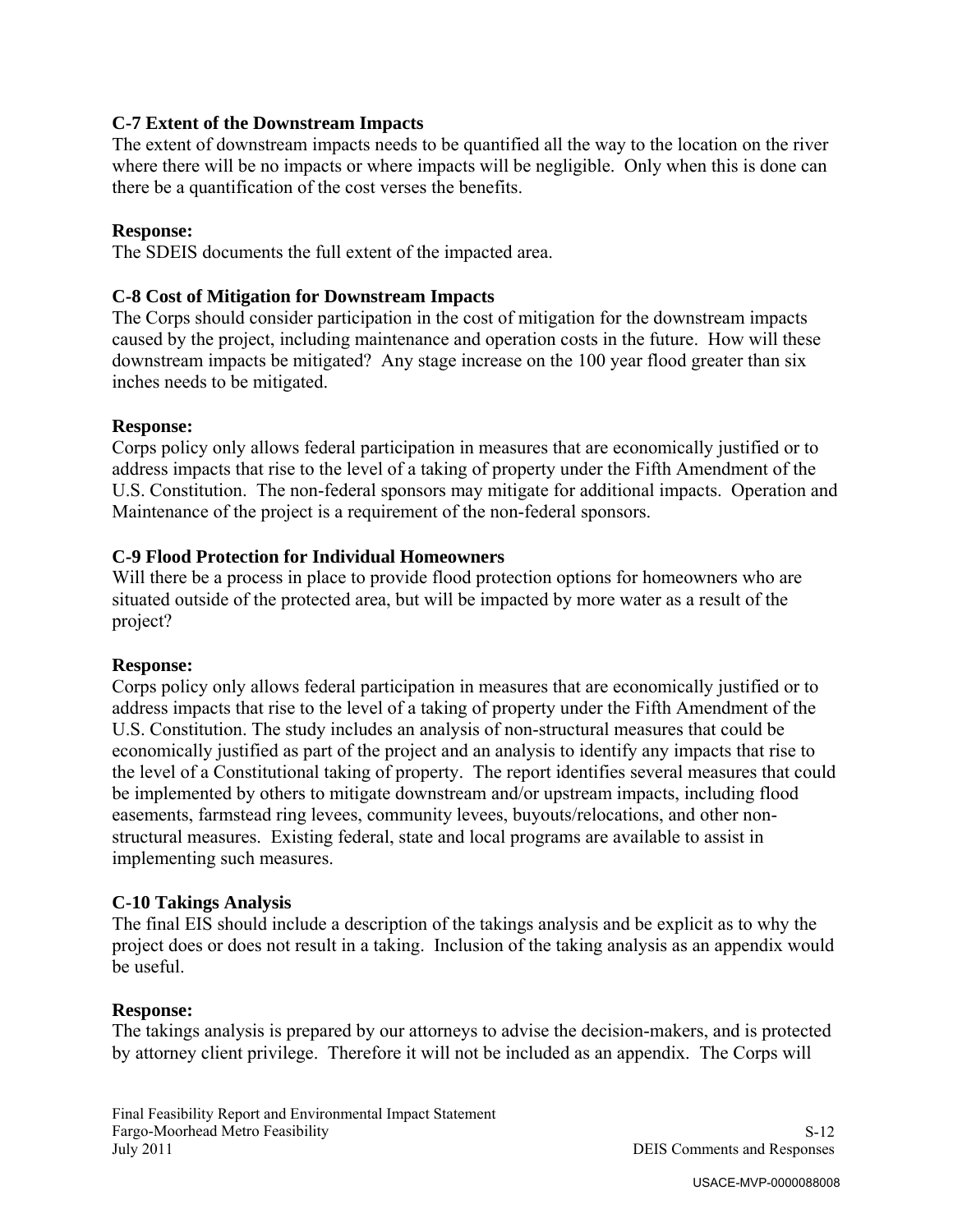provide a summary of the results of the takings analysis and a description of the methodology used when analyzing Fifth Amendment takings.

# **C-11 Compensation for Rented Land**

The proposed route of the diversion will directly and adversely impact farming operations and homes. Large tracts of farm land will be taken as part of the project; since land that we farm is rented we will not be compensated for this. It would put us out of business.

# **Response:**

There are programs to assist when the acquisition of land for a project adversely affects businesses. In certain circumstances, farmers and other business owners can qualify for business relocation benefits. Consult with a relocation advisor to determine whether your business qualifies for benefits under Public Law 91-646.

# **C-12 Farm Land Fragmenting**

Our remaining land will be on the wrong side of the diversion. The result will be a loss in value of the property. It is possible we might not even be able to sell it if need be. Not only will it affect our present way of life but also our retirement years.

# **Response:**

The Fifth Amendment prohibits the acquisition of property by a governmental unit for a public use without just compensation. Just compensation is defined as the market value of a property as established by an impartial appraisal. Frequently, the government will purchase a portion of a property instead of the entire tract. When this happens, the market appraisal will establish the market value of the entire tract before the acquisition occurred and the market value of the portion of the property that is retained by the property owner (the remainder). The compensation that the property owner receives will be calculated by subtracting the value of the remainder from the value of the entire property before the acquisition occurred. In this way property owners are compensated for any decrease in the value of the remainder caused by the government's acquisition.

# **C-13 Township Roads and Bridges**

The diversion channel will destroy our township roads and bridges so our access route to town would be difficult and lengthy. Bridges will be long and very difficult to transport our agricultural equipment across without the inevitable traffic jam half way across. We will lose a lot of rural access by dead end roads and our rural township, already poorly maintained by few taxpayer dollars, will lose more tax base. Rural businesses in and around the path of the diversion, will lose access during the building of it and certainly suffer economic impact. We constantly see this with road construction projects.

# **Response:**

Bridges will be placed along the diversion channel every three miles. More information on the impacts of these bridges and a map detailing the location of the bridges can be found in section 5.2.3.1.4 of the SDEIS.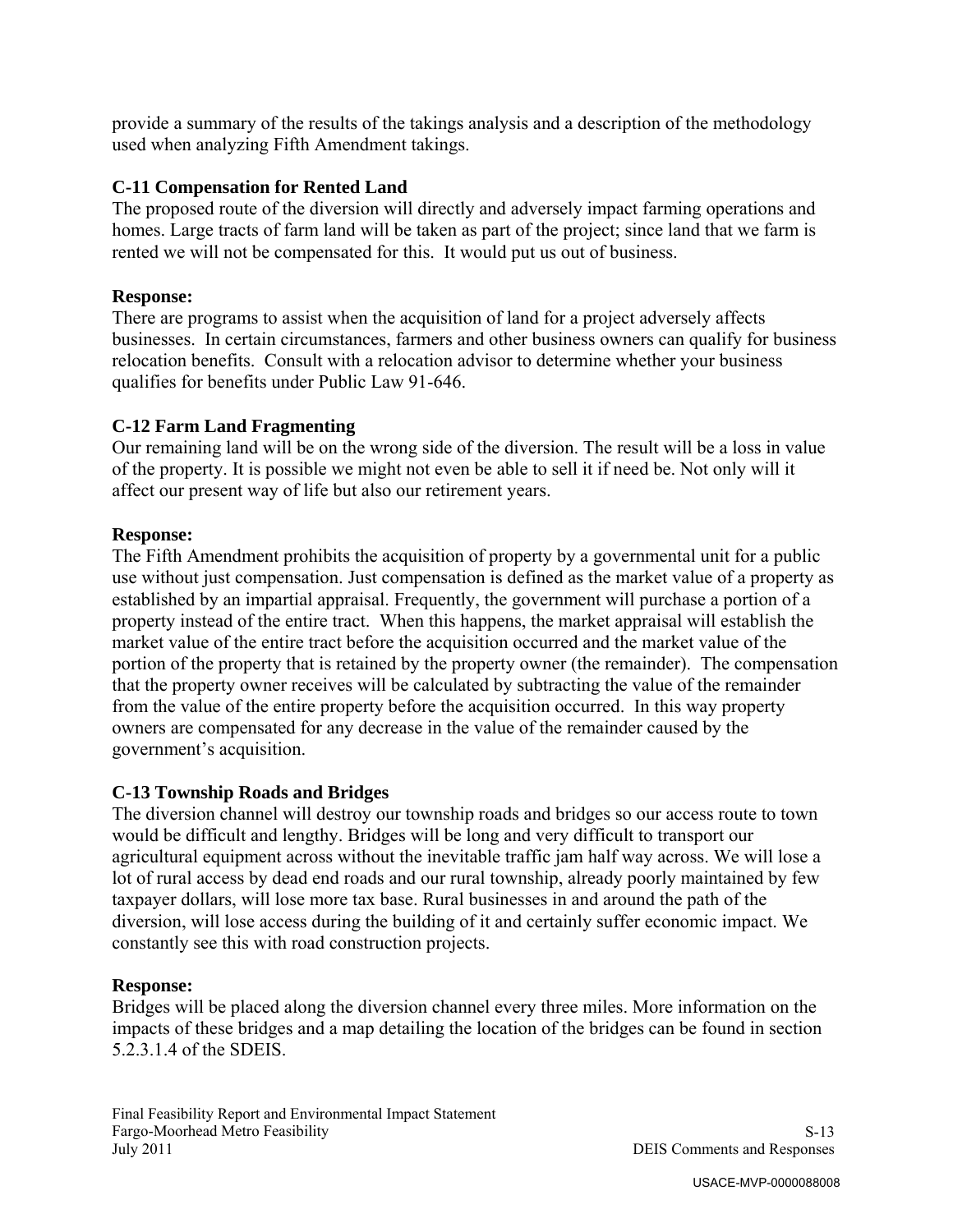# **C-14 Loss of Long Term Earning Potential**

The loss of land will greatly impact farming operations, it will take away a percentage of land from individual farmers ranging from 1 to 100 percent, in doing this it will take away long term earning potential from the farmers.

# **Response:**

Generally speaking the value of land acquired is the fair market value of the property. The fair market value includes many aspects of the property in question. Earning potential is one of those aspects to be addressed in developing a fair market value. Regardless of the value determined, Public Law 91-646 outlines the requirements that must be followed to ensure a homeowner/landowner is compensated justly.

# **C-15 Loss of Farmstead**

How do you plan to put a market value on farmsteads when the entire farm operation is run out of it?

# **Response:**

Generally speaking the value of land acquired is the fair market value of the property. The fair market value includes many aspects of the property in question. Earning potential is one of those aspects to be address in developing a fair market value. Regardless of the value determined, Public Law 91-646 outlines the requirements that must be followed to ensure a homeowner/landowner is compensated justly. There are programs to assist when the acquisition of land for a project adversely affects a business. In certain circumstances, farmers and other business owners can qualify for business relocation benefits. Consult with a relocation advisor to determine whether your business qualifies for benefits under Public Law 91-646.

# **C-16 Extra Cost for Longer Commutes to Farmland**

We have never farmed land more than two miles away in our lives; can you guarantee this to continue? Hundreds of extra hours per year will be spent on roads around the diversion costing tens of thousands of dollars in productivity and machinery costs per year. Who pays for this?

# **Response:**

Any acquisition of land will include surveying, appraisals, and negotiations. Just compensation will be provided for all private property taken for the project. A full market analysis will be conducted on each parcel of land to determine a fair market value. This market value will be the amount to acquire the property. Other relocation costs and expenses will be included on a caseby-case basis. Diversion crossings and transportation impacts are discussed in the SDEIS as well as Appendix C (Economics).

# **C-17 Impacts to Aquifers**

One of my biggest concerns is what will happen to the aquifers. Clean drinking water is the most priceless asset we have. With my water table so close to ground level we could pollute our ground waters forever.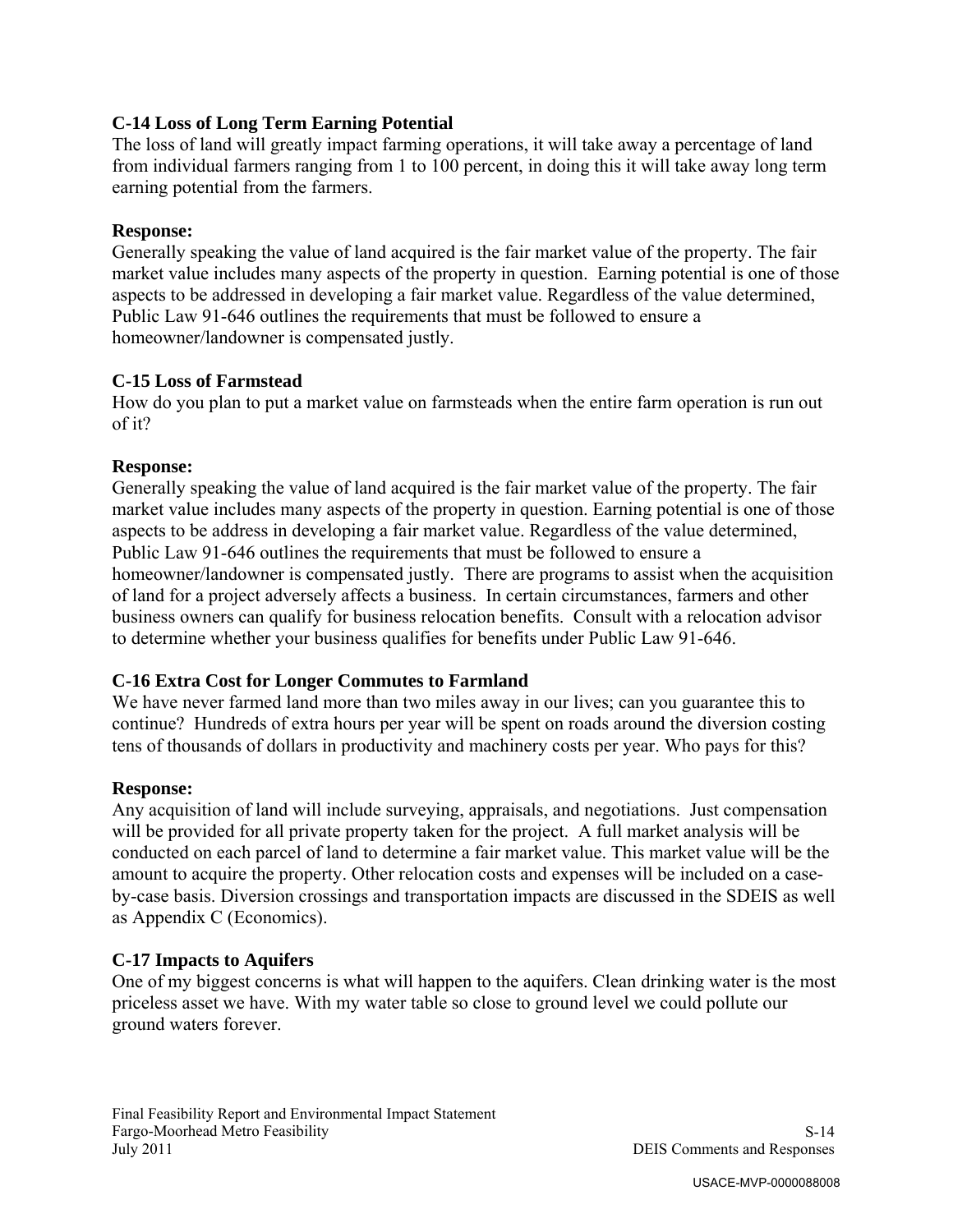The soils in the area are typically tight glacial clays. These types of soils are not conducive to transmitting large quantities of water especially over the relatively short timeframe that any proposed diversion would be filled for a high water event. For these reasons it is anticipated that there would be little to no impact to water quality in the aquifers from the diversion channel alternatives.

## **C-18 Eminent Domain**

The proposed Fargo Diversion path in its big wide sweeping design clearly will be challenged by the North Dakota Eminent Domain laws. 32-15-01 item 4 of the Law states "Notwithstanding any other provision of law, a public use or a public purpose does not include public benefits of economic development, including an increase in tax base, tax revenues, employment, or general economic health." The City of Fargo has seen that the design be pushed west to allow future growth. The current design path would clearly allow future growth....the "including an increase in tax base..."

#### **Response:**

As non-federal sponsors, the cities of Fargo and Moorhead are responsible for acquiring the real estate necessary for the project. The non-federal sponsors will comply with all applicable state and federal laws when conducting real estate acquisitions, including the North Dakota eminent domain statute cited in the comment. The public purpose justifying the use of eminent domain is flood protection for the cities of Fargo and Moorhead, not an increase in the tax base of either city.

# **C-19 Defining Downstream Impacts**

Downstream impacts have not been fully defined and they need to be able to show the timing, quantity, length of impacts before the project can move forward.

#### **Response:**

The project impacts have been defined in Chapter 5 of the SDEIS and summarized in Chapter 3. Detailed impact information can be found in Appendix B Hydraulics.

#### **C-20 Consequences of Downstream Impacts**

The project's downstream or upstream impacts will not come without consequences; there could be the loss of homes, increased repair costs to existing and future development, impacts to farmers and their crops, emergency and regular access issues, increased costs of flood insurance, additional damages to public infrastructure, increased flood fighting costs, natural resources impacts, along with other economic and social impacts (environmental justice and socioeconomic degeneration).

#### **Response:**

It is acknowledged that any project impacts will have consequences. The economic consequences have been identified in the SDEIS in Chapter 3 along with Appendix C - Economics. Social impacts from increased stages are included in Appendix D - Other Social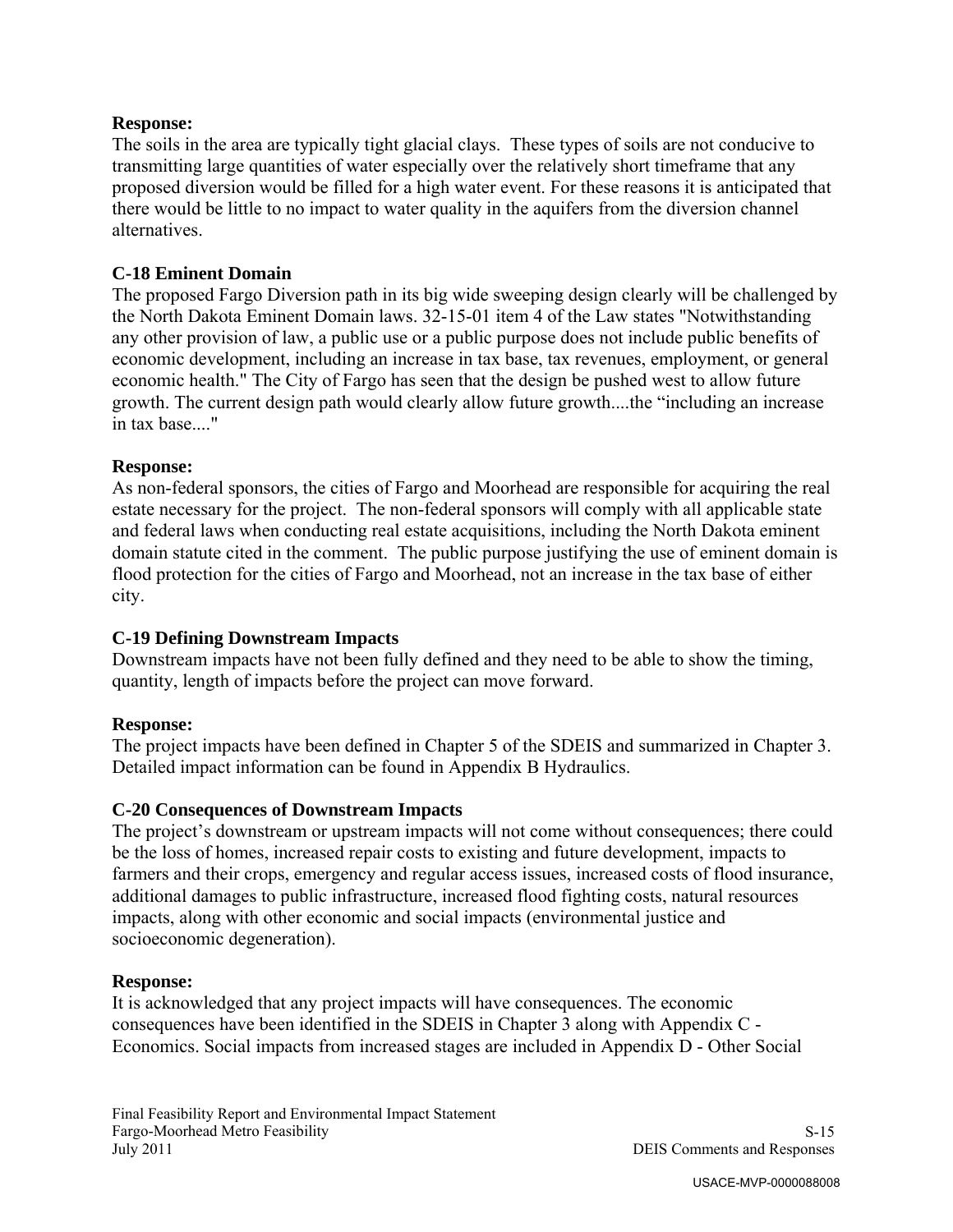Effects. Impacts that have not been specifically identified or discussed are considered to be relatively minor and not significant.

# **C-21 Project Impacts versus Without Project with Emergency Levees**

What will the impacts be with the project compared to when Fargo-Moorhead constructs emergency levees?

# **Response:**

The project impacts have been analyzed based on no emergency measures being in place for any communities. However, in the DEIS released to the public on June 1, 2010 tables in Chapter 5 indicated the difference between with and without emergency protection for select reaches, these tables are include here for reference (Table S-1 and Table S-2).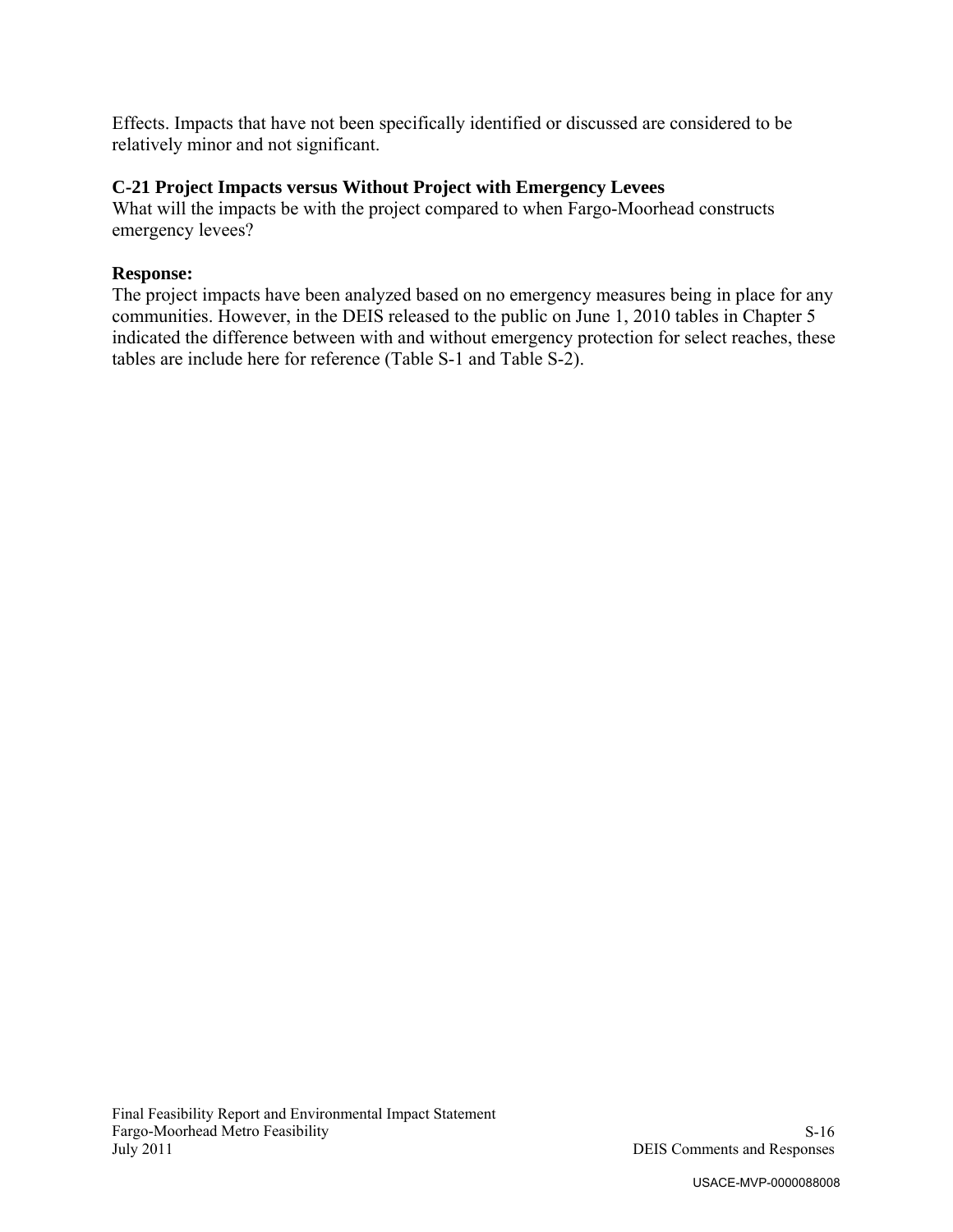| Minnesota Short 35K - 10-percent chance event |                                                                                                                        |                                                                                                                        |  |  |  |  |
|-----------------------------------------------|------------------------------------------------------------------------------------------------------------------------|------------------------------------------------------------------------------------------------------------------------|--|--|--|--|
| Location<br><b>Halstad Gage</b>               | Difference in inches<br>between with Project<br>and Existing with No<br><b>Emergency Protection</b><br>in Place<br>5.5 | Difference in inches<br>between with Project<br>and Existing with Full<br><b>Emergency Protection</b><br>in Place<br>6 |  |  |  |  |
| Near Hendrum                                  | 4                                                                                                                      | 4.3                                                                                                                    |  |  |  |  |
| Perley                                        | 3.4                                                                                                                    | 3.7                                                                                                                    |  |  |  |  |
| Georgetown                                    | 2.7                                                                                                                    | 3                                                                                                                      |  |  |  |  |
|                                               |                                                                                                                        |                                                                                                                        |  |  |  |  |
|                                               | Minnesota Short 35K - 2-percent chance event                                                                           |                                                                                                                        |  |  |  |  |
| <b>Halstad Gage</b>                           | 1.3                                                                                                                    | 1.1                                                                                                                    |  |  |  |  |
| Near Hendrum                                  | 4.3                                                                                                                    | 3.5                                                                                                                    |  |  |  |  |
| Perley                                        | 2.6                                                                                                                    | 1.9                                                                                                                    |  |  |  |  |
| Georgetown                                    | 2.1                                                                                                                    | 1.3                                                                                                                    |  |  |  |  |
|                                               |                                                                                                                        |                                                                                                                        |  |  |  |  |
| Minnesota Short 35K - 1-percent chance event  |                                                                                                                        |                                                                                                                        |  |  |  |  |
| <b>Halstad Gage</b>                           | 4.6                                                                                                                    | 3.7                                                                                                                    |  |  |  |  |
| Near Hendrum                                  | 9.4                                                                                                                    | 6.8                                                                                                                    |  |  |  |  |
| Perley                                        | 6                                                                                                                      | 4.2                                                                                                                    |  |  |  |  |
| Georgetown                                    | 7.7                                                                                                                    | 5.3                                                                                                                    |  |  |  |  |

# **Table S-1: Minnesota Short 35K – 10 percent chance event**

| Table S-2: North Dakota East 35K – 10 percent chance event |  |
|------------------------------------------------------------|--|
|------------------------------------------------------------|--|

| North Dakota East 35K - 10-percent chance event |                                                                                                          |                                                                                                                   |  |  |  |
|-------------------------------------------------|----------------------------------------------------------------------------------------------------------|-------------------------------------------------------------------------------------------------------------------|--|--|--|
| Location                                        | Difference in inches<br>between with Project and<br>Existing with No<br>Emergency Protection in<br>Place | Difference in inches<br>between with Project and<br>Existing with Full<br><b>Emergency Protection in</b><br>Place |  |  |  |
| Halstad Gage                                    | 24.7                                                                                                     | 25.2                                                                                                              |  |  |  |
| Hendrum                                         | 16.7                                                                                                     | 17                                                                                                                |  |  |  |
| Perley                                          | 10.9                                                                                                     | 11.3                                                                                                              |  |  |  |
| Georgetown                                      | 7.1                                                                                                      | 7.3                                                                                                               |  |  |  |
|                                                 |                                                                                                          |                                                                                                                   |  |  |  |
| North Dakota East 35K - 2-percent chance event  |                                                                                                          |                                                                                                                   |  |  |  |
| <b>Halstad Gage</b>                             | 2.3                                                                                                      | 2                                                                                                                 |  |  |  |
| Near Hendrum                                    | 6.8                                                                                                      | 6                                                                                                                 |  |  |  |
| Perley                                          | 3                                                                                                        | 2.3                                                                                                               |  |  |  |
| Georgetown                                      | 1.8                                                                                                      | 1.1                                                                                                               |  |  |  |
|                                                 |                                                                                                          |                                                                                                                   |  |  |  |
| North Dakota East 35K - 1-percent chance event  |                                                                                                          |                                                                                                                   |  |  |  |
| <b>Halstad Gage</b>                             | 5.3                                                                                                      | 4.4                                                                                                               |  |  |  |
| Near Hendrum                                    | 10.4                                                                                                     | 7.9                                                                                                               |  |  |  |
| Perley                                          | 5.4                                                                                                      | 3.6                                                                                                               |  |  |  |
| Georgetown                                      | 7.6                                                                                                      | 5.2                                                                                                               |  |  |  |

Final Feasibility Report and Environmental Impact Statement Fargo-Moorhead Metro Feasibility July 2011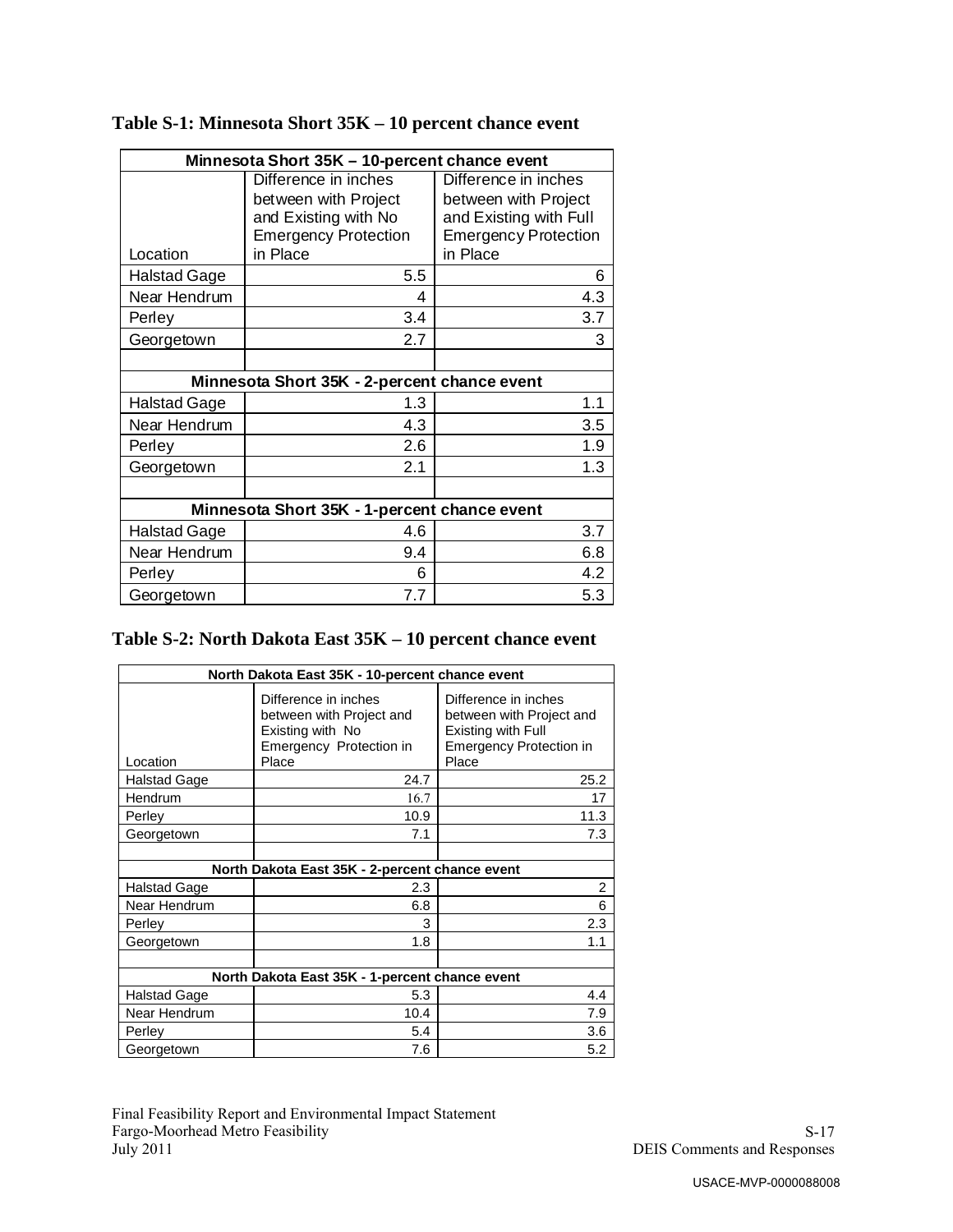## **C-22 Review for Each Impacted Site**

There should be a review of each impacted site individually.

#### **Response:**

As part of the takings analysis that has been conducted as part of this study each impacted structure has been considered. The takings analysis will be updated as needed.

#### **C-23 Future Floodplain Development**

How will indirect support of floodplain development be minimized in the future?

#### **Response:**

Floodplain development is regulated by local units of government and if they are participants in the National Flood Insurance Program (NFIP) restrictions are placed on local development in the floodplain. Local governments are responsible for floodplain zoning and would likely leave some restrictions in place. For the LPP the staging area and Storage Area 1 will include fee acquisitions and the purchase of flowage easements which will not allow for future development in at least parts of those areas.

#### **C-24 Ditching is the Problem**

Ditching in the basin is the problem, what will happen in the future when more ditches are in place?

#### **Response:**

It is believed that ditching may contribute to smaller summer flood events; however it is unlikely that they play a significant role during large spring flood events. It is unlikely that drain improvements in the future would play a significant role in increases in flooding, as many areas are currently well ditched today.

# **C-25 Impacts to Natural Resources Downstream**

Impacts to natural resources downstream of the diversion channel need to be addressed and identified.

#### **Response:**

Impacts to the natural resources for the entire area of impacts are described in Chapter 5 of the SDEIS.

#### **C-26 Peak Stages**

The EIS must explain how plans that will result in downstream stage increase are consistent with the identified planning constraints (specifically, 'avoid increasing peak stages').

#### **Response:**

Section 3 of the SDEIS and Appendix O - Plan Formulation discuss compliance with the planning constraints. It is acknowledged that it is not possible to develop a large scale regional flood risk management project without causing impacts.

Final Feasibility Report and Environmental Impact Statement Fargo-Moorhead Metro Feasibility July 2011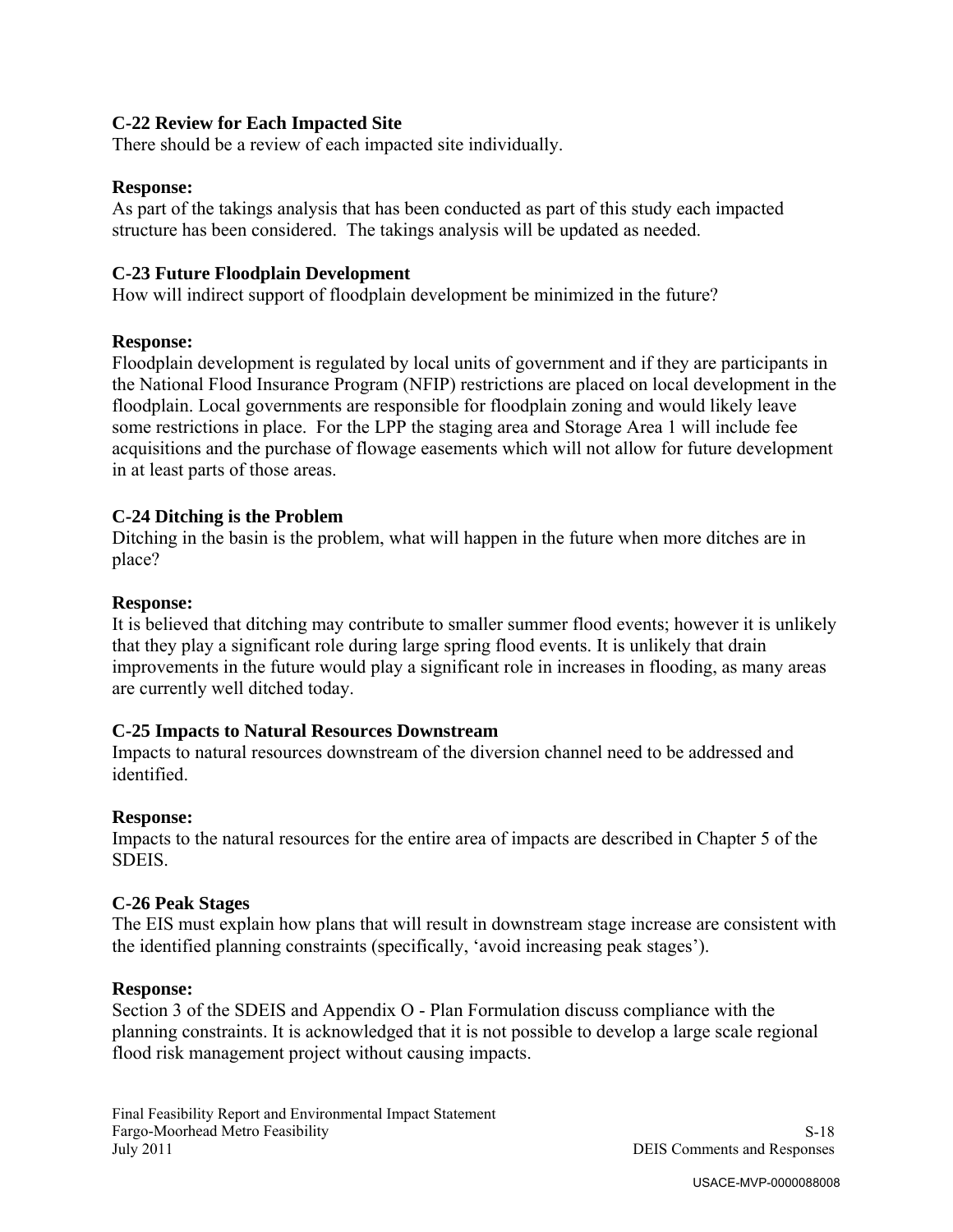# **C-27 Environmental Justice**

The Corps' consideration of environmental justice is entirely deficient. It includes no scoping of, nor indeed any mention of, environmental justice (EJ). The DEIS assumes, without discussion, that the relevant geographic scale for EJ analysis is the project area. The DEIS must be supplemented to correct this deficiency.

# **Response:**

An Environmental Justice analysis has been completed for this project. The geographic scale of the EJ section ranges from Abercrombie north to the Canadian border. The section discussing EJ can be found in Chapter 5 of the SDEIS.

# **C-28 Flood Insurance**

What will the implication for flood insurance be as a result of this project?

# **Response:**

Flood insurance rates may be updated based on the updated hydrology and hydraulics developed as part of this study. These updates will be coordinated with FEMA and the FEMA will decide how to use the updated hydrology and hydraulics. Generally speaking the Fargo-Moorhead Metro communities will see a reduction in their flood risk, and some properties outside of the metro may see some increase in their flood risk.

# **C-29 Ice Impacts to Downstream Flooding**

Downstream impact should also report the additional potential of ice damage due to the crest coming higher and sooner than it would be without the diversion. It is logical to assume the sooner you get the crest, the more ice will be present and consequently the more ice damage will occur. Due to the above, it is logical to assume that damage to infrastructure - roads, power lines, phone and data cables, bridges, etc. - would be far more extensive than the expression of additional inches is telling us.

# **Response:**

The Corps is conducting a study of ice impacts being led by an expert with the U.S. Army's Cold Regions Research and Engineering Laboratory (CRREL). This and other ice-related issues will be addressed through this study effort. Preliminary, if not final, results will be provided in the Final EIS.

# **C-30 Impacts to Existing Downstream Flood Protection Projects**

The EIS needs to address impacts to downstream flood protection projects from potentially increased flows and stages, potential implications involving reduced flood protection, flood insurance map implications for homeowners and/or levee certification and re-certification requirement implications. One comment asked if additional state funding would be made available to raise the height of state funded levee projects.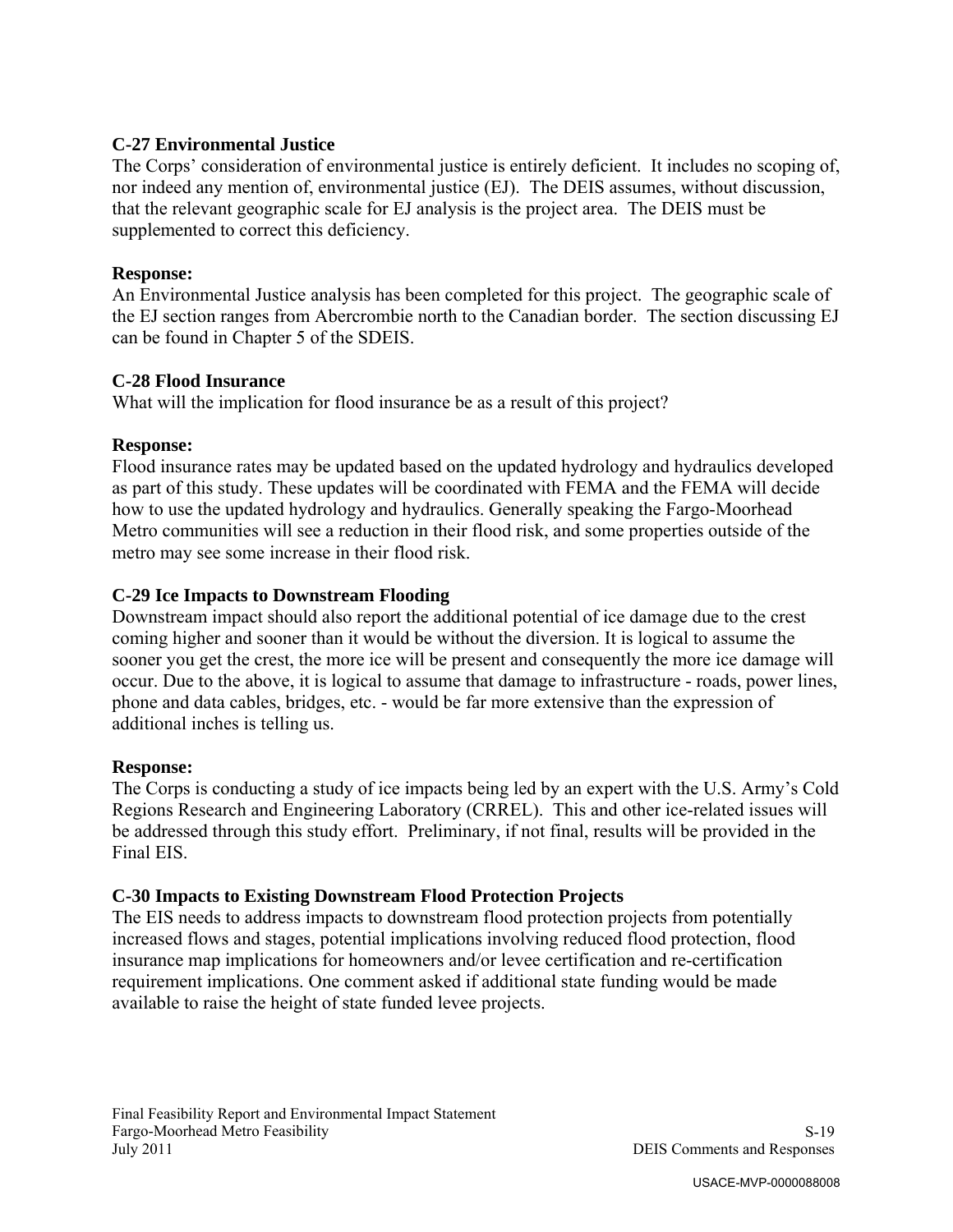Downstream impacts, including interactions with existing projects and conditions, have been identified in Chapter 5 of the SDEIS and in Appendix B - Hydraulics. Economic costs of the impacts are identified in Chapter 3 of the SDEIS and in Appendix C – Economics. The availability of additional state assistance would depend on the state's policies and procedures for funding flood damage reduction projects.

# **C-31 Regulations Related to Land Drainage**

The EIS does not address problems with the current local, state, and federal regulations related to land drainage in the Red River basin. To keep up with our current wet cycle and to mitigate local flooding, ditches continue to be cleaned and improved at a rapid pace. Small culverts are being replaced by large culverts, regardless of downstream consequences. New ditches above Fargo continue to be proposed and installed. For example, a nine-mile drainage ditch through the Sheyenne sand hills is proposed as a way to mitigate a high water table in McLeod, North Dakota (population 28). Excavation on this ditch has begun. How will this, along with literally tens of thousands of other cleanouts, field scrapes, and other new ditches affect the model results and performance of the diversion? More importantly, how will downstream locations be influenced by continued expansion of drainage in the mid- to upper parts of the watershed, when combined with the diversion?

#### **Response:**

Drainage is generally a local development issue and regulated at the local level, unless it impacts waters of the United Sates and is under the jurisdiction of the Corps of Engineers. It is generally believed that ditching may contribute to smaller summer flood events, however it is unlikely that they play a significant role during large spring flood events. It is unlikely that drain improvements in the future would play a significant role in increases in flooding, as many areas are currently well drained today.

# **C-32 Increase in Base Flood Elevation**

Section 3 of EO 11988 requires (1) an evaluation of alternatives that would not result in increases in the Base Flood Elevation (BFE), with an explanation of why they are not feasible and (2) certification that no structures are located in areas that would be impacted by the increased BFEs. These requirements may implicate additional alternatives, modifications to the alternatives, and may affect the NED, RED, and OSE accounts in your analysis. FEMA encouraged the Corps to revise the DEIS to take into account these elements and provide FEMA an opportunity to review the revised version before it becomes final.

#### **Response:**

Chapter 3 of the SDEIS and Appendix O - Plan Formulation address compliance with Executive Order 11988. The Corps will continue to work with FEMA on the upstream and downstream impacts of the project.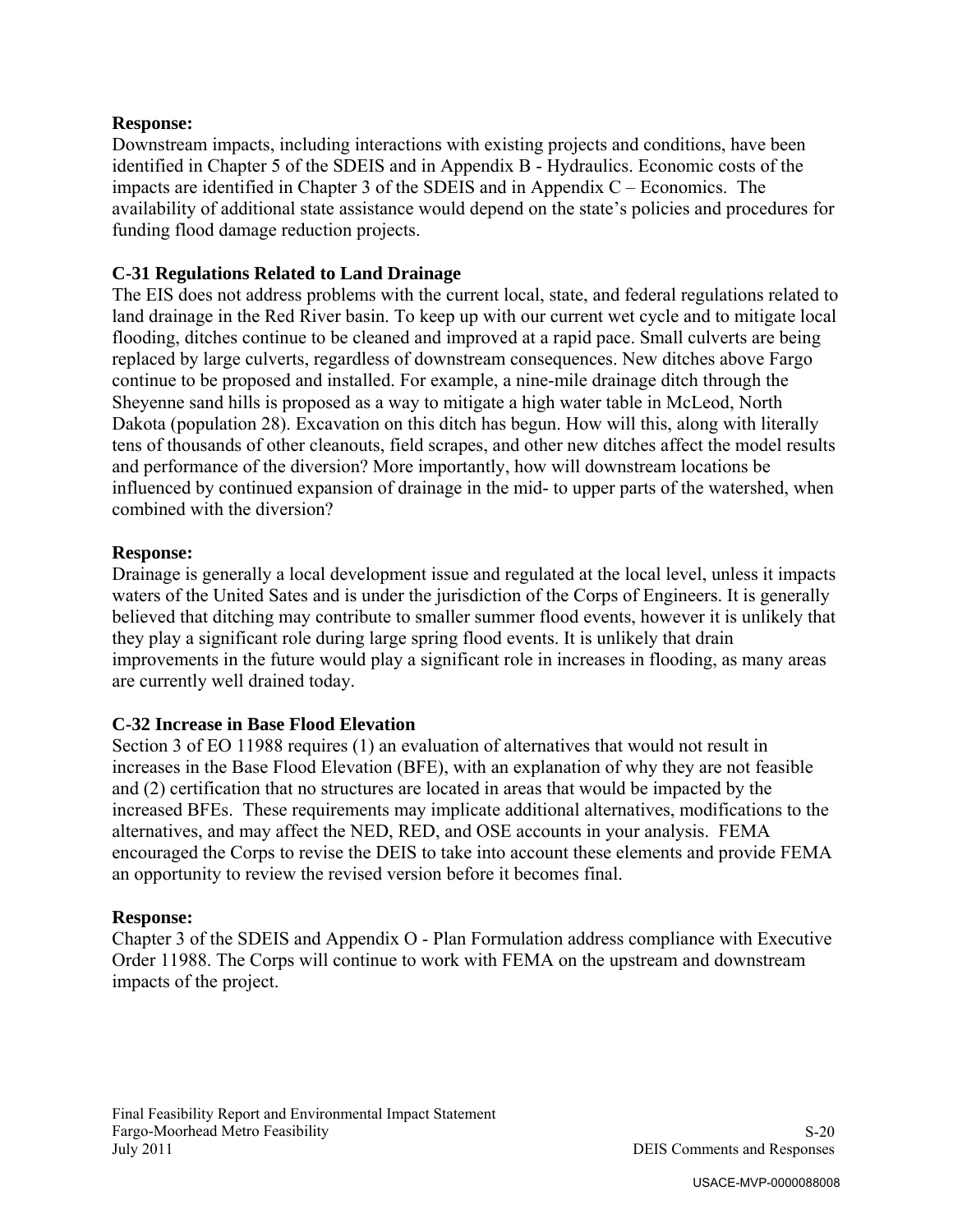# **C-33 Floodplain Development**

The EIS can be improved by identifying the measures that would minimize the adverse impacts from the proposed floodplain modification. The document can be improved by identifying measures to reduce the alternatives' indirect support of future development in the floodplain.

#### **Response:**

Chapter 3 of the SDEIS and Appendix O - Plan Formulation address compliance with Executive Order 11988. Floodplain development is regulated by local units of government and if they are participants in the National Flood Insurance Program (NFIP) restrictions are placed on local development in the floodplain. For the LPP the staging area and Storage Area 1 will include buyouts of properties and the purchase of flowage easements which will not allow for future development in those areas.

#### **C-34 Socioeconomic degeneration**

Several comments mentioned the issue of socioeconomic degeneration. This project may cause accelerated migration of rural residents to the safety of FMM. NEPA requires analysis of this socioeconomic degeneration. Aspects of socioeconomic degeneration include people moving away, impacts on local businesses, and impacts on property values. The project will impose hardship on some communities. The DEIS is silent on socioeconomic degeneration and on this basis alone is inadequate and must be supplemented before it is presented to the Corps' final decision maker.

#### **Response:**

The issue of socioeconomic degeneration is discussed in the SDEIS in section 5.2.3.1.7 and in section 5.2.3.2.1. This is also addressed in Appendix D of the report.

#### **C-35 Impacts to Caledonia N.D.**

The unincorporated town of Caledonia may have some project related impacts, have they been looked at?

#### **Response:**

The town of Caledonia has been inventoried and it has been considered in the downstream impacts analysis. More information on the downstream impacts analysis and impacts at the Goose River, where Caledonia is located, can be found in the SDEIS, Chapter 3, Section 3.8.4.2. Structures in Caledonia were accounted for in downstream economic analysis in Appendix C.

#### **C-36 Downstream Towns Do Not Support this Plan**

Downstream towns, townships, and counties downstream towns have spoke out against a project that would put more water onto their towns.

#### **Response:**

Noted.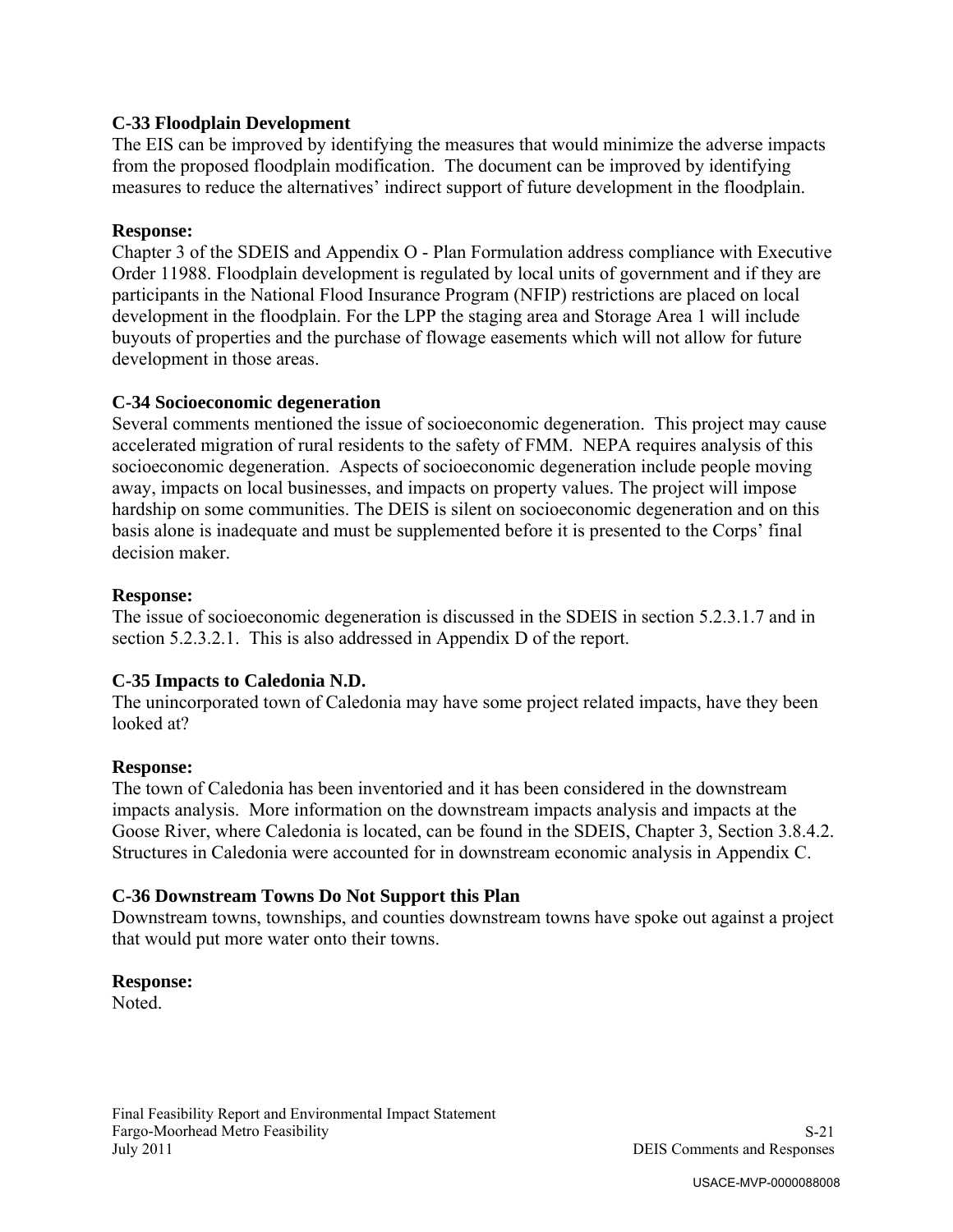## **C-37 Change in Alignment**

We would support a slight change in the alignment that would reduce the amount of farmsteads that would need to be moved.

#### **Response:**

The Corps will consider slight alignment shifts where practical to reduce impacts to individuals.

#### **C-38 Shift Alignment Further South and West**

The proposed ND 35K route should be located further south so as to allow proper development of the entire area. It should also be located further west for its entire route so as to eliminate stifling of growth in Horace and West Fargo, ND.

#### **Response:**

The objective of the Fargo-Moorhead Metro project is to reduce overall flood risk to existing development in the metropolitan area, including the city of Horace. Federal projects must comply with federal regulations and policies. Executive Order (EO) 11988 Floodplain Management states a goal to "avoid direct or indirect support of floodplain development wherever there is a practicable alternative." If avoiding the floodplain altogether is not practicable, EO 11988 requires federal agencies to "minimize potential harm to or within the floodplain." On the west edge of the metro area, there is considerable development as far south as Horace east of the existing Sheyenne Diversion, so we chose to follow the existing diversion as much as possible and pass south of Horace. This alignment substantially reduces the risk of flooding in Horace from the Sheyenne, Wild Rice and Red rivers while minimizing the loss of floodplain in the area. The project would not prevent development east of Horace, west of the diversion or south of the diversion west of County Road 17. The North Dakota West alignment between Horace and West Fargo, ND is discussed in section 3.7.3.

# **C-39 Impacts to Rural Public Infrastructure**

Impacts to rural public infrastructure need to be quantified. This includes impacts to roads, highways, bridges, state campgrounds, and other public infrastructure. In addition, impacts to agricultural and private lands also should be quantified. Highway 75 and other rural roadways will be closed sooner and possibly longer with increased levels of water causing more damage to the roadway. When roads are closed, transportation of goods and services is impaired, schools need to be closed, and fire and medical services are limited. Existing levee systems will need additional improvements.

#### **Response:**

Impacts to downstream and upstream infrastructure are addressed in the main report. More information on the impacts to bridges and other infrastructure along with a map detailing the location of bridges can be found in section 5.2.3.1.4 of the SDEIS. Sections 3.8.3 and 3.8.4 of Appendix C of the SDEIS contains additional details about impacts to rural and public infrastructure.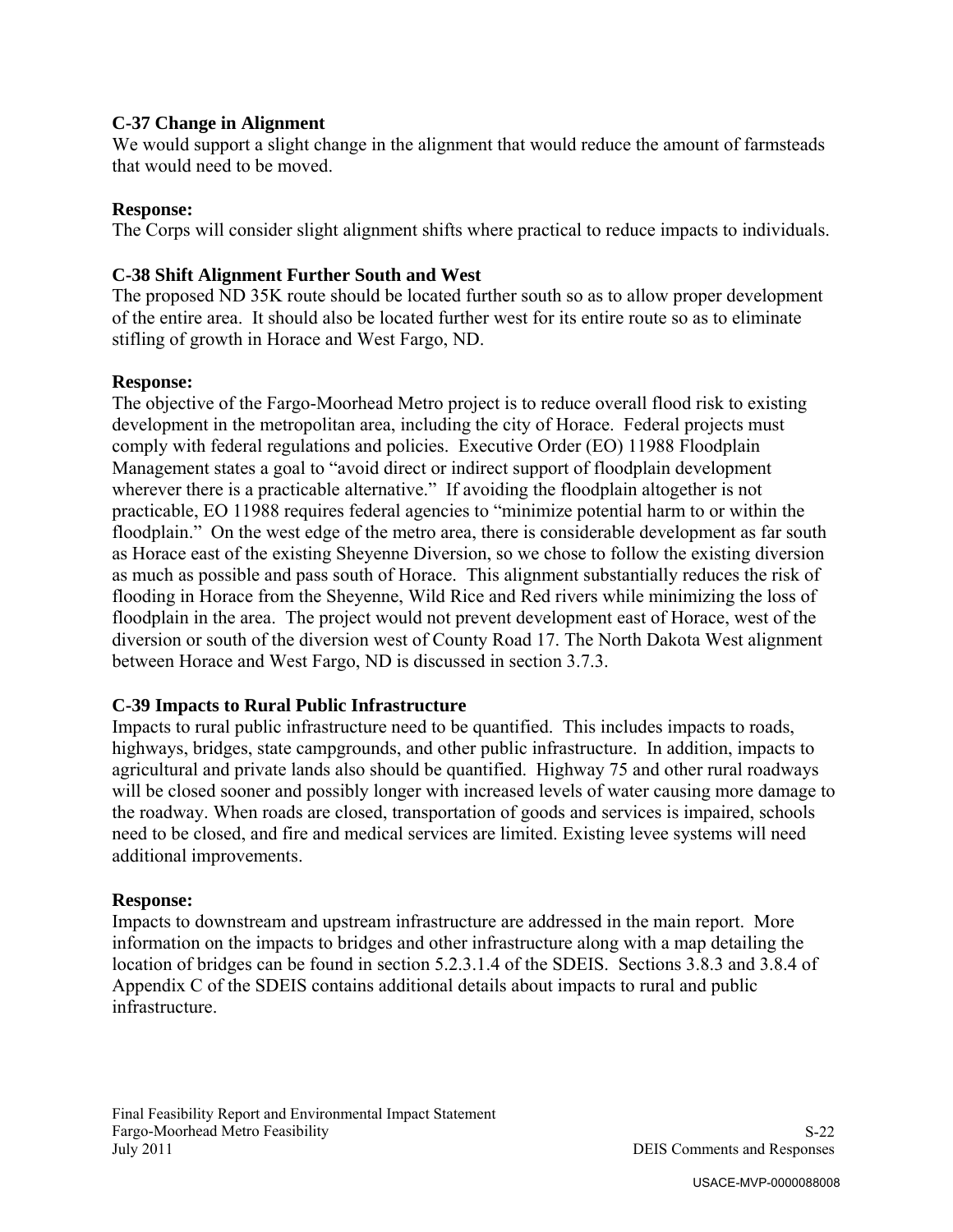# **C-40 West Side Drainage**

The diversion channel must not affect drainage of agricultural land and legal drains.

# **Response:**

The diversion channel, regardless of its location in either North Dakota or Minnesota, will be designed to minimize impacts to local drainage. Where the channel intersects existing legal drains, the channel will be designed to accept flow from the drain. In areas between drains, ditches adjacent to the channel will be used to convey drainage to a place where it can enter the diversion channel. Section 3.7.2 of the SDEIS includes a figure depicting the channel profile, this chart indicates when flows in the diversion are below ground flows will enter the diversion. If flows in the diversion are above ground flows from local drainage will not enter the diversion. Drainage in the summer will likely not be impacted as summer flood events are significantly smaller than spring flood events.

# **C-41 Maintain Drain 13**

The Rush River Water Resource District proposed a realignment of the Red River Diversion to maintain Drain #13 as a legal drain by moving the route ½ mile or 1 mile east. The District submitted a petition signed by 50 residents and landowners, representing 95% of the residents living in the drainage area of Drain #13. The proposed realignment was approved by the Rush River Water Resource District Board at its July 17, 2010 meeting and the board requests that the Corps support implementation of the plan.

# **Response:**

The proposed North Dakota diversion alignment has been shifted to maintain Drain #13 and to avoid a farmstead in the area northwest of Harwood, ND.

# **C-42 Farmland Policy Protection Act (FPPA)**

Because this project will impact agricultural lands, it is a requirement that a Farmland Policy Protection Act (FPPA) site assessment be appropriately filed. Should the alternatives be modified to impact additional farmland, the FPPA review should be reinitiated.

# **Response:**

As a result of slight modifications to the project an updated Farmland Conversion Impact Rating has been requested by the Corps and received from NRCS. If there are more modifications to the projects impacts this will be updated again. The AD 1006 can be found in Appendix F of the **SDEIS** 

# **C-43 Suggestions to Minimize Impacts to Farmers**

- Utilize north-south or east-west alignments as much as possible to minimize diagonal crossings of farmlands
- Design and build the channel to carry 100yr flood flows with surface elevation below outside ground elevation when possible to ensure positive drainage from surrounding farmland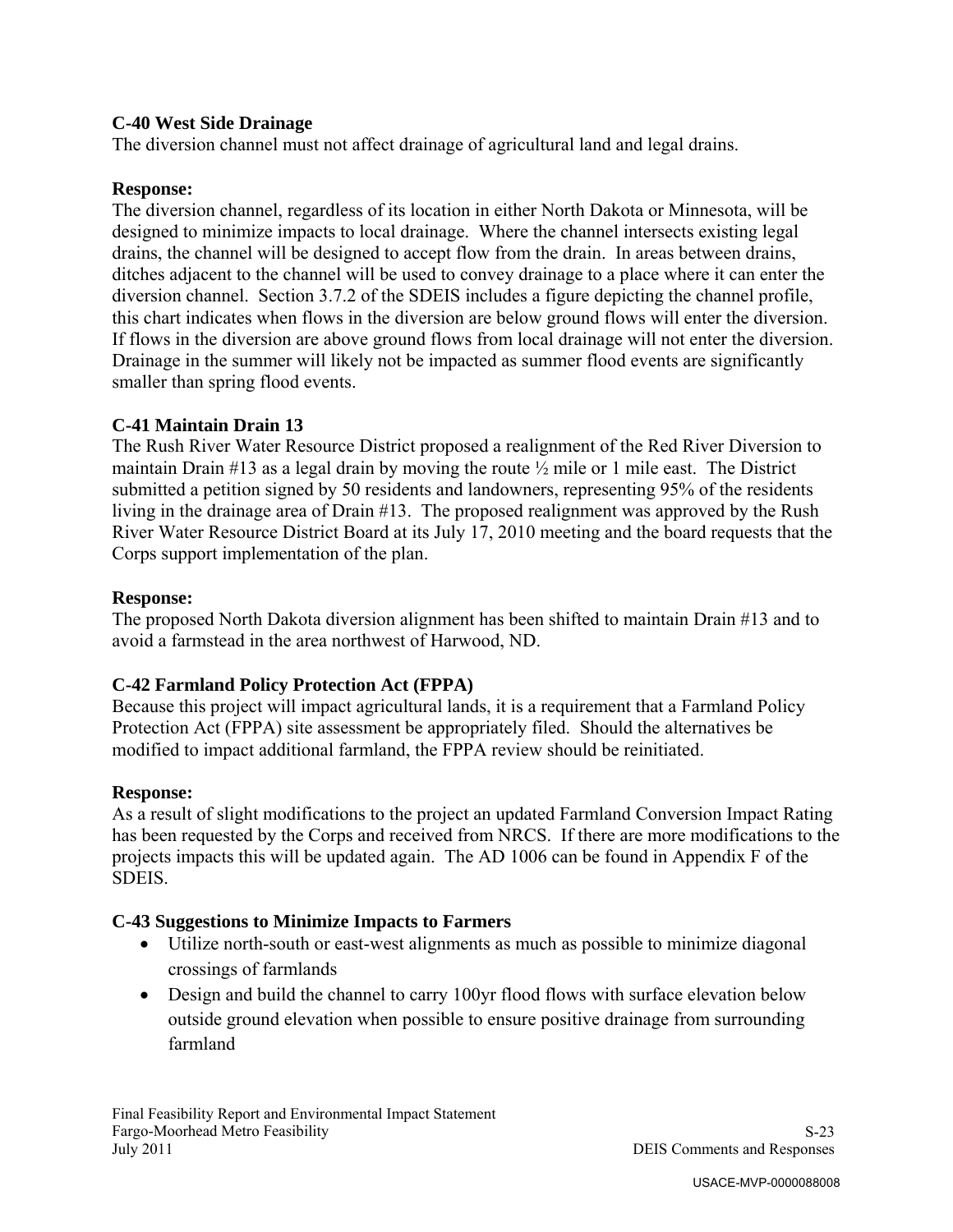- Design and build drainage channels outside of spoil banks to ensure surface water can get to the diversion inlets
- Design and build gravel roads along diversion between bridge crossings to allow for local traffic and farm equipment
- Design and build tile drainage inlets into the diversion to allow for development of gravity tile drainage systems into diversion over time
- Allow landowners to retain ownership of land not needed for the project
- Corps should get input from local farmers and township officials regarding diversion alignment spoil location and drainage inlet locations.

The Corps will work with the local farmers during future phases of the project to ensure that impacts are as minimal as possible and consideration will be given to all of the issues raised above.

# **C-44 Spring versus Summer Flooding Impacts to Farmland**

No differentiation between the significantly different impacts that spring and summer flood events have on affected agricultural lands. An assessment of the impacts of each event should be included in a comprehensive evaluation of downstream impacts.

# **Response:**

Based on the current operating plan where the diversion will go into operation when the flow reaches 9,600 cfs, the diversion would have operated four times during the summer months; the maximum discharges were 13,200, 9,810, 13,500, and 10,600 cfs in 1975, 2005, 2007 and 2009 respectively. For comparison the maximum discharges were 29,100 cfs and 21,100 cfs during the spring floods of 2009 and 2010, respectively. As the data indicates, there is a much higher probability of a spring event but also the possibility of a summer event. Events in the spring time will have minimum impact since the water will recede in time for farmers to be able to get their crops in the field to take advantage of a full growing season, whereas summer impacts could completely wipe out the crop for the season. Every effort will be made to not operate the project during summer events, so the expectation is that there will be no impact unless faced with an extremely rare event. If the project is not operated during the summer months, no staging will be required and without staging there are no impacts; as such, there are no project impacts in the summer when the project is not operated.

# **C-45 Increased Flooding on Farmland**

Farmland downstream of the diversion channel outlet will flood more frequently with project in place, this farmland already has many legal drains that run through it and terminate at the Red River. This flooding could result in delays in planting causing loss of yields. Flooding events occurring after planting could cause crops to die. Farmers use crop insurance to ease their risk with regard to natural events, with more frequent flooding by this project would cause an increase in claims over several years, it is possible that Federal Crop Insurance may deem the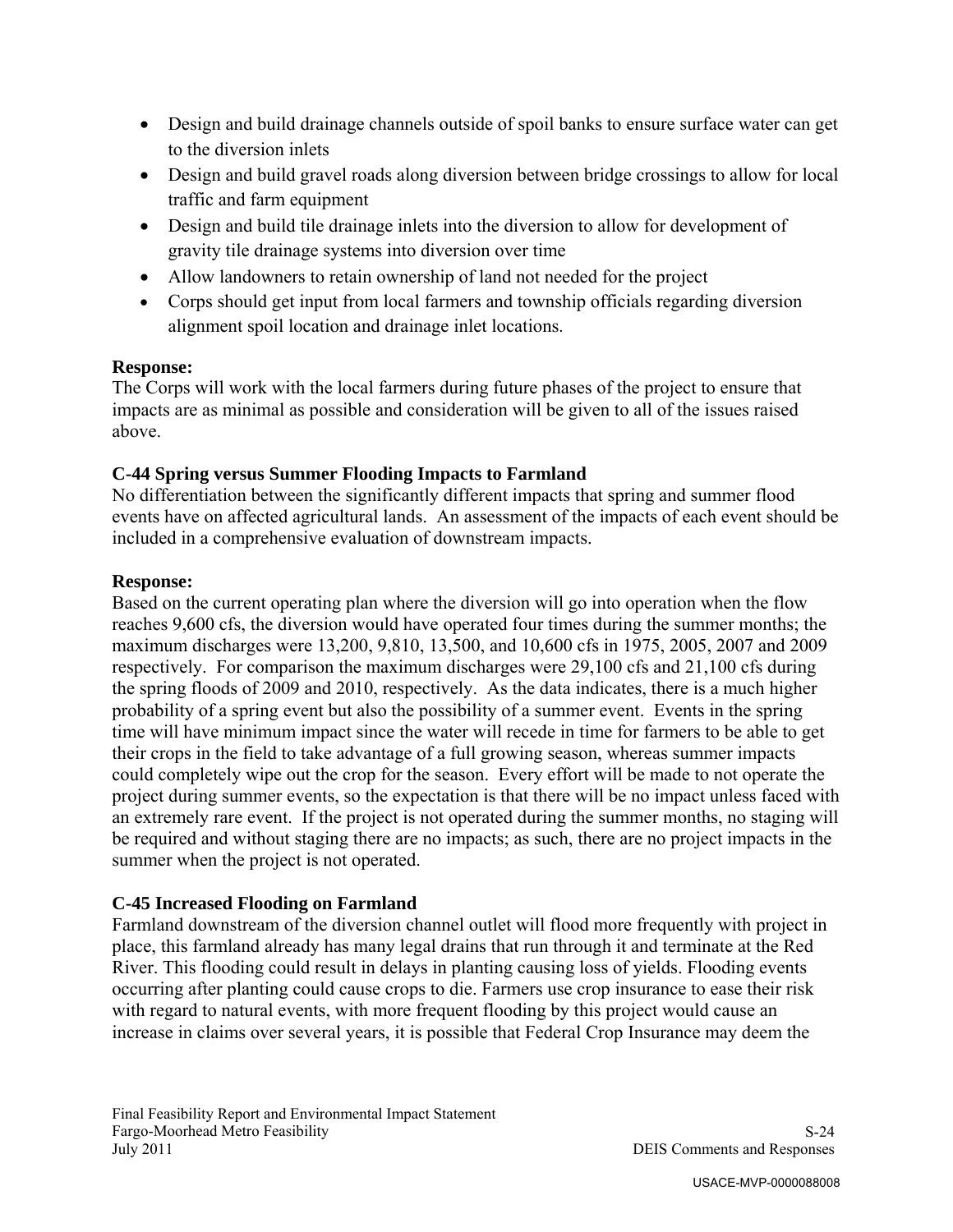land uninsurable and prevent farmers from purchasing crop insurance, reducing the value of the land.

#### **Response:**

The design of the project will be to keep increased flooding to a minimum in duration and frequency. Very few parcels will have large impacts for a sustained duration. For impacts that rise to the level of a taking under the Fifth Amendment of the U.S. Constitution, the landowner will be entitled to just compensation.

# **C-46 Replacing Farmland**

How can 6500 acres of farmland be replaced, at what cost and where will this land be found? This project will raise the value of any farmland for sale within the area.

# **Response:**

The value of farmland along the project will be determined by market values, there is no current evidence that values will increase as a result of the project.

# **C-47 Cultural Resources**

The proposed Fargo Diversion will impact thousands of acres of historical land containing information of past cultures. Native American artifacts are uncovered all of the time by farmers in this region.

#### **Response:**

A Phase I cultural resources survey of the proposed diversion alignments and tieback levees on both the North Dakota and Minnesota sides of the Red River is currently underway. If changes are made to these alignments, any new areas will also be surveyed. A Phase I survey consisted of a walkover of the project area by archeologists to identify and record any surface-visible prehistoric and historic archeological sites. Subsurface testing during the survey involves small hand-dug shovel holes or soil auger holes to identify shallowly buried prehistoric archeological sites and soil cores to identify more deeply buried sites. The purpose of this survey is to locate and record both prehistoric and historic archeological sites and any standing structures over 50 years old. The next step will be to do testing and archival research for any archeological sites found in the selected alignment to determine if they are eligible for inclusion on the National Register of Historic Places. Archival research and interviews on the history of any 50 year old or older structures, including farmsteads, will be conducted to determine if they meet any of the eligibility criteria for listing on the National Register (i.e., the site/building is associated with significant historic events; is associated with important persons; has a distinctive type, period or method of construction, is the work of a master architect, possesses high artistic values, or represents a significant and distinguishable entity whose components may lack individual distinction; and/or has the potential to provide information important to history or prehistory). Finally, any archeological sites and architectural structures listed on or determined eligible to the National Register which will be impacted by the diversion construction will have to have those impacts mitigated prior to diversion or tieback levee construction in that area. Mitigation for eligible or listed prehistoric or historic archeological sites generally consists of data recovery excavation of a portion of the site. Mitigation for historic architectural sites generally consists of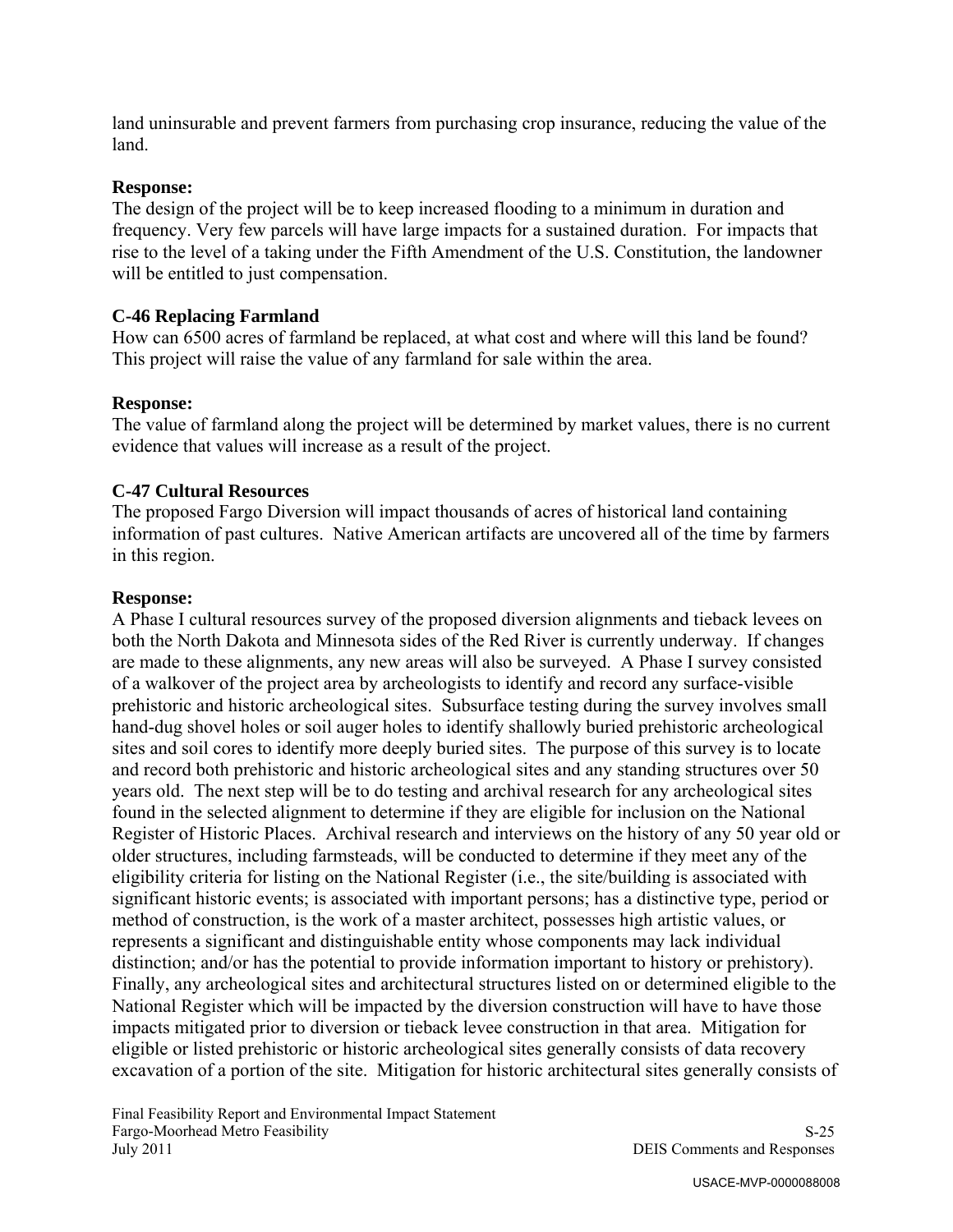large-format photography and measured drawings of any buildings and structures, a scaled planview map of a farmstead layout, and a written history of the site. Native American tribes with historic ties to the Red River Valley are also being consulted regarding locations in the project area which are important to them either currently or historically.

# **C-48 LPP is More Environmentally Damaging and Expensive**

The proposed LPP will result in greater ecological impacts than both the FCP and the NED. More tributaries and roughly 120 more acres of wetlands, forests, aquatic riverine, and fish tributaries and passages will be affected from the LPP than the FCP. The LPP will have a greater impact on wildlife and fisheries than the FCP and the NED. The comparable costs (in millions) of the LPP, FCP, and NED are \$1,462, \$1,236, and \$1,367, respectively. The Corps selected the LPP primarily because of political considerations. The primary impetus for the construction of the massive diversion channel being proposed has come from the North Dakota congressional delegation and the City of Fargo. Because of lukewarm support for the project by Moorhead and other Minnesota political entities, North Dakota supporters pressured the Corps and the Assistant Secretary for Civil Works to accept the LPP alternative. The result is that the DEIS has identified a preferred alternative that is the most ecologically harmful and the most expensive, the 36-mile North Dakota LPP.

# **Response:**

The costs of the LPP and FCP are described in Chapters 3 and 5 of the SDEIS. The primary planning objective is to reduce flood risk to the entire Fargo-Moorhead Metro area. The LPP reduces flood risk to a larger geographic area and a greater number of people than the FCP.

# **C-49 Fish and Wildlife Service Coordination Act**

Under the Fish and Wildlife Coordination Act (16 U.S.C. 661 et seq.), the U.S. Fish and Wildlife Service (USFWS) is authorized to provide recommendations to the Corps on federally funded water development projects. The USFWS has recommended the FCP alternative rather than the LPP.

# **Response:**

The Fish and Wildlife Service has been involved in the process from the very beginning of the planning process; they have provided a Fish and Wildlife Service Coordination Act draft report in which they have made recommendations for this project. Each of those recommendations is addressed in the SDEIS. The Fish and Wildlife Service Coordination Act report can be found in Attachment 3 of the SDEIS.

# **C-50 Transfer of Invasive Species**

The DEIS does not discuss the potential for invasive species transport during construction or how the operation of the project may potentially be affected. Given the recent discovery of zebra mussels in the Red River, maintenance associated with removal from infrastructure (to ensure smooth operation) can be costly and should be included in the analysis provided by the EIS.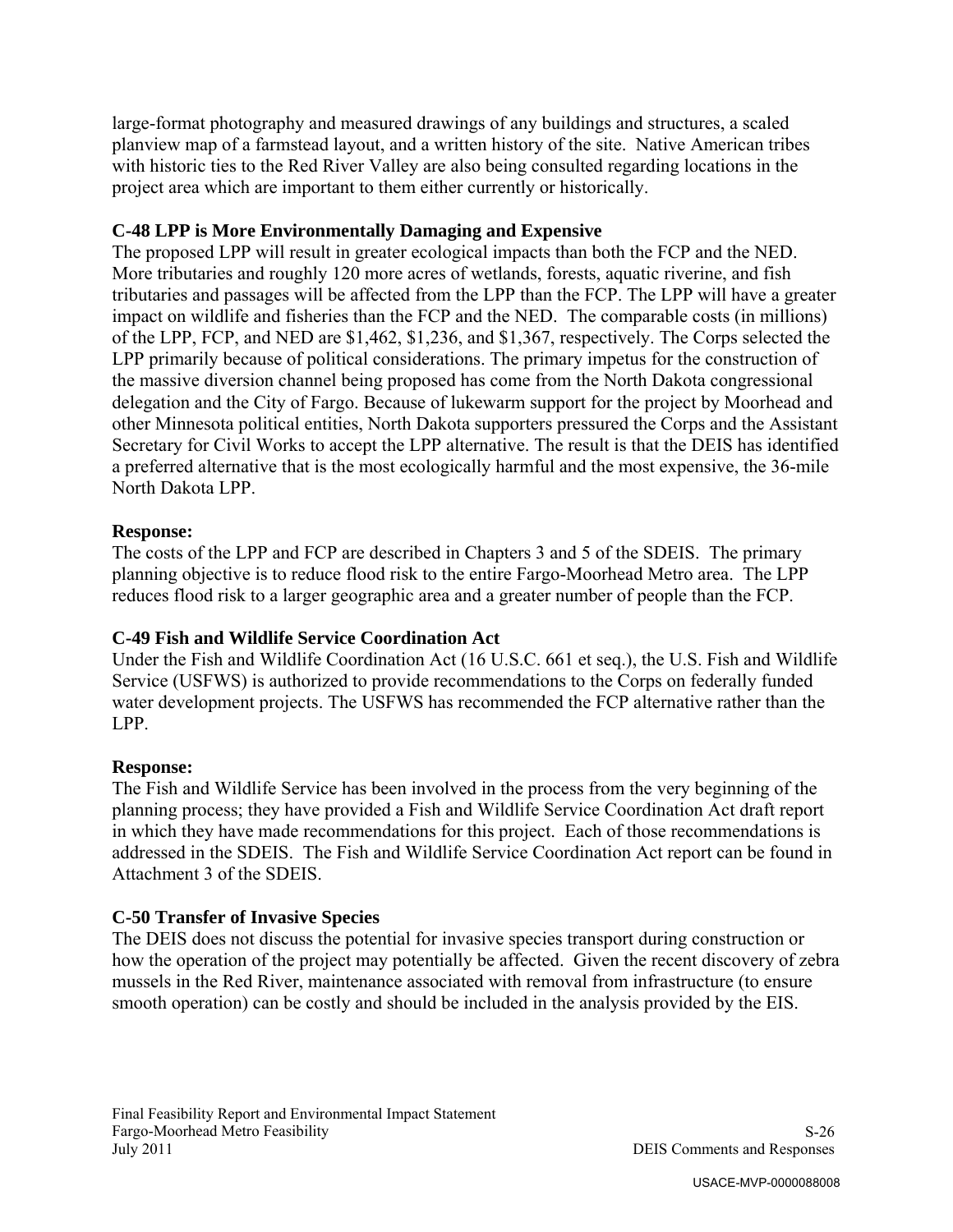The diversion channel alternatives would not be expected to speed the spread of any invasive species over existing conditions. Invasive species, such as zebra mussels, would not be expected to affect the operation of the project.

## **C-51 Rare Species**

In the interests of providing a quantitative comprehensive analysis, the EIS must describe whether key habitats and species of greatest conservation need are present in the project area and whether they will be affected by the project. The EIS should document the known presence of lake sturgeon in the Red River basin.

#### **Response:**

Section 4.2.1.9 of the SDEIS provides a Red River basin fish species list. This list is taken from primary scientific literature (a 2005 symposium of the American Fisheries Society, *45:293-321*), which was written by a MNDNR biologist who has participated in agency coordination for this project. This table (pg 314 in Aadland 2005) states that lake sturgeon have been extirpated from the Red River basin. However, Aadland (2005) also recounts the history of lake sturgeon in the basin, including efforts to reintroduce the species. This recount is included in section 4.2.1.9.1 of the SDEIS, including reference to stocking numbers since 1997. We believe this information taken from primary literature, written by a MNDNR biologists on our coordination team, accurately conveys the status of lake sturgeon in the basin. Information identifying other state and federal listed species is documented in the SDEIS in Chapter 4 and 5.

## **C-52 Geomorphic Impacts Mitigation**

It is encouraged that the Corps uses the Emergency Watershed Projection Program administered by NRCS or acquisition of riparian corridors to mitigate for geomorphic impacts caused by the project.

#### **Response:**

Coordination with NRCS has been ongoing discussing potential riparian areas where the landowners would be interested in having riparian habitat restored as mitigation for the Fargo Moorhead Metro project. Areas have been identified along the Maple, Wild Rice and other tributaries in the project area to look at in further detail.

# **C-53 Drayton Dam for Mitigation**

Drayton Dam is the dam that has the highest priority for fish passage, and should be considered before other dams for mitigation for fish passage for this project.

#### **Response:**

Corps agrees that Drayton Dam is a higher priority; by providing for fish passage at Drayton Dam we are reconnecting several hundred miles of Red River.

#### **C-54 Wetland Mitigation**

There is concern that wetland mitigation within the bottom of the diversion channel may not restore form and function that is lost by the wetlands impacted by project.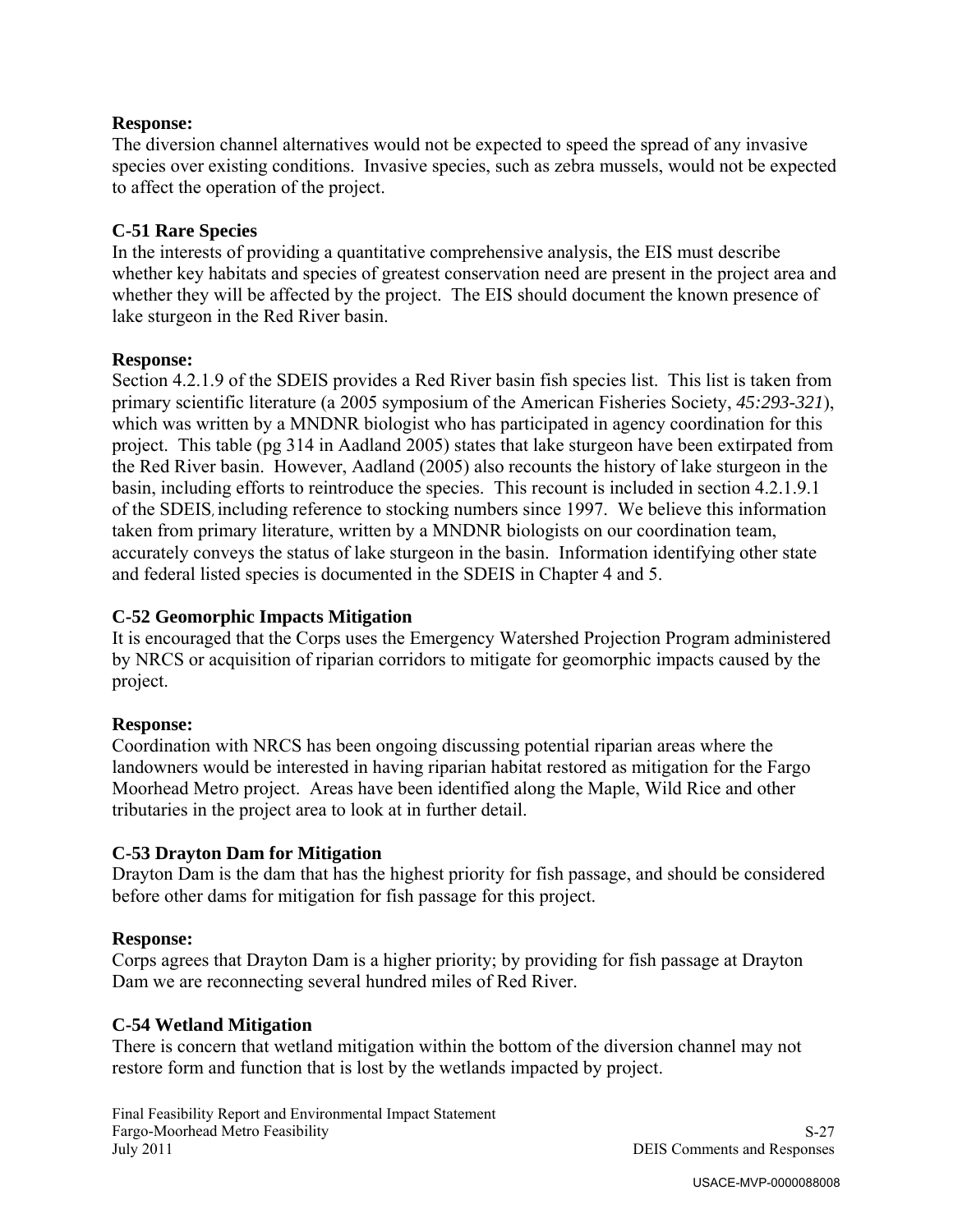An analysis was completed to describe the form and function of the wetlands to be lost; this information will be used when designing the wetland types for the bottom of the diversion channel. An adaptive management and monitoring plan has been developed to ensure that proper form and function is achieved with the new wetlands. The types of wetlands lost are mostly farmed wetland with very poor function ratings. The wetlands created on the bottom of the diversion channel will easily exceed the functions provided by the existing farmed wetlands, particularly given that the amount of acreage available on the bottom of the diversion channel greatly exceeds that lost.

# **C-55 Mitigation for Riparian Forests**

It is desired that all mitigation lands be acquired in fee so that the land can be made available to the public for use after the mitigation is complete.

#### **Response:**

This is being considered as an option; in order for this to occur there would have to be a willing property manager of this land other than the Corps.

# **C-56 Mitigation and Monitoring**

The mitigation and monitoring plans for the project are largely undefined. Draft mitigation and monitoring plans(s) should be included in the FEIS identifying which measures are required, who will be implementing and funding the measures and identifying the criteria that will be used to determine success. Further, a monitoring and adaptive management program should be created to ensure mitigation measures are implemented effectively. Public participation and accountability should be included as part of these plans.

#### **Response:**

A mitigation and adaptive management section has been written and coordinated with the partners and is included as Attachment 6 in the SDEIS.

# **C-57 Mitigation for Less than Significant Impacts**

The EIS must explicitly state why it is not feasible to provide mitigation for what Corps feels are less than significant impacts (i.e fish passage, Red River and tributary geomorphology, and downstream stage increases).

#### **Response:**

Significant impacts have been identified and addressed within the SDEIS. Fish passage may be significant for the LPP diversion alternative, and mitigation would be provided. For other resource categories the Corps of Engineers has determined that impacts are not significant. Thus, further mitigation is not required (Reference: Implementation guidance for Section 2036(a) of the Water Resources Development Act 2007 – Mitigation for Fish and Wildlife and Wetlands Losses, 31 Aug 2009). The SDEIS includes greater detail on quantification of impacts and subsequent mitigation needs for impacts to be considered potentially significant.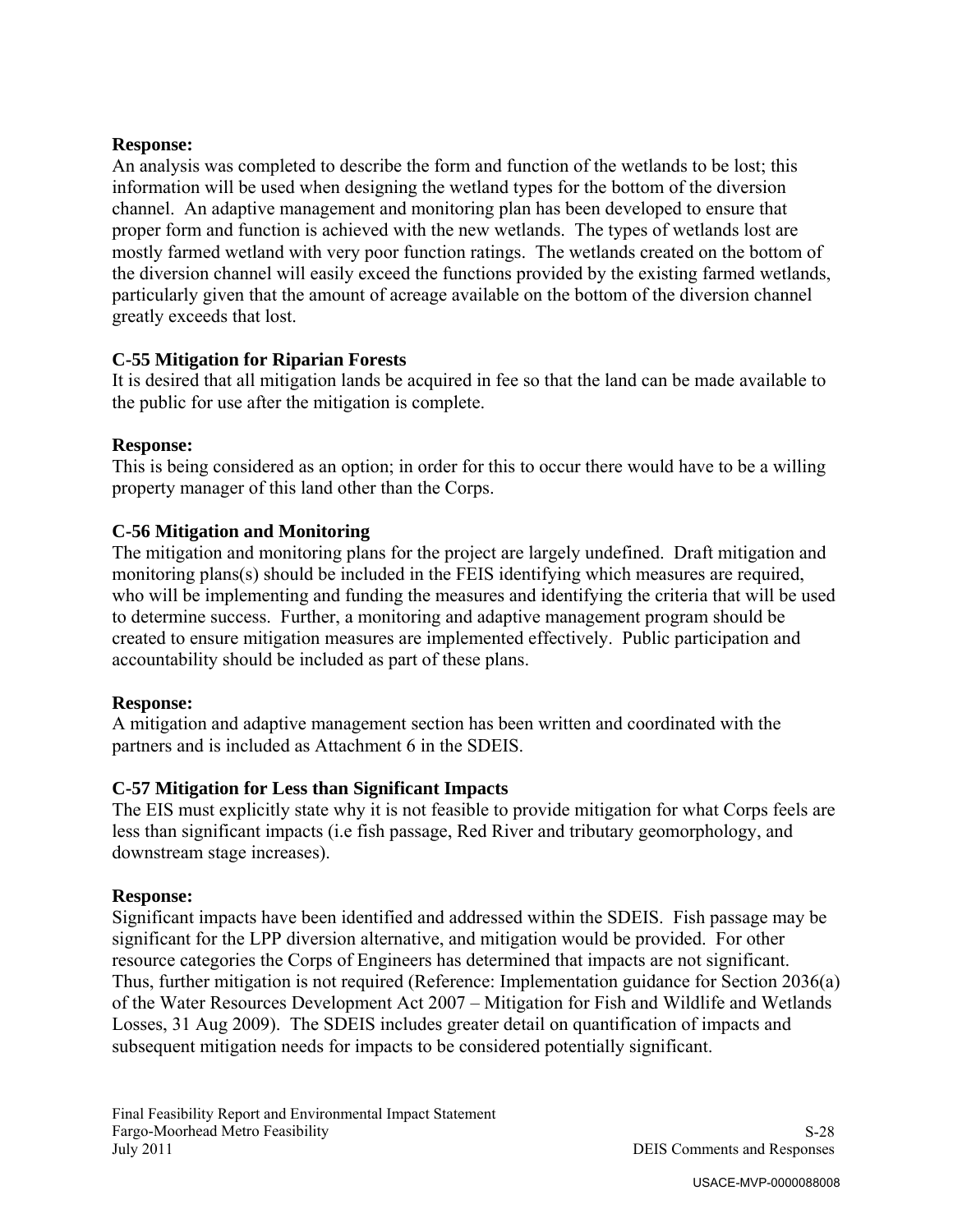# **C-58 Mitigation Measures Must Ensure No Loss of Habitat Function**

The EIS must demonstrate that proposed mitigation measures ensure no loss of habitat function or values. Replacement of habitat, as a mitigation method, can replace lost functions and values. The success of habitat restoration or creation in replacing function and value can be estimated with the Habitat Evaluation Procedure (HEP), Habitat Equivalency Analysis (HEA) or other methods.

# **Response:**

An adaptive management and mitigation plan has been included which provides habitat values for lost habitat in greater detail; this section can be found as Attachment 6 in the SDEIS.

# **C-59 Adaptive Management**

It is unknown whether or not the project will function as modeled after it is built. There has to be monitoring in place to ensure that the project indeed function as modeled to ensure that adequate mitigation was used to offset the impacts. If there are inadequacies and there are actually more impacts than described during the study phase where will the funding come from to mitigate for these greater impacts? There needs to be a commitment from the sponsors in the form of financial assurance and agreement to undertake future mitigation as necessary.

# **Response:**

Mitigation measures outlined in the Final EIS would be implemented concurrently with the flood risk management project. This would use federal funding and be cost-shared with the nonfederal sponsors. Pre-project habitat monitoring would be accomplished with a combination of federal and sponsor funds. Post-project habitat monitoring, as outlined in the Final EIS, will be the responsibility of the non-federal sponsors as a part of the operation and maintenance plan for the project. Pre- and post-project monitoring will be central parts to the adaptive management plan to help verify whether or not mitigation measures are off-setting project impacts. Should significant remaining impacts be identified in the future, the sponsors would then pursue funding options for additional mitigation. This could be local, state or federal funding. However, no guarantee can be made at this time that additional federal funding will be provided should future impacts be identified.

# **C-60 Water Quality**

Identify and protect water well locations during construction of the diversion channel.Drinking water supply wells should be identified and measures should be in-place during and after construction to monitor ground water levels. The Corps should have a contingency plan to protect water wells in case of spills or unintended contaminant releases. Surface water should be diverted away from well casings during construction.

# **Response:**

All water well locations have been identified from the Minnesota Department of Health (MDH) or North Dakota State Water Commission websites. Any wells within the proposed diversion footprints will be abandoned per Minnesota or North Dakota state guidelines. As part of the design process the Corps is currently undertaking a study to better define aerial extent and determine phreatic surface of aquifers along the alignments. The final design will incorporate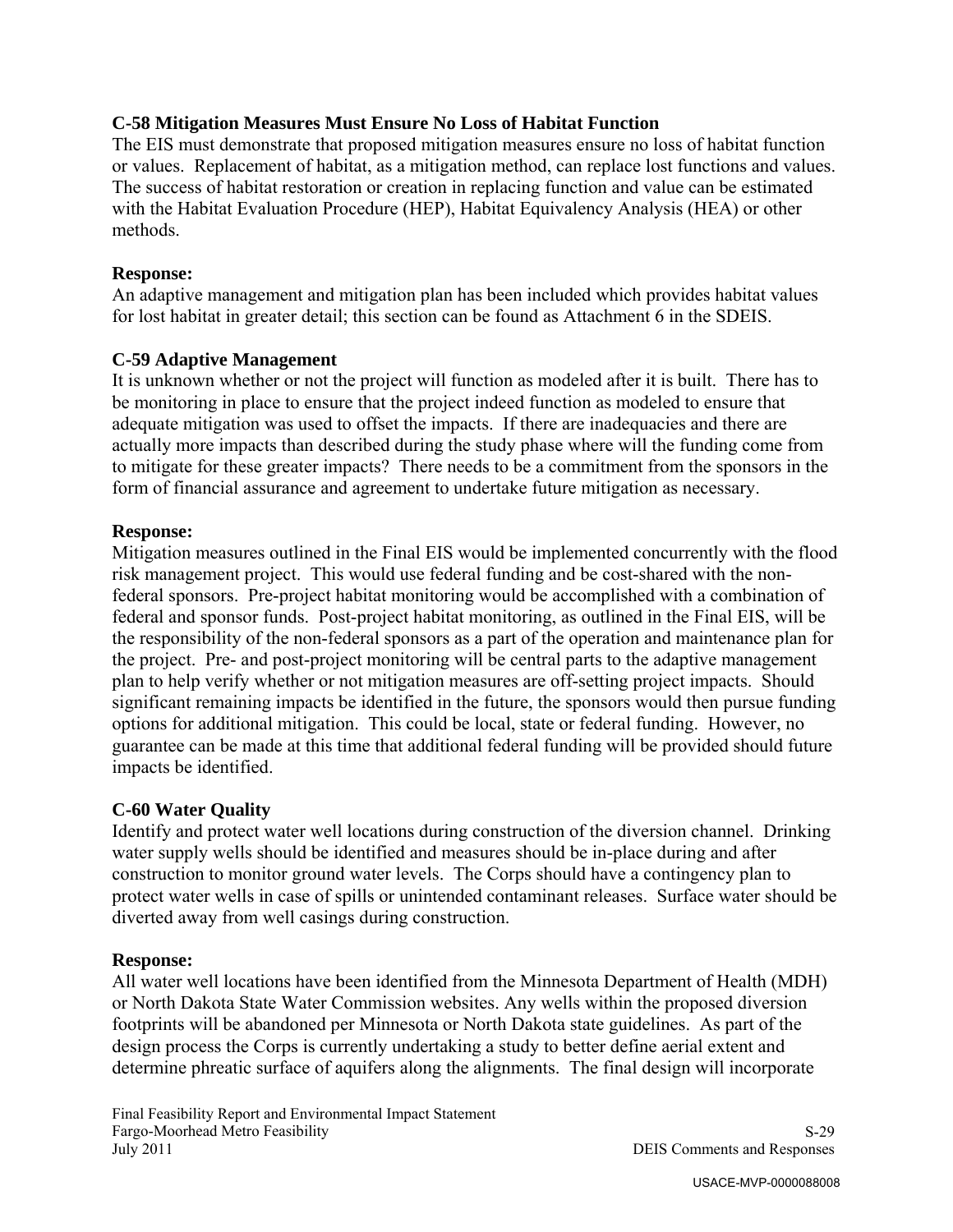any feasible measures to mitigate or eliminate impacts to the groundwater table. If necessary, long term monitoring of regional aquifers likely would be the responsibility of the non-federal sponsors as part of Operation and Maintenance. All Corps construction contracts have spill prevention/control plans. The Corps agrees that surface water must be diverted from well casings during construction.

# **C-61 Contaminated Water from Devils Lake**

The water in Devils Lake will degrade the Sheyenne River and water from Stump Lake will be even worse. How will water of that quality affect downstream residents, owners and users?

# **Response:**

The impacts that this water will have on downstream residents, owners and users would not change with or without the Fargo-Moorhead Metro project.

# **C-62 Proper Construction Methods**

Construction best management practices should be taken to minimize impacts including: measures to minimize fugitive dust emissions; care to be taken near any water of the State (stream beds, banks, replacement and revegetation); permits required to discharge storm water runoff in projects disturbing ≥1 acre; and noise should be controlled through the use of recommended mufflers and schedule. Any fill material placed below the high water mark must be free of top solids, decomposable materials and persistent synthetic organic compounds (in toxic concentrations).

# **Response:**

Best management practices will be used during construction to prevent erosion of exposed surfaces, to minimize dust emissions, and to avoid unnecessary impacts to waters. NPDES and Stormwater permits will be required before doing any work. Clean fill material will be used for the project, both below and above the high water mark.

# **C-63 Sedimentation**

All of the proposed alternatives will have a significant effect on the geomorphology, sedimentation and sediment dynamics of the Red River. The diversion channel will substantially affect sedimentation in the Red River and tributaries. Experiences with the Sheyenne Diversion channel make it clear that large changes in sediment dynamics are likely to occur. Sedimentation can reduce storage capacity that leads to flooding. Sedimentation can also have negative impacts on aquatic life that can lead to fish mortality and changes in behavior. The Draft EIS needs to completely assess the geomorphology and sediment dynamics using concrete sediment data to evaluate sedimentation impacts and include sedimentation mitigation costs.

# **Response:**

The SDEIS includes the USGS report "Sediment Concentrations, Loads, and Particle Size Distributions in the Red River of the North and Selected Tributaries near Fargo, North Dakota during the 2010 Spring High-Flow Event." In addition, Appendix F of the "Red River Diversion, Fargo-Moorhead Metro Flood Risk Management Project, Feasibility Study, Phase 4" prepared by the consulting team (Moore Engineering, Inc., Houston Engineering, Inc., Barr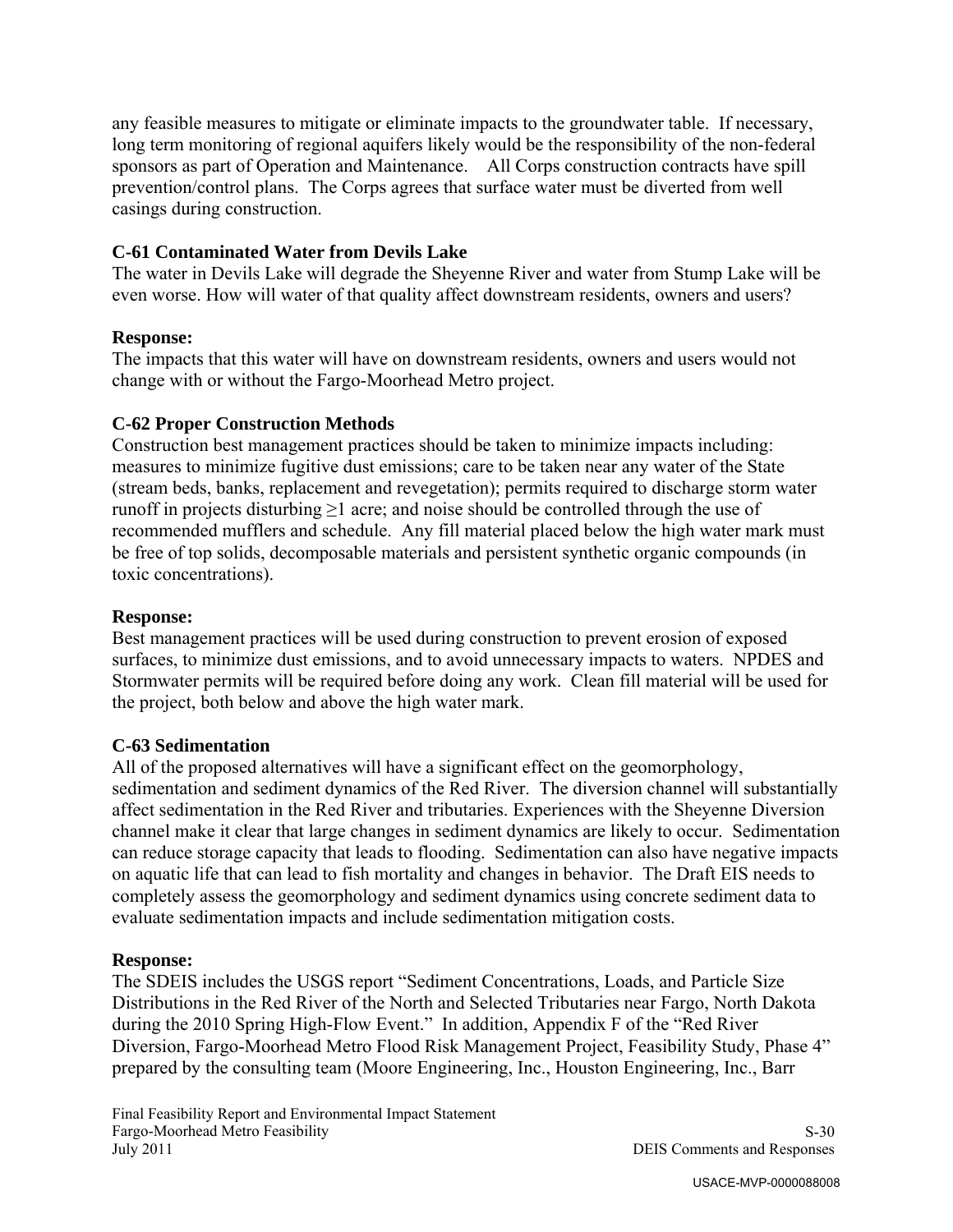Engineering, Co., and HDR Engineering, Inc.) includes a full exhibit presenting and interpreting this USGS 2010 dataset as well as other sediment/geomorphology datasets available for the study area, upon which an evaluation of the potential impacts on the sediment transport characteristics and geomorphology of the rivers that could be anticipated as a result of the proposed project will be made. The USGS 2010 dataset combined with the Geomorphology Study by West Consultants (2001) clearly show that the Horace-West Fargo diversion has not resulted in large changes on the sediment dynamics of the Sheyenne River; the Horace West Fargo diversion provides an example of the potential maximum impacts that can be expected from the diversion channel alternatives.

# **C-64 Erosion and Sedimentation Impacts**

The Corps must determine and quantify the cost and impacts of erosion and sedimentation, including sheet erosion on agricultural lands, for various crest elevations downstream of the proposed diversion channel that are caused by the diversion channel.

#### **Response:**

The LPP will result in minor increased water surface crest elevations downstream of the diversion. However, staging upstream of the diversion is part of the LPP in the Phase 4 feasibility design. Appendix F of the "Red River Diversion, Fargo-Moorhead Metro Flood Risk Management Project, Feasibility Study, Phase 4" prepared by the consulting team (Moore Engineering, Inc., Houston Engineering, Inc., Barr Engineering, Co., and HDR Engineering, Inc.) includes a full exhibit presenting the evaluation of potential impacts on the sediment transport characteristics and geomorphology of the rivers due to this staging upstream. The ND35K and the FCP would result in increased water surface elevations downstream of the diversion. These increased water surface elevations would have not resulted in noticeable impacts on erosion and sedimentation because (1) the increases mostly occur during large infrequent flood events, not during bankfull conditions when there is no need to operate the project control structures; (2) the increases are on top of water surface elevations that under existing conditions already extent over a very wide floodplain, with relatively low flow velocities, which will not be significantly affected by the project; and (3) the predominant form of sediment transport in the Red River of the North is in suspension, with most of the suspended sediment consisting of clays and silts that interact very little with the channel bed.

#### **C-65 Distribution of Suspended Sediments**

There is no data to support the assumption that there will be a uniform distribution of suspended sediment concentration throughout the water column. Particle size analysis of the total sediment load of the Red River should be included in the final EIS. Without this information, mitigation must be included for impacts to the Red River.

#### **Response:**

The SDEIS includes the USGS report "Sediment Concentrations, Loads, and Particle Size Distributions in the Red River of the North and Selected Tributaries near Fargo, North Dakota during the 2010 Spring High-Flow Event." This report presents measurements of sediment particle sizes through the water column, which demonstrate the validity of the assumption of uniform distribution (even during very large floods, which is precisely when the diversion would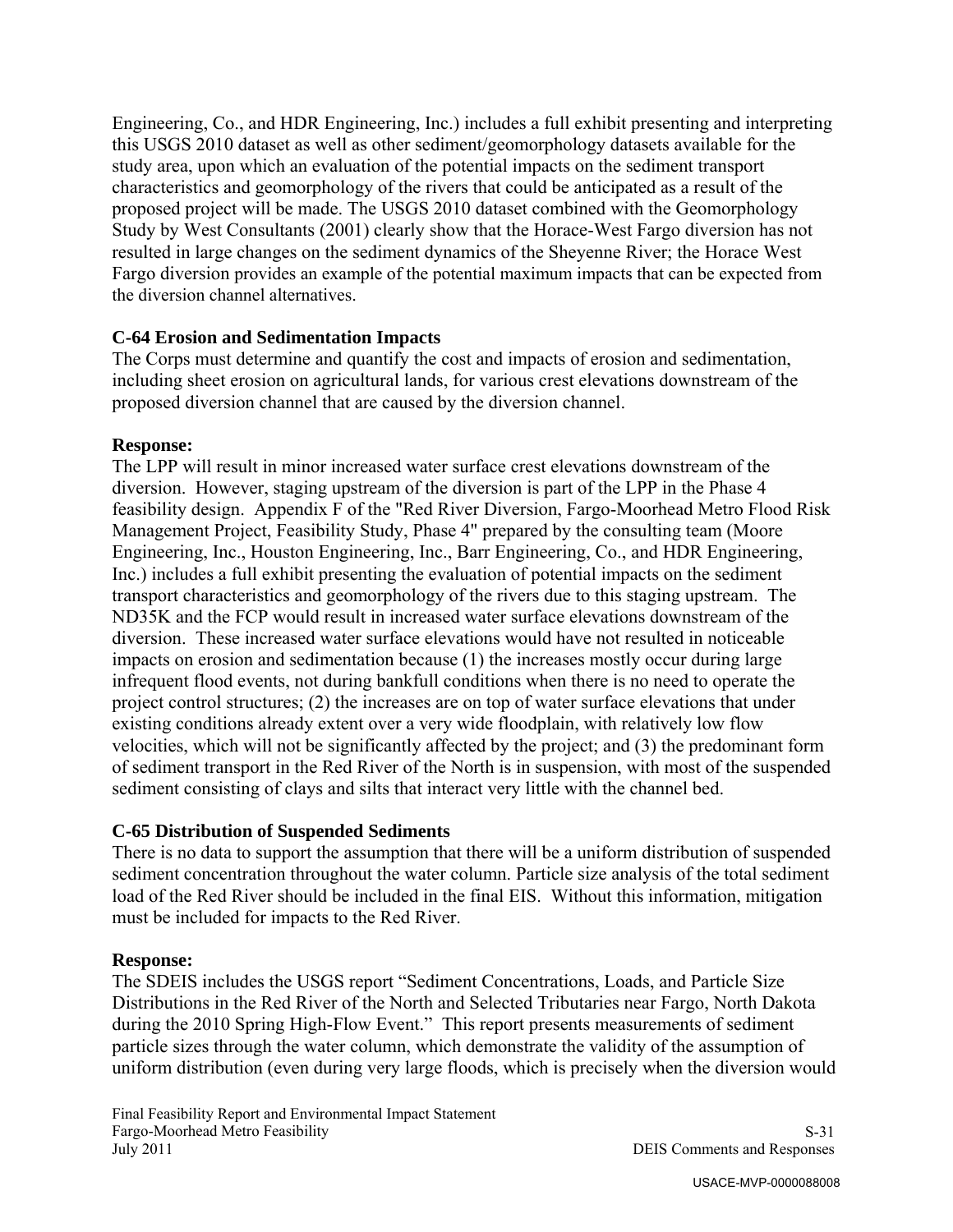be in operation). This report also presents measurements of particle size gradation for bed sediment, bedload sediment and suspended sediment during the pass of a large flood hydrograph in the Red River of the North and the North Dakota tributaries.

# **C-66 Sedimentation and Aquatic Impacts**

The EIS should also discuss whether sedimentation and impacts to aquatic habitat associated with reduced flows from the confluences of the Rush and Lower Rush Rivers to the diversion channel outlet are anticipated. Also, potential geomorphic impacts to Wolverton Creek and necessary mitigation of impacts must be included in the final EIS.

# **Response:**

Additional information was added to the SDEIS to further address potential geomorphic effects, including potential effects to Wolverton Creek. Appendix F of the "Red River Diversion, Fargo-Moorhead Metro Flood Risk Management Project, Feasibility Study, Phase 4" prepared by the consulting team (Moore Engineering, Inc., Houston Engineering, Inc., Barr Engineering, Co., and HDR Engineering, Inc.) includes a full exhibit presenting additional information on potential impacts on sediment transport characteristics and geomorphology.

# **C-67 Secondary Wetland Impacts**

The Corps' suggestion of mitigating for wetlands by designing the bottom of the diversion channel as a wetland is not enough. There are not enough acres in the bottom of the diversion to satisfy the necessary mitigation for this project.The DEIS does not address how these wetlands will be comparable to the previously existing wetlands that were affected by the diversion and does not describe the diversion channel wetlands' functions for surrounding wildlife. How will secondary wetland impacts be mitigated?

# **Response:**

A detailed wetland analysis has been done for the LPP, FCP and ND35K. A summary of this analysis can be found in the SDEIS Chapter 5, and the more detailed analysis is located in Appendix F. As part of this analysis, wetlands were delineated and a function analysis was done using the Minnesota Routine Assessment Method (MnRAM) as recommended by the Fish and Wildlife Service for each wetland type. This analysis identified wetland functions, including functions for wildlife. Using this information the Corps is confident that mitigation within the diversion channel bottom would more than adequately mitigate for the loss of wetlands. This mitigation not only includes the 10 foot wide low flow channel but also includes the entire 250 foot bottom width of the diversion channel and an undetermined distance up the side slope of the channel. Wetland features will be included during the design of the diversion channel to ensure that different wetland functions are being incorporated into the plan.

An adaptive management and mitigation plan has also been included (Attachment 6 of the SDEIS). This plan discusses the wetland mitigation, costs, and monitoring that will be conducted post project to ensure the success of the mitigation.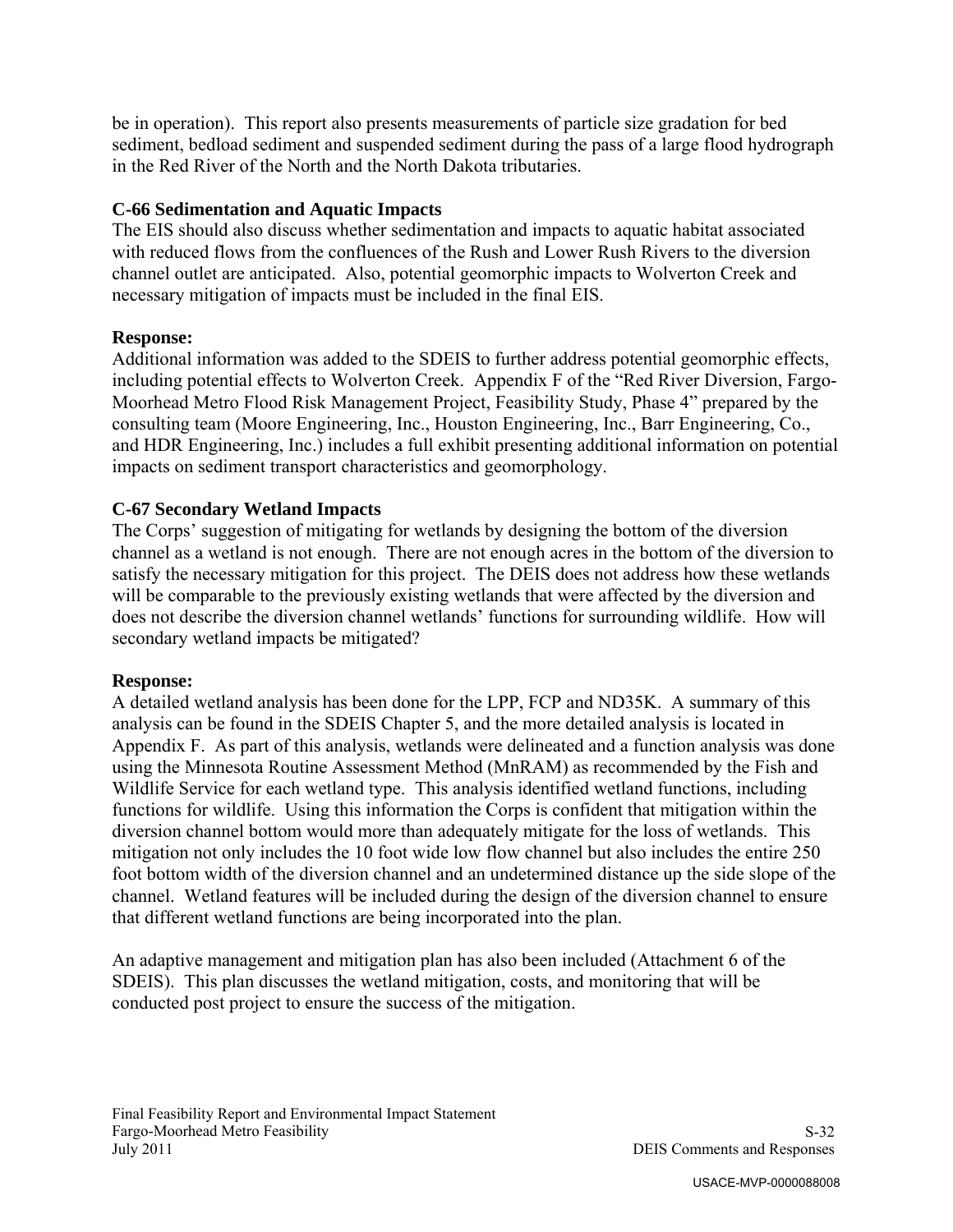#### **C-68 Fish Passage**

Fish passage channel at the Wild Rice River appears to only allow fish to enter the diversion channel and not directly back into the Wild Rice River. Fish passage will be severely limited during any event greater than a 5-year event under this scenario.

## **Response:**

Additional design information is provided in the SDEIS. We will continue to coordinate the design of fish passage channels with the agency team. The design information addressing this can be found in Section F2.2.5 of Appendix F of Attachment 5 of the SDEIS.

#### **C-69 Adverse Impacts to Fish and Wildlife**

The diversion channel will create numerous problems for multiple tributaries and wildlife and aquatic species. The final EIS must address the negative impacts to all tributaries and the specific adversities facing wildlife and aquatic life. A plan to mitigate these adversities must be identified and mitigation costs must be included in the final EIS.

#### **Response:**

The adverse impacts to fish and wildlife due to the project were addressed in Chapter 5 of the DEIS. This discussion was carried forward into the SDEIS in Chapter 5. A mitigation plan, including costs, was described in the draft report, and is provided in Attachment 6 of the SDEIS.

#### **C-70 Fish Passage Mitigation**

The proposed alternatives will have direct impacts on fish passage and connectivity of the Red River and its tributaries. The DEIS does not adequately assess these issues. Further work is needed to describe the effectiveness of proposed fish passage mitigation measures and a more complete picture of what species are going to be affected and when critical passage issues are likely to occur. Minnesota, North Dakota, and local communities have invested a substantial amount of resources into modifying and removing fish passage barriers on the Red River and its tributaries to improve the function of the aquatic system. A new structure on the Red that acts as an effective fish barrier is a significant step backwards that must be avoided. Impassable structures on the tributaries also will result in lost functions for the aquatic system. The stream habitat losses evident in the proposed alternatives will have to be mitigated. The DNR does not concur with Corps conclusions regarding fish passage and believes mitigation is necessary.

#### **Response:**

The SDEIS reconsiders potential impacts to fish passage and connectivity based on comments on the DEIS, as well as altered designs and operations. After further consideration, impacts would again be expected to be less than significant for the FCP and ND35K. However, impacts would be potentially significant for the LPP. Additional fish passage channels, as well as mitigation (fish passage at Drayton Dam) is included for the LPP to offset potential impacts that could arise from partially reduced connectivity.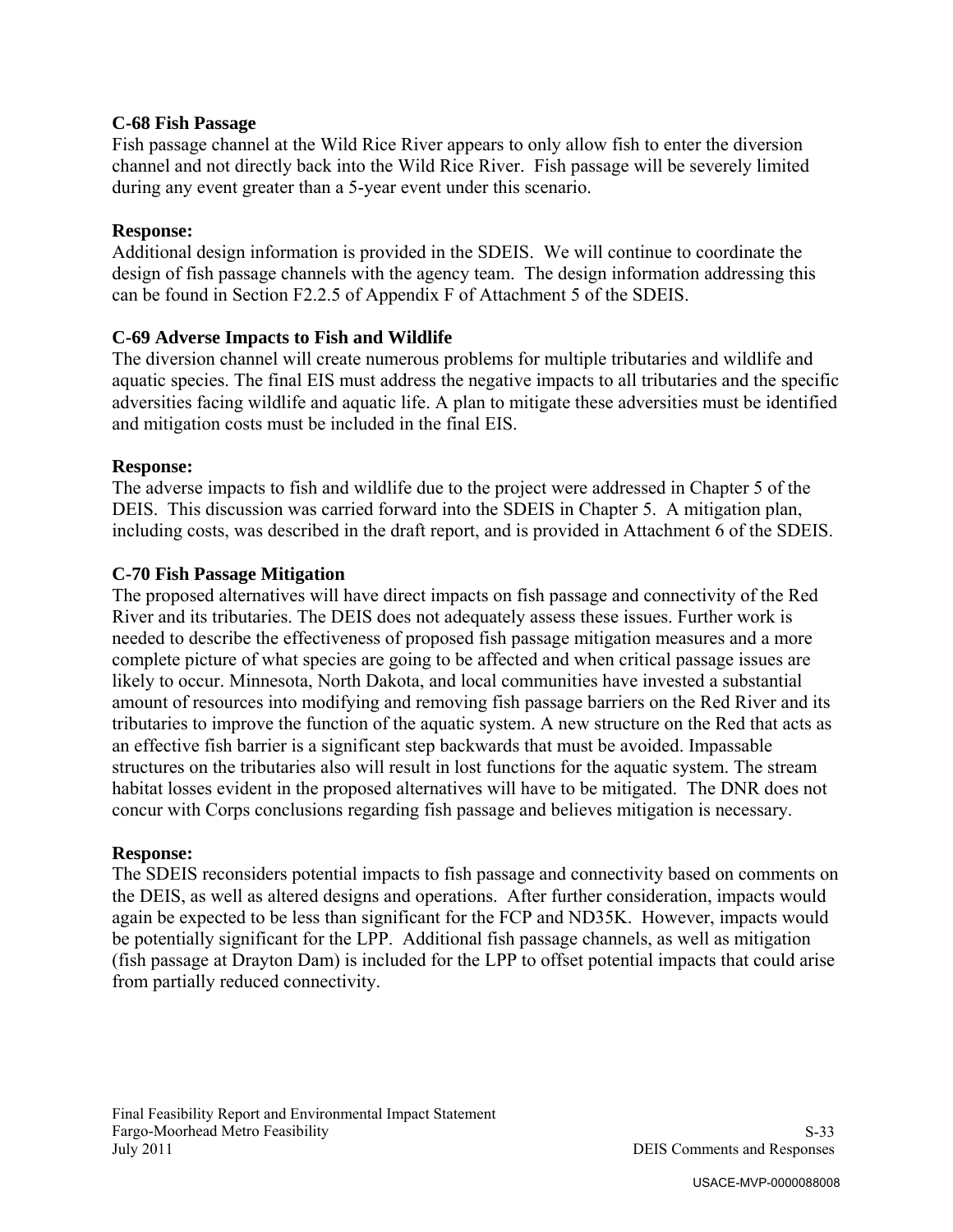#### **C-71 Woody Debris**

The EIS must acknowledge that woody debris is an important component of many river systems providing fish habitat and channel stability. Increased grubbing and clearing at the structures may reduce habitat for both aquatic and terrestrial organism. The Department does not support wholesale removal of woody debris immediately adjacent to the rivers, despite acknowledging that the woody debris may increase maintenance.

#### **Response:**

Clearing of woody vegetation adjacent to structures may be necessary to ensure structural integrity. Similarly, woody debris that accumulates at structures may need to be removed if they threaten the integrity of the structures. Removal of woody vegetation and debris at structures will be minimized to the extent practicable. Woody debris is acknowledged as being of value to certain fish and wildlife species in Appendix F of the SDEIS.

#### **C-72 Indirect Impacts**

Indirect impacts are likely, and increased drainage is likely in the form of tile or surface drains. This may impact wetlands very near the project area. How will these indirect impacts be addressed?

#### **Response:**

A detailed wetland analysis has been done for the LPP, FCP and ND35K. A summary of this analysis can be found in Chapter 5, and the more detailed analysis is located in the SDEIS, Appendix F. Direct and indirect impacts to wetlands will be mitigated and wetland functions have been incorporated into the design plan. Attachment 6 of the SDEIS contains an adaptive management and mitigation plan. This plan discusses the wetland mitigation, costs, and monitoring that will be conducted post project to ensure the success of the mitigation.

# **C-73 Compensatory Mitigation**

Compensatory mitigation must meet the requirements of Section 404 of the Clean Water Act and, in the case of the Minnesota alternatives, the requirements of the Minnesota Wetland Conservation Act (WCA).

#### **Response:**

Compensatory mitigation in accordance with section 404 of the Clean Water Act is planned and recommended in Attachment 6 of the SDEIS.

#### **C-74 USDA Program Benefits**

The project sponsors are not USDA program benefit recipients, thus the wetland conservation (swampbuster) provisions of the 1985 Food Security Act, as amended, are not applicable. However, if actions from by a non-USDA participant may jeopardize owners/operators from USDA eligibility, the landowner/operator should contact the county Farm Service Agency (FSA) to apply for a third party exemption.

#### **Response:**

Noted.

Final Feasibility Report and Environmental Impact Statement Fargo-Moorhead Metro Feasibility July 2011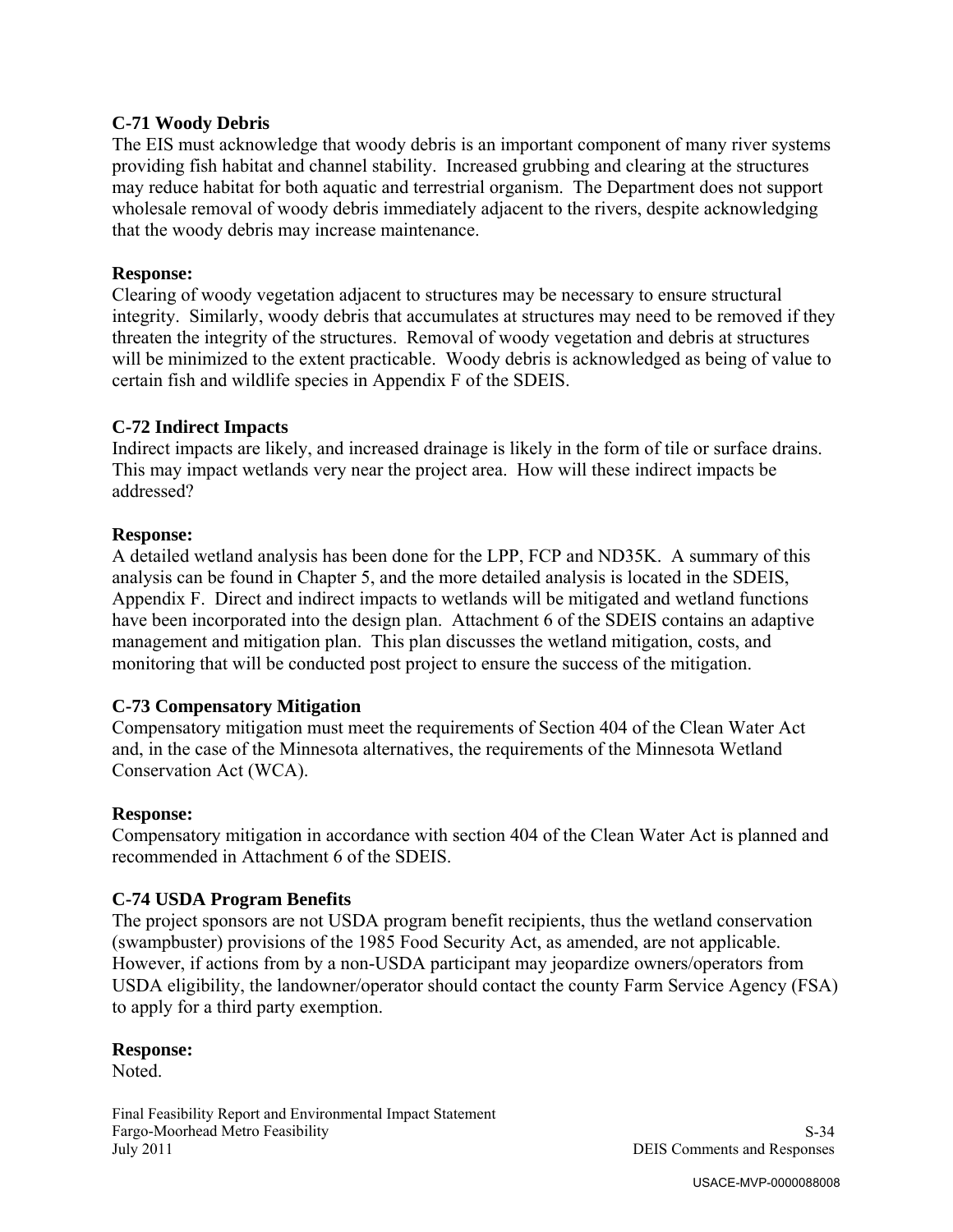# **C-75 Culvert Mapping**

Have culverts been mapped?

#### **Response:**

Culvert locations are summarized in Section 5.2.1.7 of the SDEIS. Culverts are also addressed in Appendix F of the SDEIS.

## **C-76 Expert Opinion Elicitation**

The DEIS mentions that flooding from Fargo has increased over recent decades, but results from the Expert Opinion Elicitation on pg 85 states that 1 percent flows decrease from the present to the year 2060. Aren't these statements contradictory?

#### **Response:**

The flood history of the Red River Basin show that flood flows have been larger and more frequent in recent decades compared to previous decades. Records from approximately 1940 to present are markedly "wetter" that the decades prior to 1940. The statement that flows will decrease between present and fifty years from now reflects the uncertainty in the causes of the "wet" period. These statements are not contradictory, but the practical implication is that the "wet" cycle is at its peak and flows will begin to decrease in the future. The assumption that the Basin would transition out of the "wet" cycle over the next fifty years was made in order to account for uncertainty in the hydrology and to take a conservative approach for economic analysis.

# **C-77 Indirect and Ongoing Economic Impacts**

Have all indirect economic impacts been accounted for? Loss of farmland will result in additional losses to regional businesses such as seed dealers, grain elevator, fertilizer sales, and more. These economic impacts will occur annually, the losses will be ongoing. Taking 6500 acres out of the tax base will have negative impacts. The cumulative indirect and ongoing economic impacts will be devastating.

#### **Response:**

Not all economic impacts are fully known. The study team has attempted to address all major economic impacts that would affect decision making at the local and federal level. All known economic impacts are discussed in Appendix C (Economics), Appendix D (Other Social Effects), and in section 5.2.3 of the SDEIS.

# **C-78 Velocity Gradients for Fish Communities**

Department requests that, after construction, actual velocities be collected at various river stages to assure velocity gradients are available to the fish communities.

#### **Response:**

Concur. Velocity gradients will be monitored following project construction.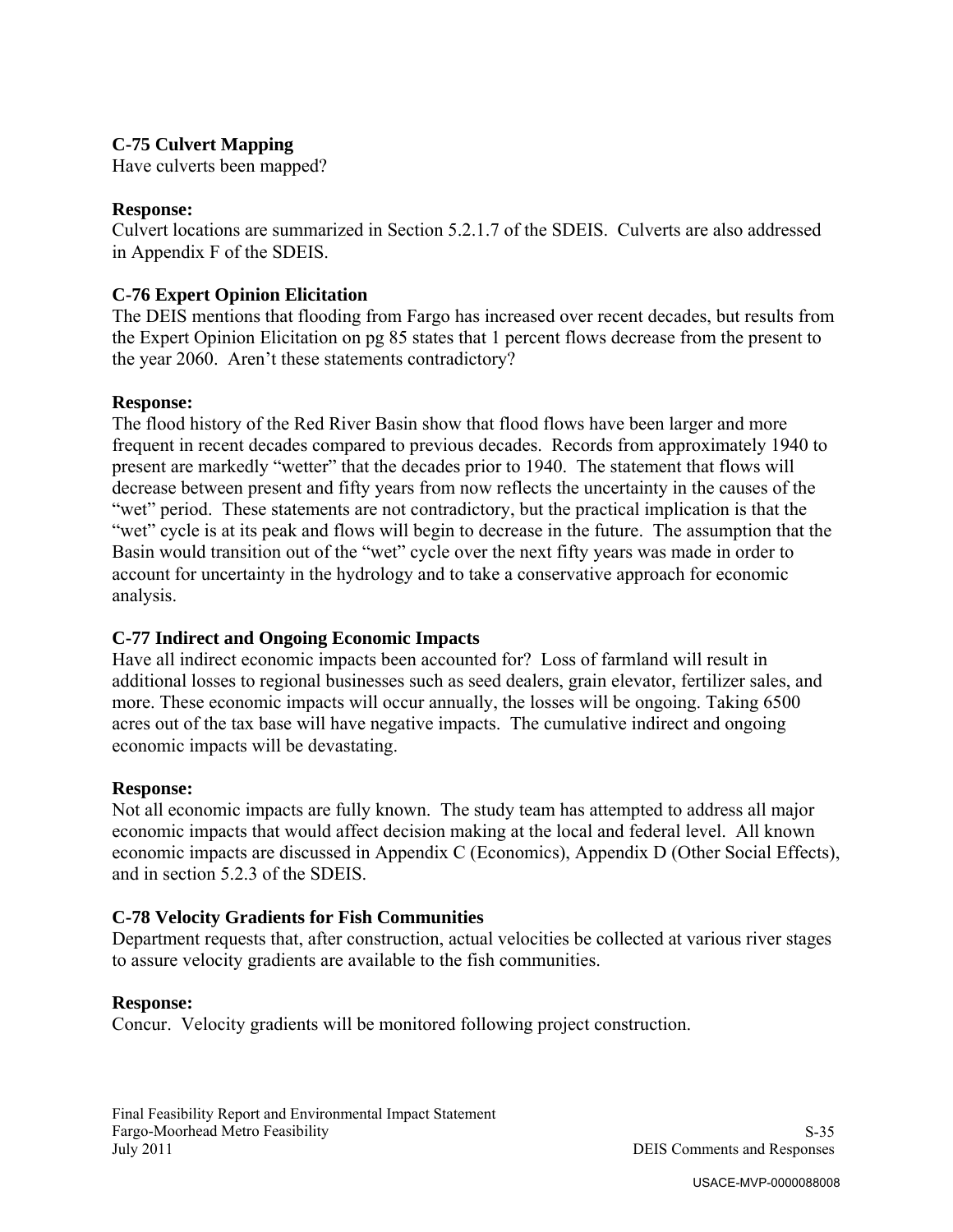# **C-79 Update Table**

An updated table similar to that used in Appendix F should be included in Section 4.2.1.14.4 of the EIS. Section 6.2.10 must provide determination of all state and federally listed species.

#### **Response:**

An updated table is included in the SDEIS Appendix F, and Chapter 4 references those tables. Chapter 5 provides determinations for all federally listed species and state listed species that have a moderate chance of occurring within the study area.

# **C-80 Stormwater Pollution Prevention Plan**

In order to minimize erosion and sedimentation caused by construction activities, a Stormwater Pollution Prevention Plan must be developed that addresses utilization of appropriate water quality Best Management Practices.

#### **Response:**

As stated in Section 3.14.4 Permits of the SDEIS, the construction contractors will be responsible for acquiring the National Pollutant Discharge Elimination System (NPDES) permit from the Minnesota Pollution Control Agency and the North Dakota Department of Health. The construction contractors are required to prepare the Stormwater Pollution Prevention Plan as part of this process.

# **C-81 Ecological Benefits to Fish and Wildlife**

The diversion channel will offer no ecological benefits and will almost certainly have large negative impacts on the region's fish and wildlife and their habitats.

#### **Response:**

The diversion channel will be designed with a low flow channel that will pass all flows from the Rush River and the Lower Rush River to the Red River. This low flow channel will be designed with sinuosity that will provide some habitat for the aquatic species that exist within the Rush and Lower Rush Rivers. The channel would be planted with native wetland species on the bottom and the fringe of the side slopes of the channel, with the remainder of the side slopes being planted as a prairie swale type community. Appropriate native seed mixes may be those developed for ditch/swales, sedge/wet meadow or wetland fringe. A buffer strip of 50 to several hundred feet on either side of the diversion channel up to the embankment top would help limit encroachment from agricultural activities and would provide filtering of surface runoff into the diversion channel wetlands.

#### **C-82 Rush River and Lower Rush River wetland impacts**

The DEIS states that "wetlands near [the Lower Rush River and the Rush River] could be impacted". There is no further discussion of how the negative impacts will be mitigated. The Corps must include in its final EIS exactly what function the low flow channel will serve and how it is guaranteed to adequately compensate for existing wetlands adversely affected by the diversion channel.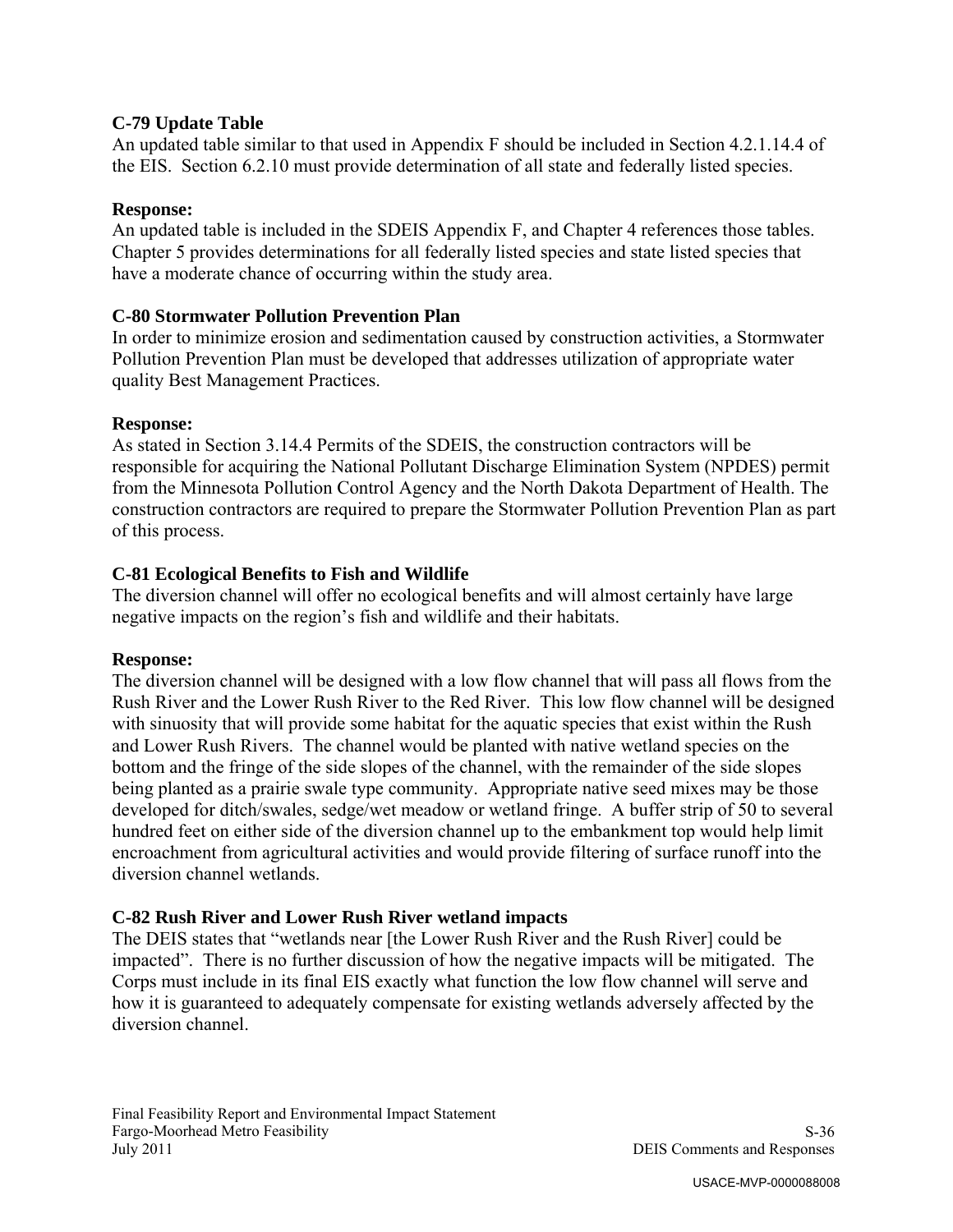A detailed wetlands discussion is included in the SDEIS Chapter 5 and Attachment 6. These discussions include a wetland delineation that analyzes all wetlands to be impacted by project features, provides a functional assessment of the impacted wetlands and discusses mitigation necessary to offset these impacts.

As part of the assessment of impacts to aquatic resources and based on recommendations from the interagency team, the Minnesota Routine Assessment Methodology for Evaluating Wetland Functions (MnRAM Version 3.3) was used to assess the functions of wetlands within the diversion channel corridors. Due to the similarity of the identified wetlands, functionality was not assessed on every area determined to be wetland. Instead, at least one randomly-chosen area representative of each type of wetland found within the diversion channel alignments was assessed for typical functionality. The types of wetlands found within the diversion channel corridors, in accordance with Eggers & Reed are farmed seasonally flooded basin (PEMAF is the corresponding Cowardin classification), fresh wet meadow (PEMB), shallow marsh (PEMC), floodplain forest (PFO1A) and shallow open water (PUBH). Floodplain forest wetlands were assessed separately in Section 2.3. Overall the function assessment of wetlands indicated poor wetland function. Therefore the mitigation plan presented will provide improved wetland function.

# **C-83 Concurrent Crests**

The report should identify how crests may relate to the Red Lake River crest and identify if there are increased risks for concurrent crests.

# **Response:**

Unsteady flow modeling does indicate an increased risk of having coincident crests at the mouth of the Red Lake River. The revised Locally Preferred Plan (LPP) involves upstream staging to minimize downstream stage impacts caused by changes in flood crest timing caused by the diversion channel. The impacts for the Federally Comparable Plan (FCP) and the LPP are provided in Attachment 5, Appendix C, Section 3.0 and Exhibits 1-4.

# **C-84 Flood Insurance Rate Map (FIRM)**

How will the increased crest numbers affect the newly adopted Flood Insurance Rate Map?

# **Response:**

The Corps used information up to the 2009 flood in the analysis contained in the feasibility report. The Corps will be coordinating the updated information with other Federal agencies, including FEMA, and those agencies would decide how to use that information.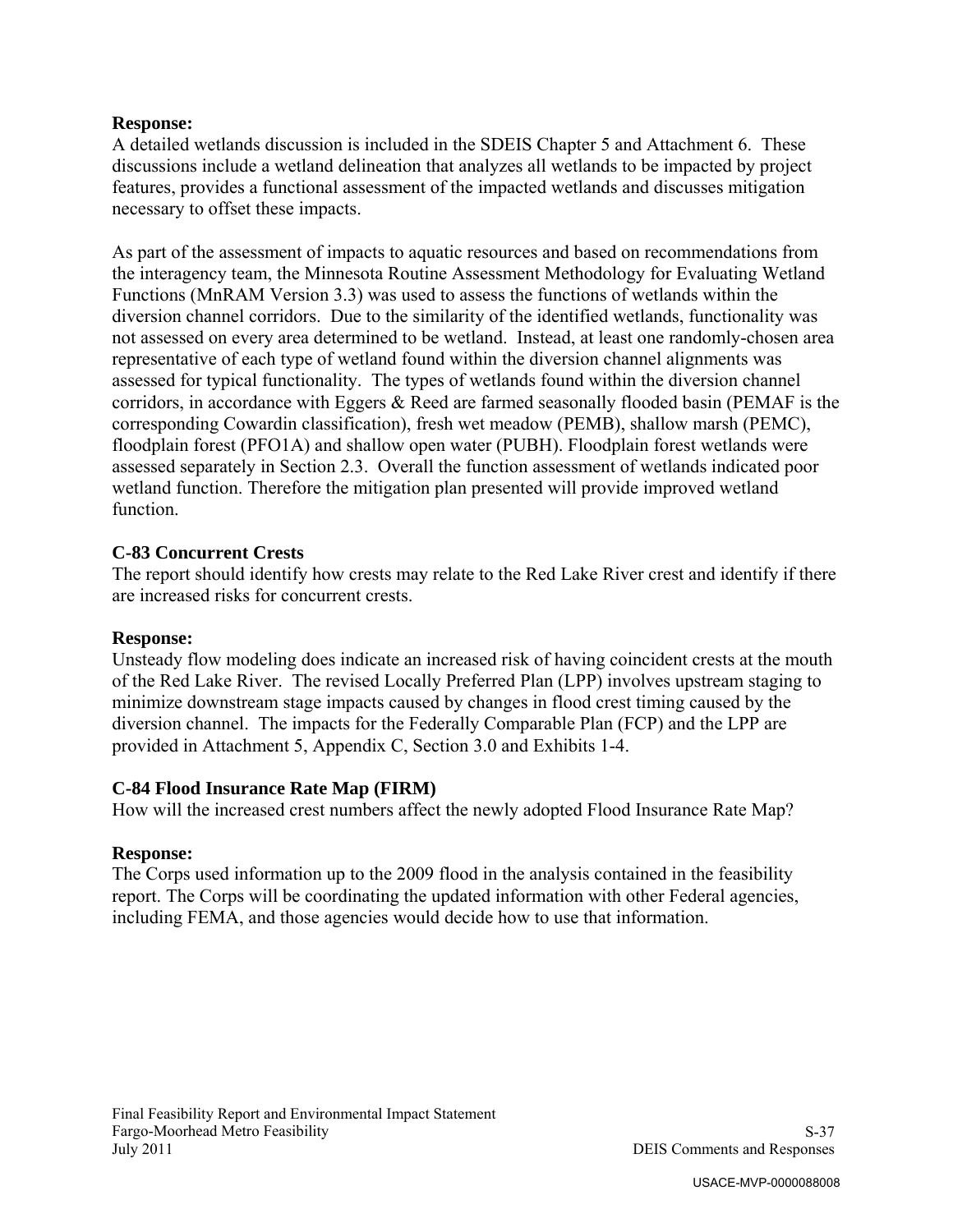# **5.0Comment Category D: Modeling Technical**

# **D-1 Hydrology**

The hydrology needs to be finalized and clearly summarized. All analyses (stage, environmental, etc.) must be based on the final hydrology and presented clearly.

# **Response:**

The SDEIS includes updated appendices on the hydrology (Appendix A), hydraulics (Appendix B), and impact analyses (SDEIS Main Report, Chapter 5).

# **D-2 Timing of tributary flows**

The timing of tributary flows in relation to peak flows on the Red River must be fully explained.

# **Response:**

For the synthetic events (10-, 2-, 1-, and 0.2-percent chance events) tributary flood hydrographs from 2006 were used to estimate tributary flow contributions and timing. Four historic events were also evaluated to assess the effect of different timing scenarios. This is explained in more detail in Attachment 5, Appendix B, Part B, Section B4.4 of the SDEIS. The results of these analyses are presented in Attachment 5, Appendix C, Section 3.0 and Exhibits 1-4.

# **D-3 Drainage and Flooding outside protected area**

How will the proposed North Dakota diversion affect drainage and flooding outside the protected area along the Sheyenne/Drain 14/Maple/Rush corridor?

# **Response:**

The goal is to not cause any additional flooding from the Sheyenne, Maple, and Rush rivers, Drain 14, or local flows that will be affected by the LPP or ND35K. For many areas flooding will be reduced since the design water surface profile in the LPP diversion will be lower than it is in the existing Horace to West Fargo and West Fargo diversions, but to preserve existing floodplains the inlets to the diversion will not be designed to reduce flooding for the 1-percent chance and less frequent peak flows from the Sheyenne, Maple, and Rush rivers, Drain 14, or local drainage areas (for these events the goal is to maintain the existing condition). The current design presented in the SDEIS does not completely meet the goals stated above, and does have areas where flooding is worse than the existing condition. Resolving the issue of increased flood stages will be relatively easy in some areas and more of a challenge in others. Details regarding drainage along the Sheyenne/Drain 14/Maple/Rush corridor can be found in Attachment 5, Appendix C (Section C.2.10, Section 2.16.8, and Exhibit 3 figures), and in Attachment 5, Appendix F (Section F2.2 and Exhibit F).

# **D-4 Operation of I-94 Interchange 342**

How will the project affect the operation of I-94 Interchange 342?

# **Response:**

Long term impacts to I-94 Interchange 342 are not anticipated with the diversion plan; however there will be impacts during construction of the project. The impacts to I-94 Interchange 342

Final Feasibility Report and Environmental Impact Statement Fargo-Moorhead Metro Feasibility July 2011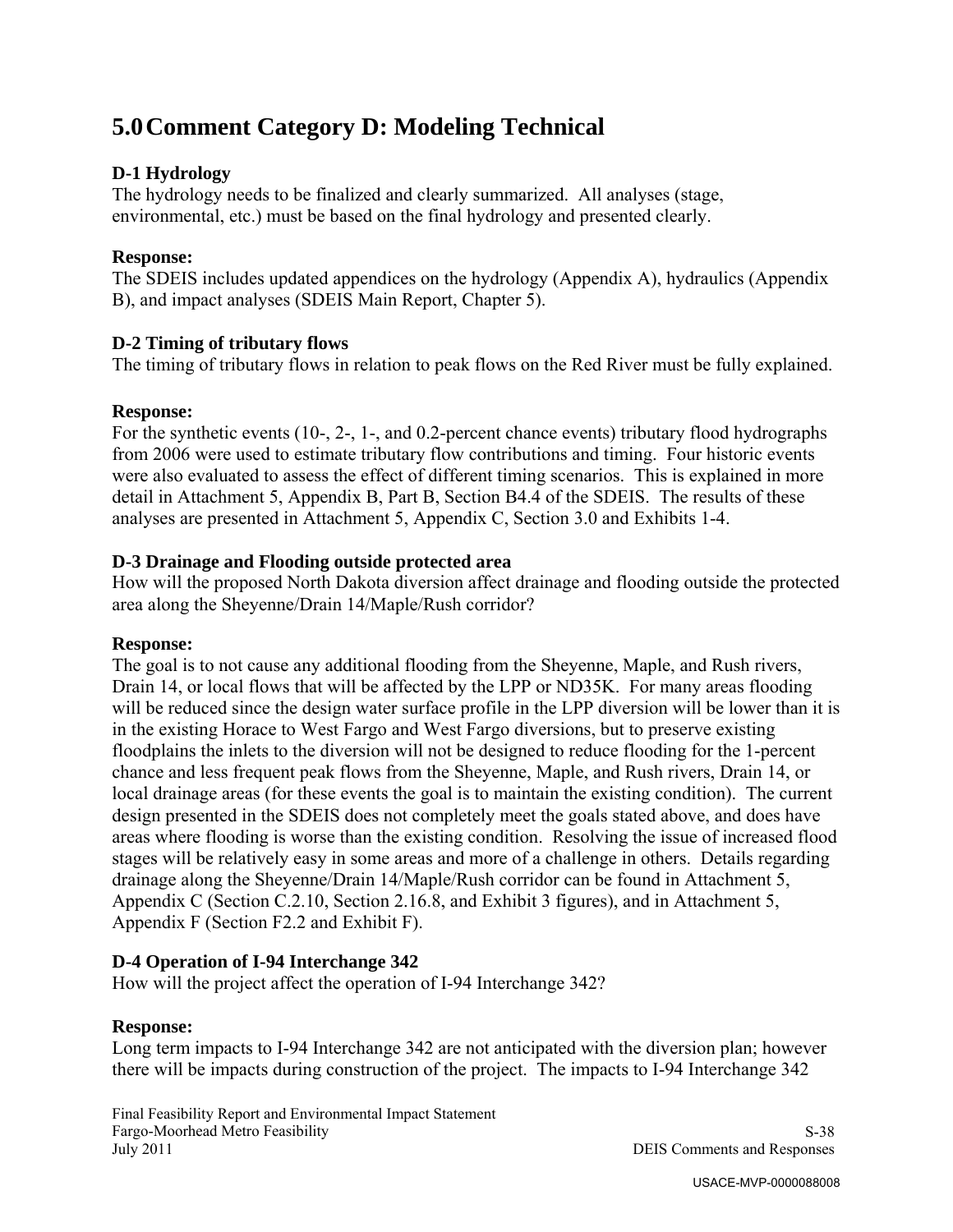will be during the construction of the new bridges over the diversion and would take two construction seasons to complete. The crossovers and one direction of the interstate would be completed the first construction season. The remaining direction and clean up the right-of-way, seeding, etc. would be completed during the second construction season.

# **D-5 Devils Lake Effect**

How do the current and potential outflows from Devils Lake affect the proposed diversion project?

# **Response:**

The diversion channel alternatives have been designed such that existing draining conditions will not be made worse due to the project. Details remain to be designed, but the modeling done to date indicates that inlets into the new diversion can be designed such that flood stages will be no higher than they would be without the diversion. Additional ditches will be needed in some areas to make sure that overland flow makes it to the diversion without causing flood stages to be higher than the existing condition. Current and potential outflows from Devils Lake are a concern regardless of the diversion project. Given the travel time of a sudden release from Devils Lake or from Baldhill Dam, it is unlikely that peak flow conditions on the Sheyenne River will coincide with peak flows in the diversion, but the increase in flow would require changes to the inlet designs. Exactly what needs to be modified to address potential increased flows from Devils Lake outflow will be studied as the project moves forward.

# **D-6 Ice**

The effect of ice and debris on project operation and performance must be considered as part of the project.

# **Response:**

The effect of ice on project operation and performance is being studied by the Ice Engineering Group at the Corps' Cold Regions Research and Engineering Laboratory (CRREL). The effort includes study of ice at the gated structures, ice in the diversion channel, and the effect of lower flows on ice in the protected area. The effort also includes the study of similar flood risk management projects under ice conditions (e.g. Winnipeg diversion). This and other ice-related issues will be addressed through this study effort. Preliminary, if not final, results will be provided in the Final EIS.

# **D-7 Saving the Town of Oxbow**

Locating the diversion inlet south of Oxbow would save the town of Oxbow and reduce the cost of the project.

# **Response:**

Section 3.7.4 of the SDEIS and Appendix O contain information on locating the diversion inlet south of Oxbow. In sum, moving the inlet south of Oxbow would cost an additional \$35 million and have additional environmental and floodplain impacts.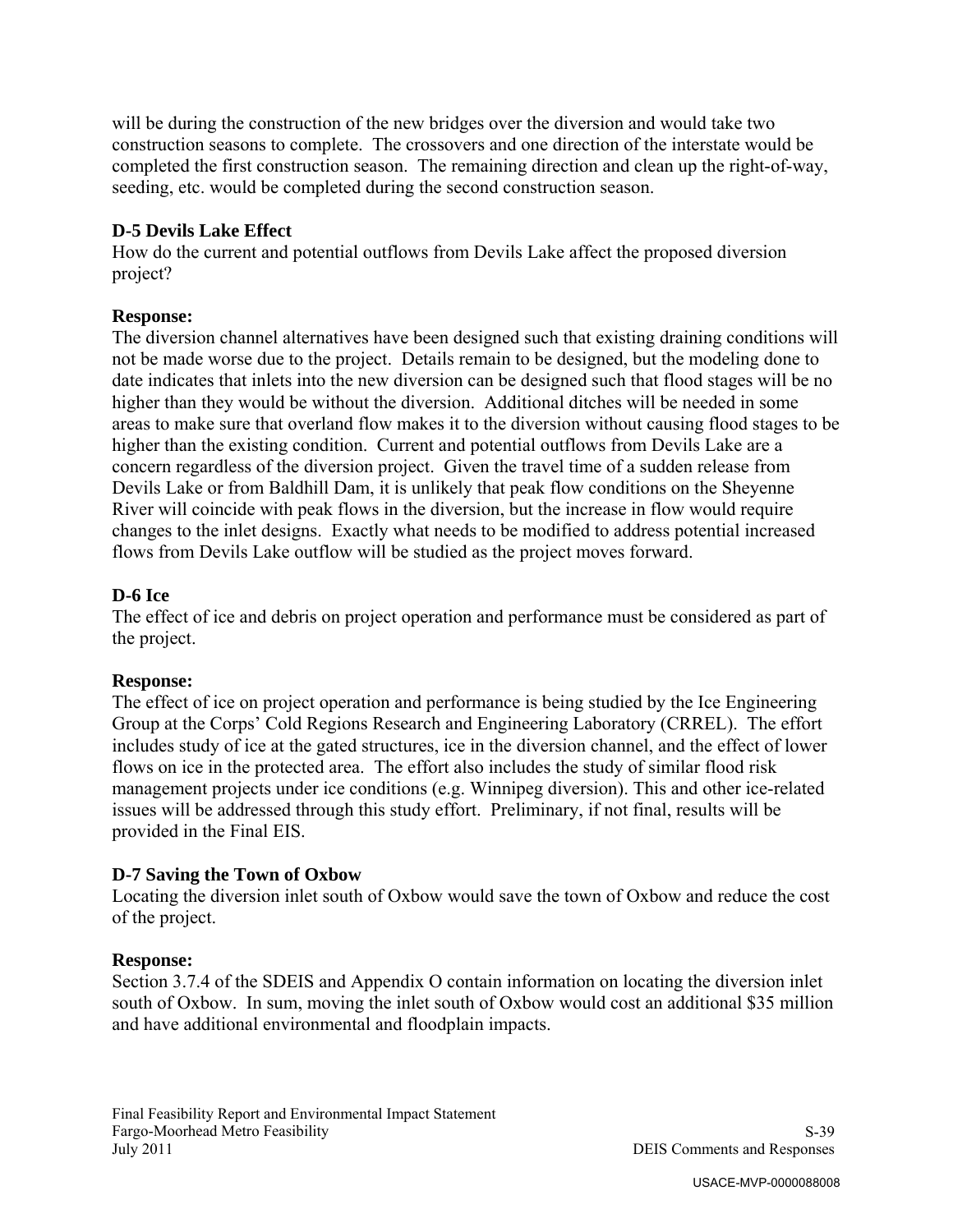# **D-8 Sizing of the Diversion Channel**

The size of the diversion can be reduced by backing up more water.

#### **Response:**

The size of the diversion has been reduced due to staging water upstream of the diversion. The amount of staging must be balanced with downstream impacts, cost, and environmental concerns. The staging of water and the size of the diversion are discussed in Section 3.3 and Section 4.0 of Attachment 5. Details of the analyses involved are provided in Appendix C and Appendix F of Attachment 5.

#### **D-9 Modify the Alignment**

Modifications to the alignment would reduce costs and potentially reduce downstream impacts.

#### **Response:**

The alignment has been adjusted somewhat to address cost and environmental concerns. Additional modeling performed since the DEIS demonstrates that downstream impacts are not very sensitive to alignment modifications, as stated in Attachment 5, Appendix C, Section C2.5.

#### **D-10 Reducing Cost**

Costs could be reduced by moving dirt in the winter, by seeding directly on top of the spoil banks without regard to saving black dirt, and renting the spoil banks for haying.

#### **Response:**

Cost reduction measures have been looked at throughout this planning process and will continue to be looked at; however, the smaller picture cost saving measures will be left until after the SDEIS is complete.

#### **D-11 Consider Extremely Large Flood Events**

The project should consider the possibility of an extremely large flood event.

#### **Response:**

To prevent overtopping of the tie-back levees for an extremely large flood event, flow will be directed west into the Sheyenne River basin for events less frequent than the 0.2-percent chance event. For an event approximately two times larger than the 0.2-percent chance event (approximately the Standard Project Flood (SPF) at Fargo), the maximum staging elevation is 925.2, which sends water over a levee set at elevation 923.0 along Cass County Road 17. The current report indicates that this will be 1.8 feet below the top of the tie-back levees protecting Fargo-Moorhead; the cost estimates have been adjusted to allow for an increase in freeboard from 1.8 to 3.0 feet. Extreme flood events will be studied in further detail as the study proceeds.

#### **D-12 Non-traditional hydrologic analysis**

Non-traditional hydrologic analysis methods must be fully explained, justified, and used consistently.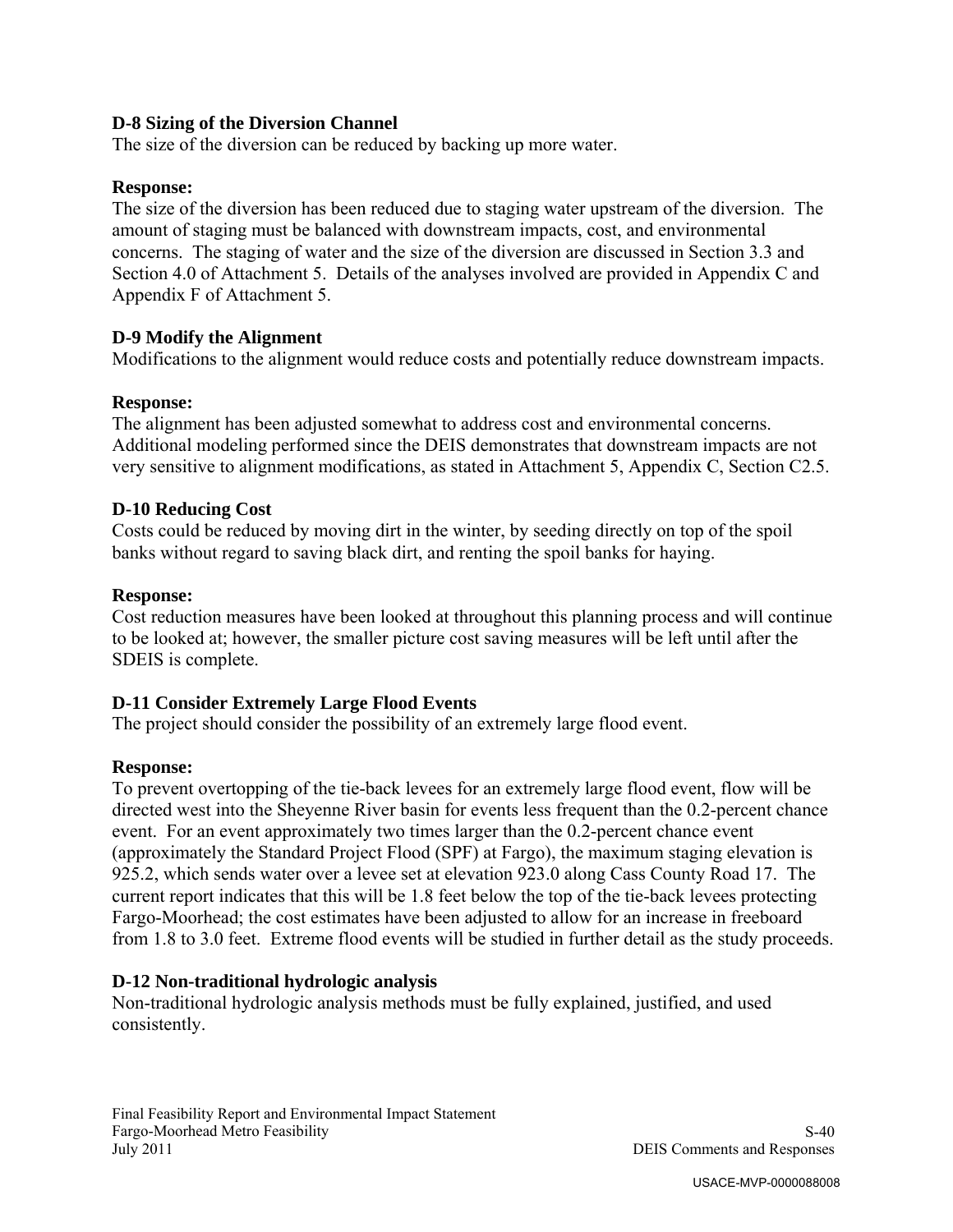A summary of the hydrologic analyses carried out in support of the Fargo-Moorhead Feasibility Study is provided as Appendix A of the SDEIS. Appendix A is composed of 7 parts. The Appendix includes an executive summary that provides an overview of the hydrological analysis carried out and describes where within the Appendix certain aspects of analysis can be found. Each portion of the appendix also includes a preface describing what information is contained in that particular part of Appendix A.

A panel of experts was convened for an Expert Opinion Elicitation (EOE) in order to address non-homogeneity within the observed hydroclimatic data within the basin. EOE panel members recommended splitting the hydrologic record into a wet period and a dry period. This recommendation was approved by the USACE Hydrology Review Committee and was adopted for analysis. The rational for doing this can be found in Appendix A-1.

A statistical test (known as the Pettitt test), was used to determine the break point between the wet and dry periods. The procedure involves performing a non-parametric hypothesis test on the difference between sample means for streamflow data in order to identify the break point. An explanation of how the Pettitt Test was applied to streamflow data collected at Fargo, ND can be found in Appendix A-1c on page 5. The results of the Pettitt test for the Fargo streamflow record are shown in Figure 3 of Appendix A-1c. The results support using year 1941 as the break point between the dry and wet periods. The resulting discharge-frequency curves for the full periodof-record for unregulated flows and the wet and dry periods are shown in Figure 4 on page 9 of Appendix A-1c.

The wet period (year 0) hydrology was used consistently in the analysis and design for all aspects of the diversion channel alternatives. The appropriate flood frequency description for any future year is a combination of the dry and wet frequency curves that respects the likelihood of each condition. The year 0 (100% wet) hydrology, year 25 (80% wet, 20% dry) hydrology and year 50 (65% wet, 35% dry) hydrology was used in the economic analysis of the alternatives. Explanation describing how the flow-frequency curves were combined in order to be more representative of future conditions can be found on page 25 of Appendix A-1c. The year 25 and 50 hydrology scenarios were used in the economic analysis to incorporate the possibility that the current wet trend could become dryer in the future. The year 0 hydrology was used to assess environmental and social impacts due to the diversion channel alternatives including downstream impacts. Analysis of the traditional full period-of-record hydrology is shown Appendix A-1a, but the period of record analysis described in Appendix A-1a was not adopted for either design or economics and is presented for information only.

# **D-13 Storage Volume**

There is no rational explanation supporting the Corps' conclusion that doubling the storage volume from 200,000 acre-feet to 400,000 acre-feet only achieved another 0.2-feet reduction at Fargo.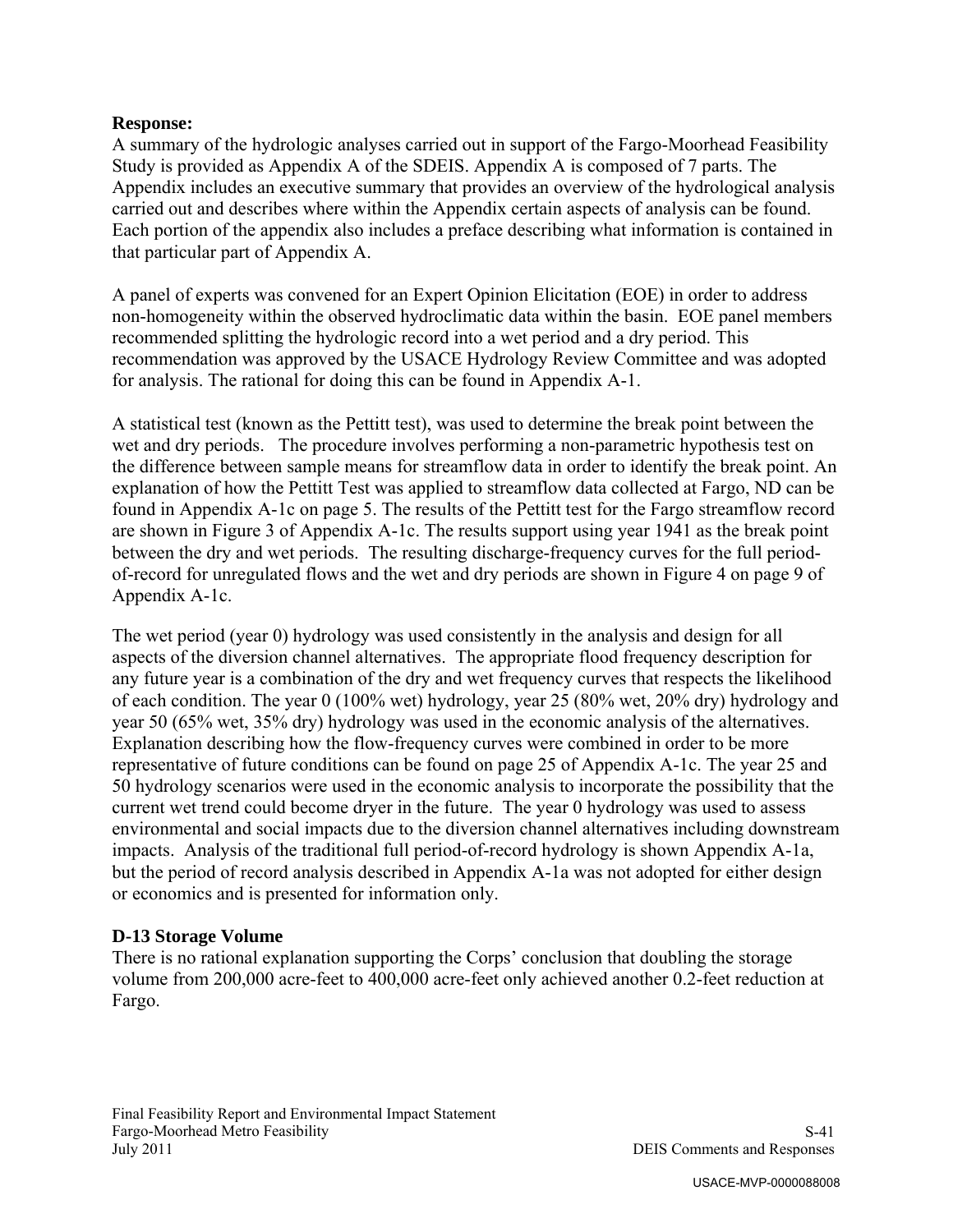The analysis completed in the Fargo-Moorhead and Upstream study in 2005 was very conceptual and considered a range of hypothetical storage volumes between 200,000 and 400,000 acre-feet distributed throughout the watershed upstream of Fargo and Moorhead. No site-specific models were created. Professional judgment was used to estimate the effects this storage would have on the Red River hydrograph based on a variety of assumptions. The conclusion was that a very large storage volume (between 200,000 and 400,000 acre-feet) would have a relatively small impact on flood stages at Fargo and Moorhead. More information on how the storage volume was calculated can be found in the "Fargo-Moorhead and Upstream Feasibility Study Phase 1 Summary" dated September 9, 2005.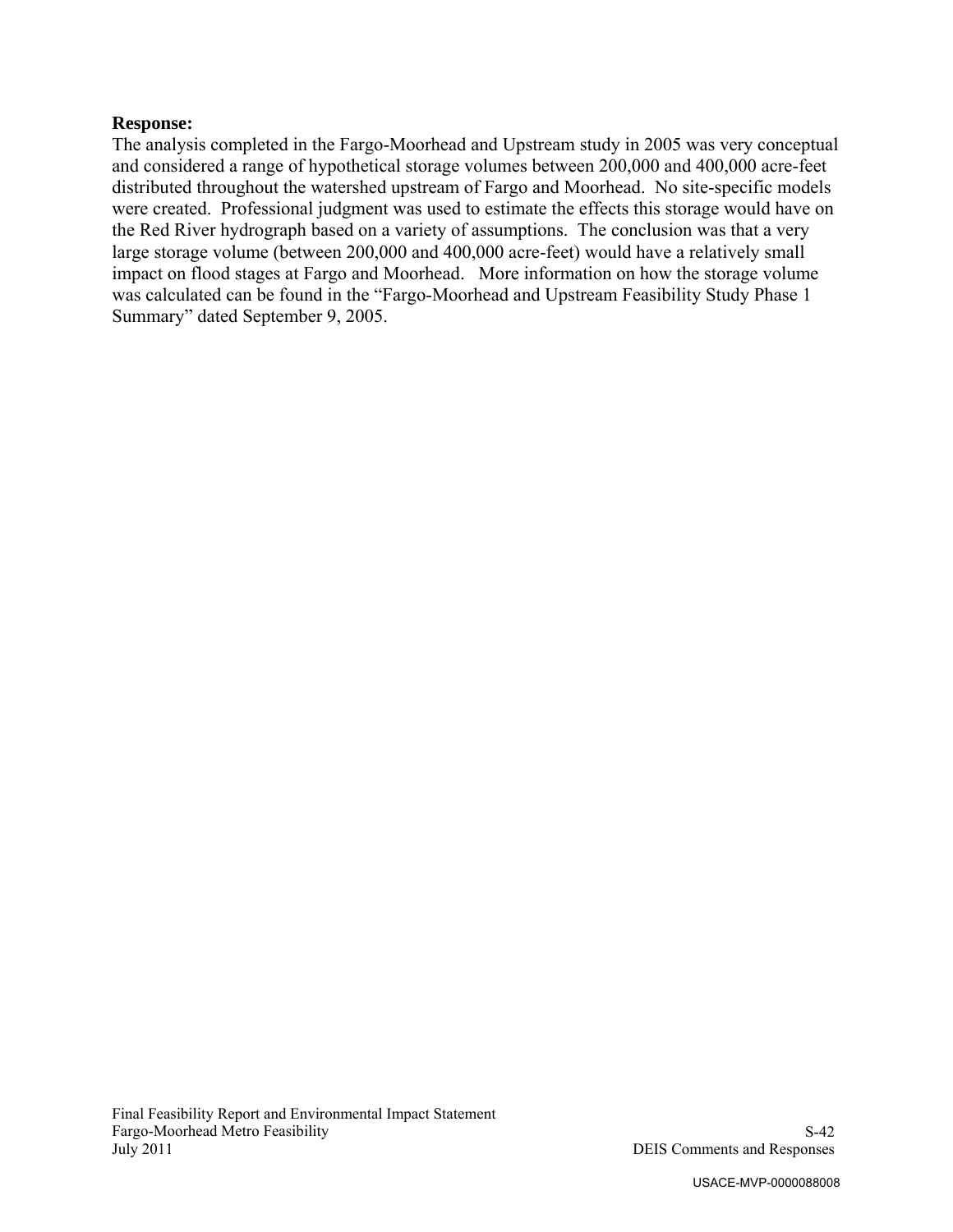# **6.0Comment Category E: Page Specific Comments**

# **E-1 Dry Cycles**

Some comments asked about the dry cycles, specifically one comment asked the following: "The DFEIS mentions that flooding from Fargo has increased over recent decades, but results from the Expert Opinion Elicitation on pg 85 states that 1 percent flows decrease from the present to the year 2060. Aren't these statements contradictory?"

# **Response:**

The Expert Opinion Elicitation results were that the Red River at Fargo has had wet and dry periods over the last several hundred years and that there is currently a wet period. The experts concluded that a dry period could reoccur. Paleohydrology analysis showed the basin has been wet about 65% of the time period and dry 35%. The project hydrology assumes that in 50 years there is a 65% chance of there being a wet period and 35% chance of dry. For 25 years out it is assumed there is an 80% chance of wet and 20% chance of dry. Thus the various frequency flood flows decrease over the next 50 years.

# **E-2 Downstream Mitigation**

Potential economic impact and mitigation issues are not included for increased flood stages downstream. Also, Appendix B Sec. B.8.1.3 states that more detailed downstream impacts are provided in Appendices D and E, but a search of those appendices did not provide that information.

# **Response:**

The SDEIS Appendix B Section B.8.1.3 refers to Appendices D and E of Appendix B, not Appendices D and E of the SDEIS. Section 3.8.3.4.2 and Chapter 5 discuss the impacts both upstream and downstream, the downstream impacts have been minimized by the upstream impacts and mitigation is included for the upstream staging and storage areas as indicated in Section 3.13 of the SDEIS and Appendix G, Real Estate. The economic impact of the remaining up and downstream impacts is included in the economics analysis, Appendix C, and Section 3.8.2.2 of the SDEIS where they are identified as "induced damages" in the table.

# **E-3 Accuracy of Downstream Impact Maps**

A comment about the downstream maps asked the following: "I question the accuracy of the areas shown in red on Figs 39 and 41, (pages 158 & 160) that delineate additional flood area with the diversion project and existing for 50 and 100 year events. What detail of ground surface topography is currently available that will accurately delineate the extent of the additional flood area?"

# **Response:**

The 2008 Red River Mapping Initiative LIDAR was used for these figures. The accuracy of this data is plus or minus 6 inches.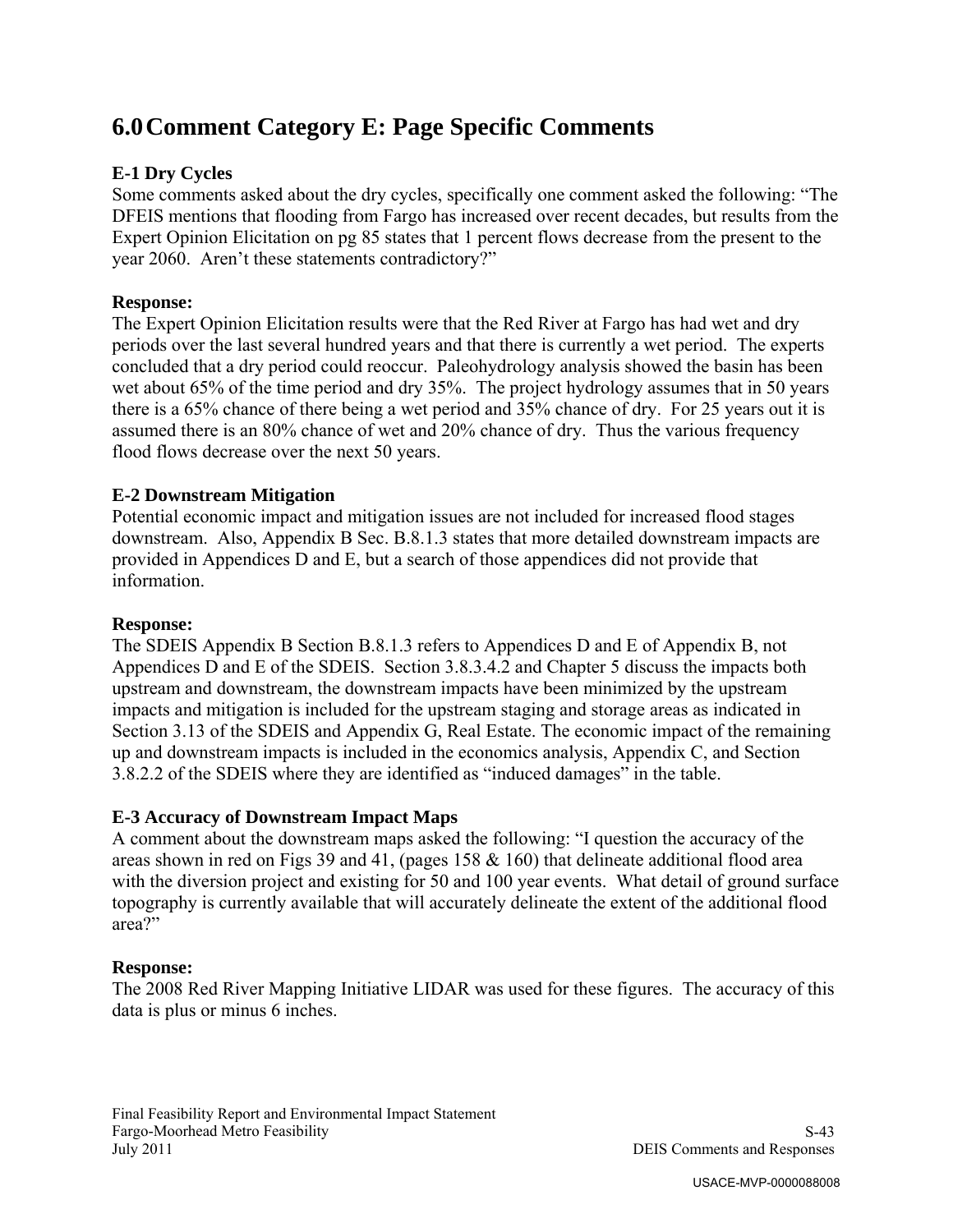# **E-4 Citations**

Final EIS list of citations should include USGS 2009b reference (pg. 127), USGS 2009a reference (pg. 128 & 129), and references for pg. 127 surviving "whooping crane" comment and pg. 127 surviving "gray wolves" comment.

#### **Response:**

Concur and have included the citations in the SDEIS.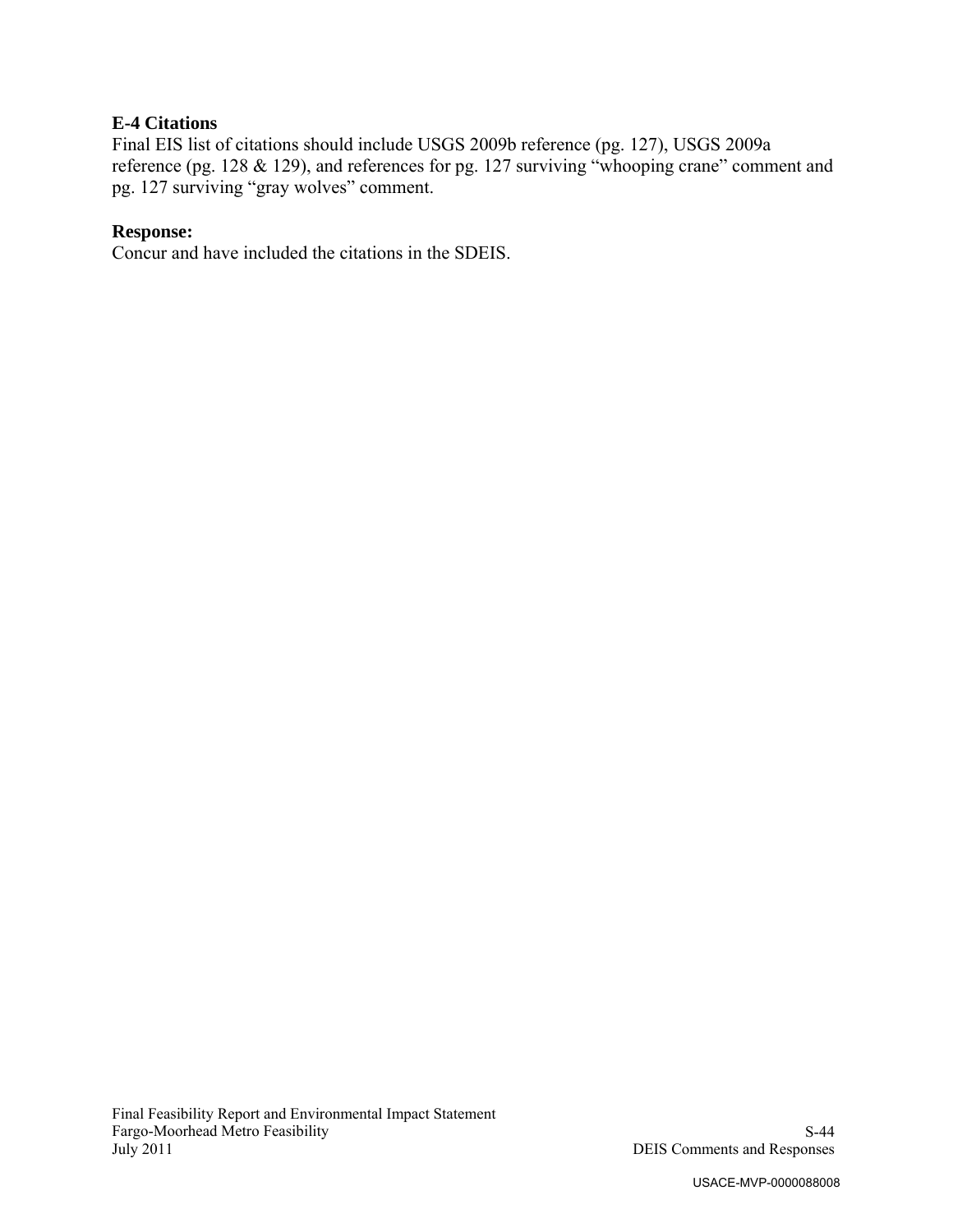# **7.0Comment Category F: Coordination of Permits**

# **F-1 Required Permits for the Project**

Any construction that impacts highway right-of-ways will require coordination with DOT DE to obtain appropriate permits and risk management documents. A construction permit and Sovereign land permits would be required from the ND Office of State Engineers.

# **Response:**

The Corps, the non-federal sponsors, or the construction contractors will obtain all applicable construction permits, Sovereign land permits and applicable permits from the DOT to address impacts to highway right-of-ways. Coordination with appropriate agencies is ongoing and will continue as impacts are identified and clearly laid out during design.

# **F-2 Clean Water Act (CWA) 404(b)(1)**

The information provided in the Clean Water Act (CWA) 404(b)(1) analysis does not fully support the conclusion that the ND 35K alternative (the tentatively selected preferred alternative) is the least environmentally damaging practicable alternative (LEDPA). This alternative impacts substantially more wetlands and riparian areas than the MN 35K alternative.

# **Response:**

As described in the Clean Water Act (CWA) 404(b)(1) analysis, the MN35K plan (the FCP) is not a practicable alternative to the LPP (or the ND35K plan). During the course of the planning process, it became evident that local stakeholders strongly desired measures to reduce flood risk for the entire Metropolitan area, including the Red River of the North, as well as the Sheyenne, Wild Rice (ND), Maple, Rush, and Lower Rush rivers. For the DEIS, the non-federal sponsors identified the ND35K plan as a locally preferred plan (LPP) that would reduce flood risk for the both the Red and the five tributaries. In order to minimize downstream impacts, a revised LPP plan was developed with a nearly identical alignment; however, this revised plan incorporated upstream storage and a staging area that nearly eliminates downstream impacts. The revised LPP is the plan that, in the opinion of the non-federal sponsors, best meets the needs of the local community. The LPP provides flood stage reductions to a greater geographic area and for approximately 6,250 additional citizens than does the FCP. It achieves this result by reducing flood risk from the Sheyenne River and its tributaries in addition to the Wild Rice (ND) and Red rivers. This added level of risk reduction is not available from the FCP; the FCP is not a practicable alternative to achieve the overall project purpose of reducing flood risk from both the Red River and the five North Dakota tributaries.

# **F-3 EPA Recommendations**

The CWA 404(b)(1) analysis needs to be revised to include a complete description of the decision process which resulted in identification of the tentatively preferred alternative, ND 35K. This documentation should include descriptions of the alternatives analyses, practicability determinations, and consideration of local preferences for both the ND 35K and MN 35K diversion channel alternatives*.*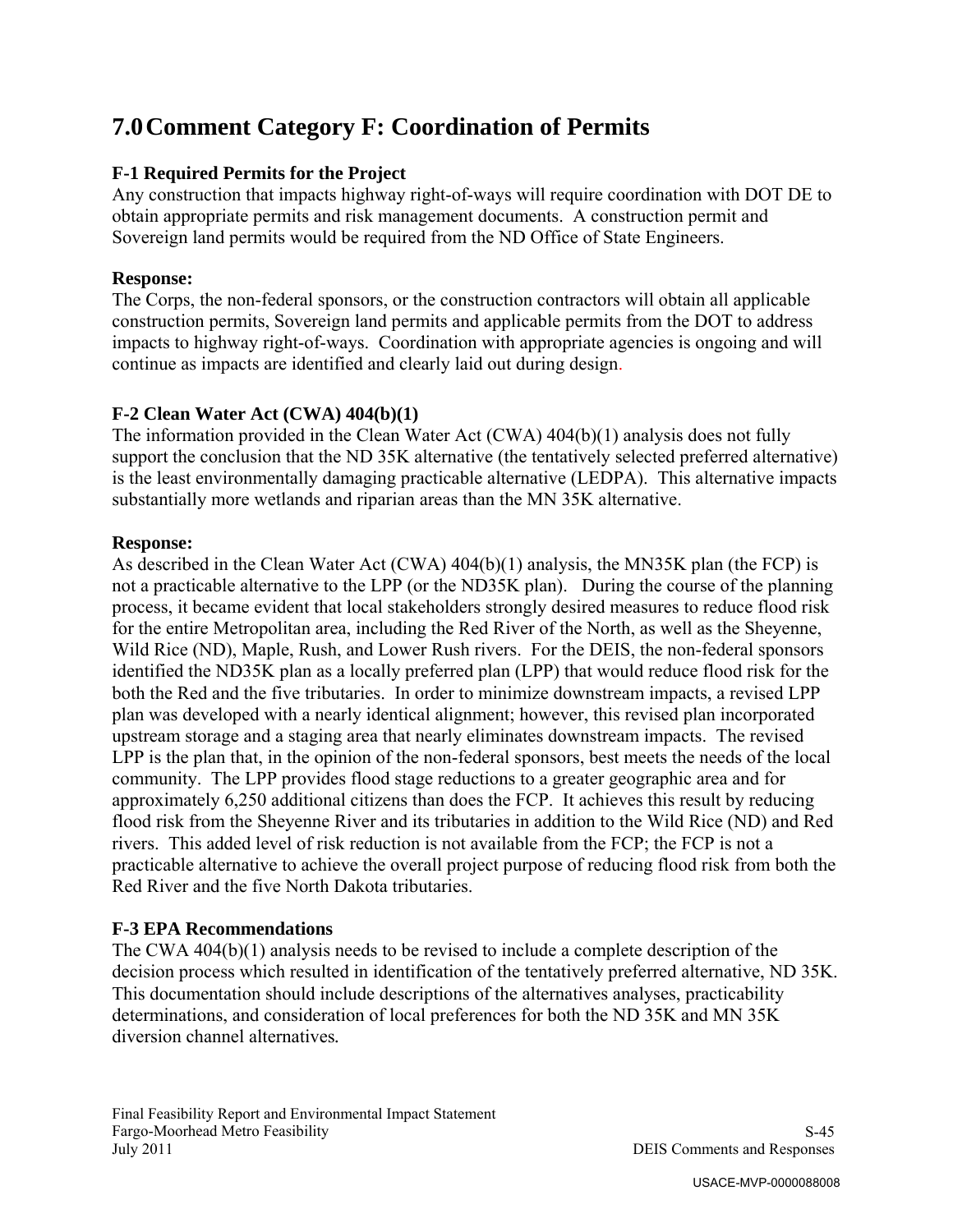To address the concern that the CWA 404(b)(1) document does not include sufficient information to fully support the conclusion that the tentatively selected plan is the least environmentally damaging practicable alternative (LEDPA), additional information on the planning process has been incorporated into the CWA 404(b)(1) document. In order to facilitate agency and public review of the CWA 404(b)(1) document, the Corps elected not to incorporate lengthy redundant discussions from the Feasibility/EIS document and instead specifically reference sections of the Feasibility/EIS document for the reader to consult for additional information.

#### **F-4 Minnesota State EIS Process**

Section 3.12.4 titled 'Permits' should include the need for a state EIS. It is imperative that the federal and state EIS provide the safety information mentioned as well as adequate information to inform the state permitting process. At a minimum, this information must include that described as required in a 'Preliminary Report' under Division of Waters Rules 6115.0410 Sub. 3. A Dam Safety Permit from the DNR Division of Waters will also be required.

#### **Response:**

The Corps recognizes the need for a Minnesota State EIS for this project and has been coordinating with the Minnesota Department of Natural Resources and project sponsors for the development of this EIS. There have been meetings to discuss the project details, scoping of the project, and timing to start the state process. The intended plan is to initiate the process when the Final EIS is released to the public.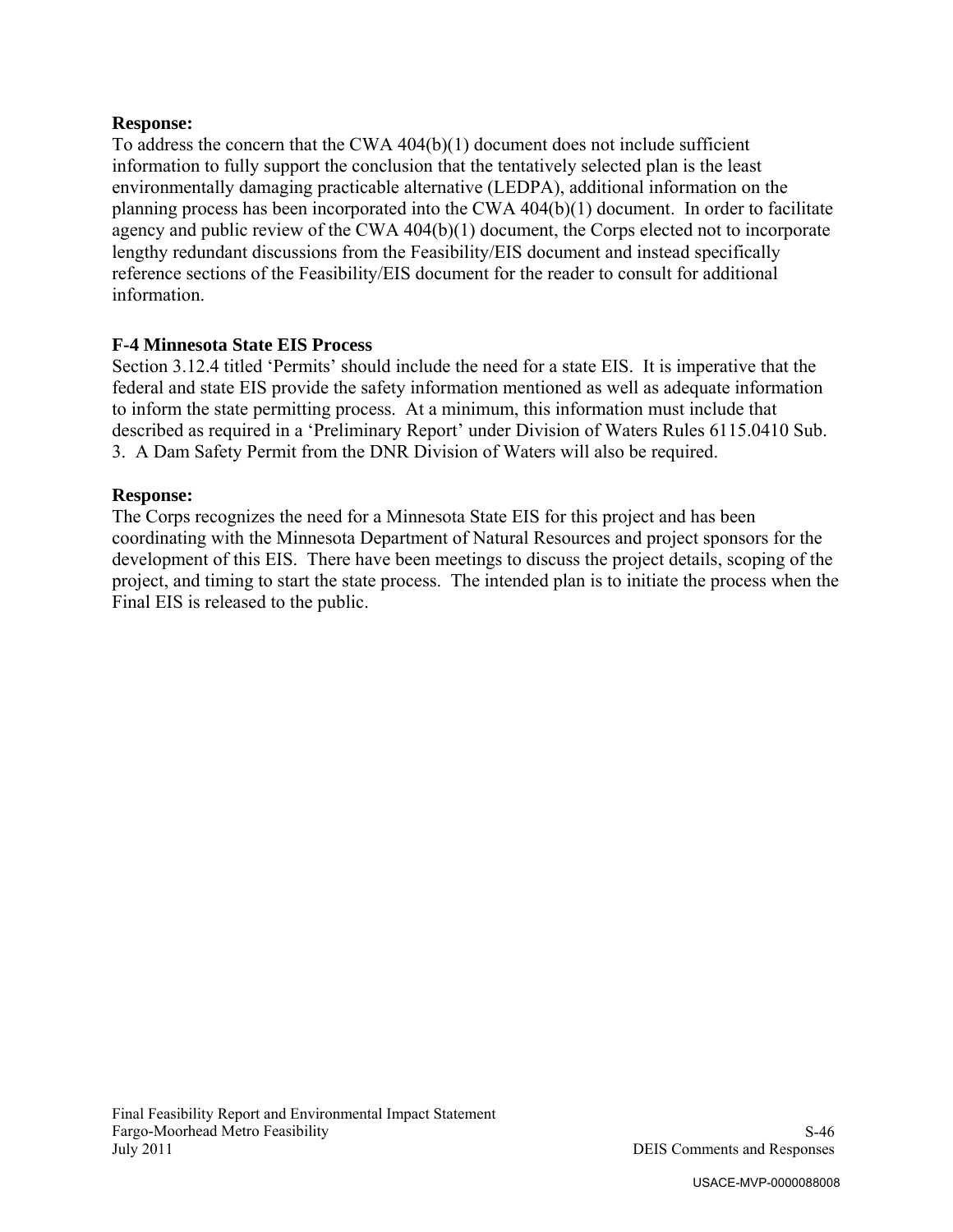# **8.0Comment Category G: Project Management**

# **G-1 Project Cost Sharing and Operation and Maintenance**

Those benefitting from the diversion need to be taxed. They also need to pay for the maintenance – indefinitely. Who, and at what cost, is going to maintain the project forever including the required bridges over the diversion channel?

# **Response:**

The non-federal sponsors must enter into a Project Partnership Agreement with the Corps of Engineers to construct the Project. This agreement sets the required cost sharing of the Project between the non-federal sponsors and the federal government and requires that the non-federal sponsors be solely responsible for the Operation and Maintenance of the Project. The sponsors are responsible for financing their local share and operation and maintenance costs. It is currently anticipated that the non-federal sponsors will be the cities of Fargo and Moorhead. Mitigation required during project construction will be cost-shared. Mitigation required after the project is constructed and being operated and maintained by the non-federal sponsors will be the responsibility of the non-federal sponsors.

# **G-2 Participation in the Process**

The city of Harwood would like to be on record of being in favor of the concept of a North Dakota Diversion. However, the city would like one of its elected officials to be part of the process to insure that the method of paying for a North Dakota Diversion is fair and equitable to the citizens of Harwood and that the projected downstream effects of a North Dakota diversion are mitigated in a responsible and cost effective manner.

# **Response:**

The non-federal sponsors, currently anticipated to be the cities of Fargo and Moorhead, are responsible for financing their local share of the study and future construction of the Project. Stakeholders may be involved in the process by attending public meetings and submitting their comments during the SDEIS comment review period. The downstream impacts have been nearly eliminated with the current LPP that stages and stores water upstream.

# **G-3 Policy**

The city of East Grand Forks recently submitted a project to the Corps for review and was told that the project could not raise the floodway elevation by more than 0.01 of one foot. Therefore, the City cannot understand how the Corps can propose a project that raises the City's flood profiles by over one foot without a proposed mitigation plan. During the design of our project the City understood that it could not negatively impact areas upstream or downstream of its project and a detailed study was undertaken to determine the impacts of the GF/EGF system. Therefore, the City cannot understand the reported impacts of the system without some form of mitigation for other areas of the Red River Valley.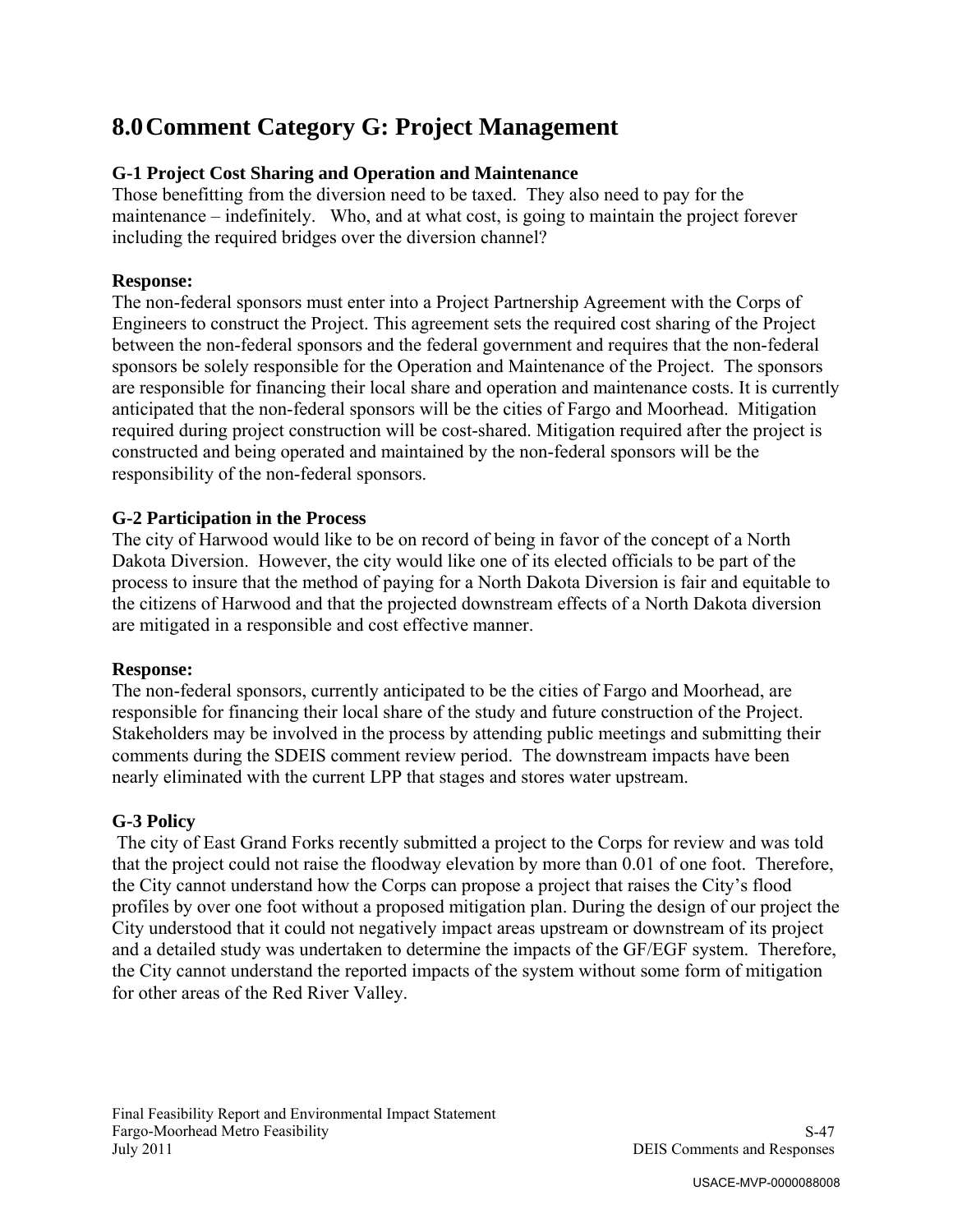The downstream impacts have been nearly eliminated with the current plan that stages and stores water upstream. Upstream and downstream effects of the tentatively selected plan (LPP) are included in section 3.8.3.4.2 Upstream and Downstream Effects. Corps policy only allows federal participation in measures that are economically justified or to address impacts that rise to the level of a taking of property under the Fifth Amendment of the U.S. Constitution. The nonfederal sponsors have indicated that they will mitigate for upstream effects. Recommended mitigation of these effects are included in section 3.13.1.

#### **G-4 Future Funding**

In order to ensure funding for future modification of the project or additional mitigation to offset unidentified impacts, a commenter urged the local sponsors and the Corps to develop a trust fund or other mechanism to account for this work.

#### **Response:**

The suggestion is noted. The Corps will apply standard federal cost-sharing and budgeting rules in accordance with applicable law and policy.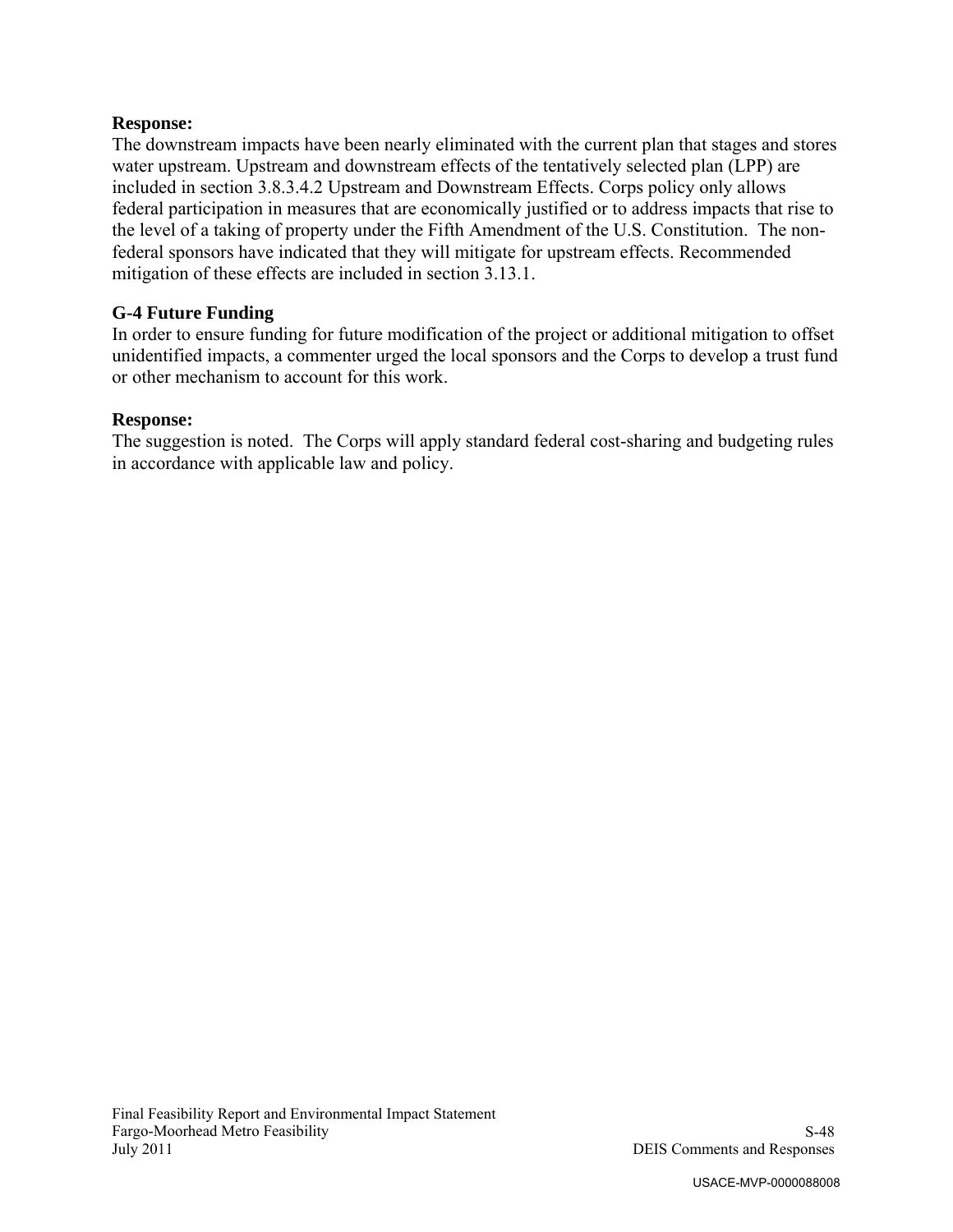# **9.0Comment Category H: Miscellaneous**

# **H-1 Various Communities and Agencies Oppose the Diversion**

Lee Township, Norman County, Mary Township, Georgetown/Perley Farmer's Elevator, City of Perley, Concerned citizens of Wild Rice Watershed District, Traill County, Halstad Township, and City of Halstad go on record of opposing the Fargo Moorhead diversion project as it is now proposed. The National Wildlife Federation opposes the Corps' proposed diversion channel.

# **Response:**

Noted

# **H-2 FEMA Requests**

The information that FEMA will request for conditional approval required per 44 CFR 65.12(a) is (1) documentation of the legal notice to all impacted property owners, within and outside the community, explaining the impact of the proposed action on their property, (2) Concurrence of the CEO of all communities impacted by the proposed action, (3) a request for revision of the BFE determination, and (4) a request for floodway revision.

# **Response:**

The Corps is continuing coordination with FEMA on implementation of the project and their requirements.

# **H-3 Readability**

It is distracting that most of the maps are at slightly different scales and positions. Maps are useful for making side-by-side comparisons.

# **Response:**

Map sizing is specific to topic sizes will vary for readability.

# **H-4 Concerns With DEIS**

Some comments described overall concerns with the DEIS. Specific comments are listed below:

- The draft report is inadequate under the National Environmental Policy Act (NEPA.
- The EIS as it stands is not acceptable. It was hastily written and incomplete.
- The Diversion is the least planned, least studied, and most quickly pushed through project in the entire ACOE history.
- The Draft Feasibility Report seems short on facts, long on conjecture.
- The Corps ignores environmentally friendly alternatives in the DEIS. In recent case law, it is determined that "[w]hile the EIS need not be exhaustive, the existence of a viable but unexamined alternative renders an [EIS] inadequate." Friends of the Boundary Waters Wilderness v. Dombeck, 164 F.3d 1115, 1128 (8th Cir. 1999).

**Response**: Many changes have been made in the SDEIS. Many additional analyses have been performed and their results have been incorporated into the SDEIS. The Corps considered a range of alternatives as described in Appendix O of the SDEIS. Alternatives that provide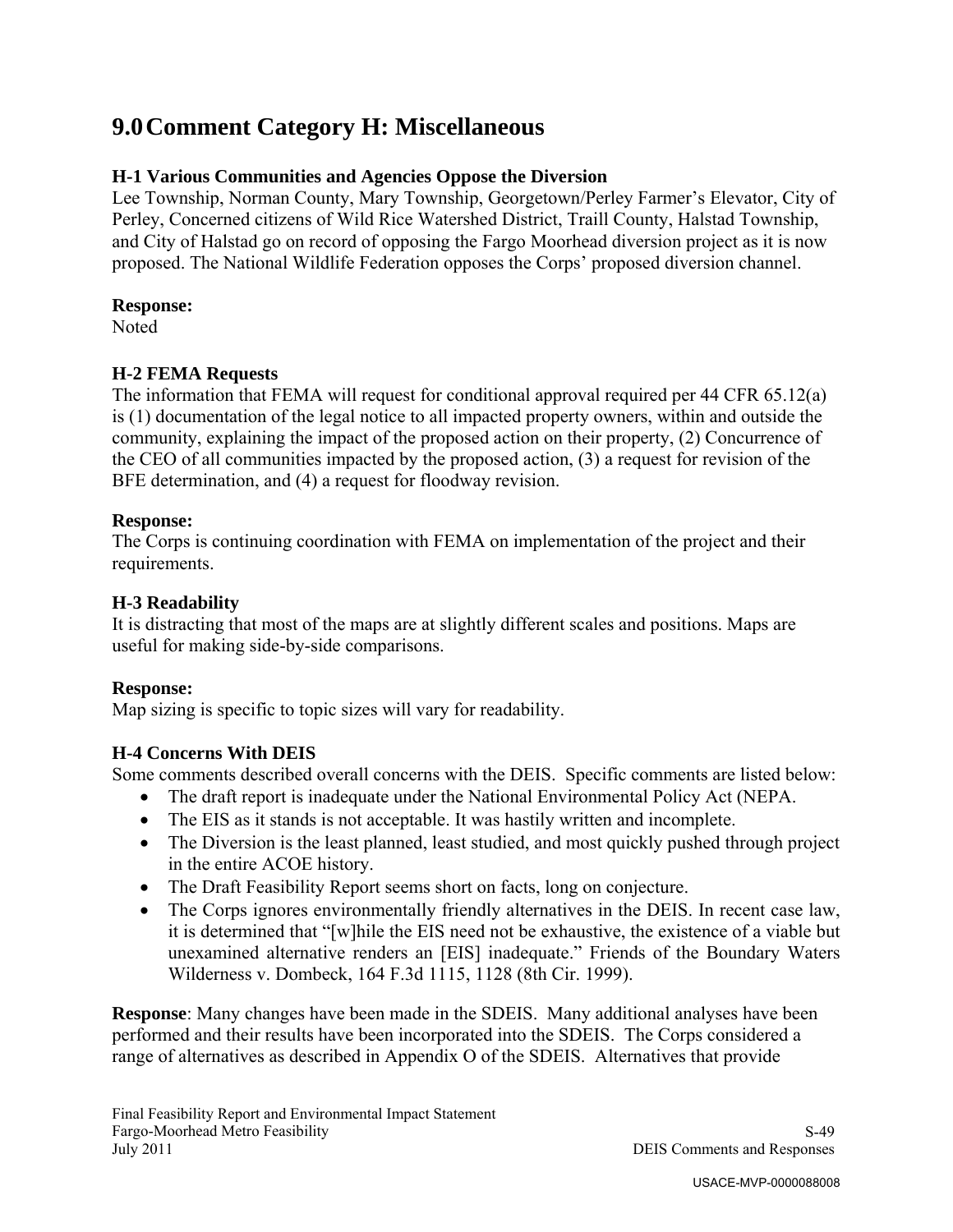environmental benefits, such as wetlands and grassland restoration, were evaluated. Sections 8.4.2 and 8.4.3 of Appendix O contain more information on wetlands and grassland restoration measures

# **H-5 Community supports FMM diversion**

The Chamber of Commerce of Fargo Moorhead supports building a 35K CFS diversion project that maximizes state and federal funding.

# **Response:**

**Noted** 

# **H-6 Recommend MN 35K**

The U.S. Department of the Interior recommends that the MN 35K Diversion Channel Alternative be the selected alternative.

# **Response:**

Noted

# **H-7 Public Participation**

The public must be allowed to attend and voice opinions at all meetings and hearing pertaining to the proposed project.

# **Response:**

There have been many public meetings open to all members of the public. Corps technical staff is available for questions and answers at these meetings. Additional public meetings will be scheduled for late spring/early summer 2011. The most up to date information regarding public meetings and participation is available online here: www.internationalwaterinstitute.org/feasibility.

# **H-8 Page Specific Comments**

The North Dakota State Water Commission submitted comments for specific sections of the report. The comments are listed below:

- 1.5.2 There are several non-federal studies ongoing in the watershed upstream of the study area, including flood storage on the Wild Rice River, Sheyenne River, Maple and Rush rivers.
- $\bullet$  1.5.3 Other projects upstream of the study area that deserve mention include:
	- o Three dams constructed on the upper portion of the Wild Rice River
	- o Dead Colt Creek Dam on a tributary of the Sheyenne
	- o The T-180 dam on a tributary of the Maple
	- o Three dams on tributaries of the Maple River
	- o Erie Dam located on the upper portion of the Rush River
	- o Three dams located on Elm River